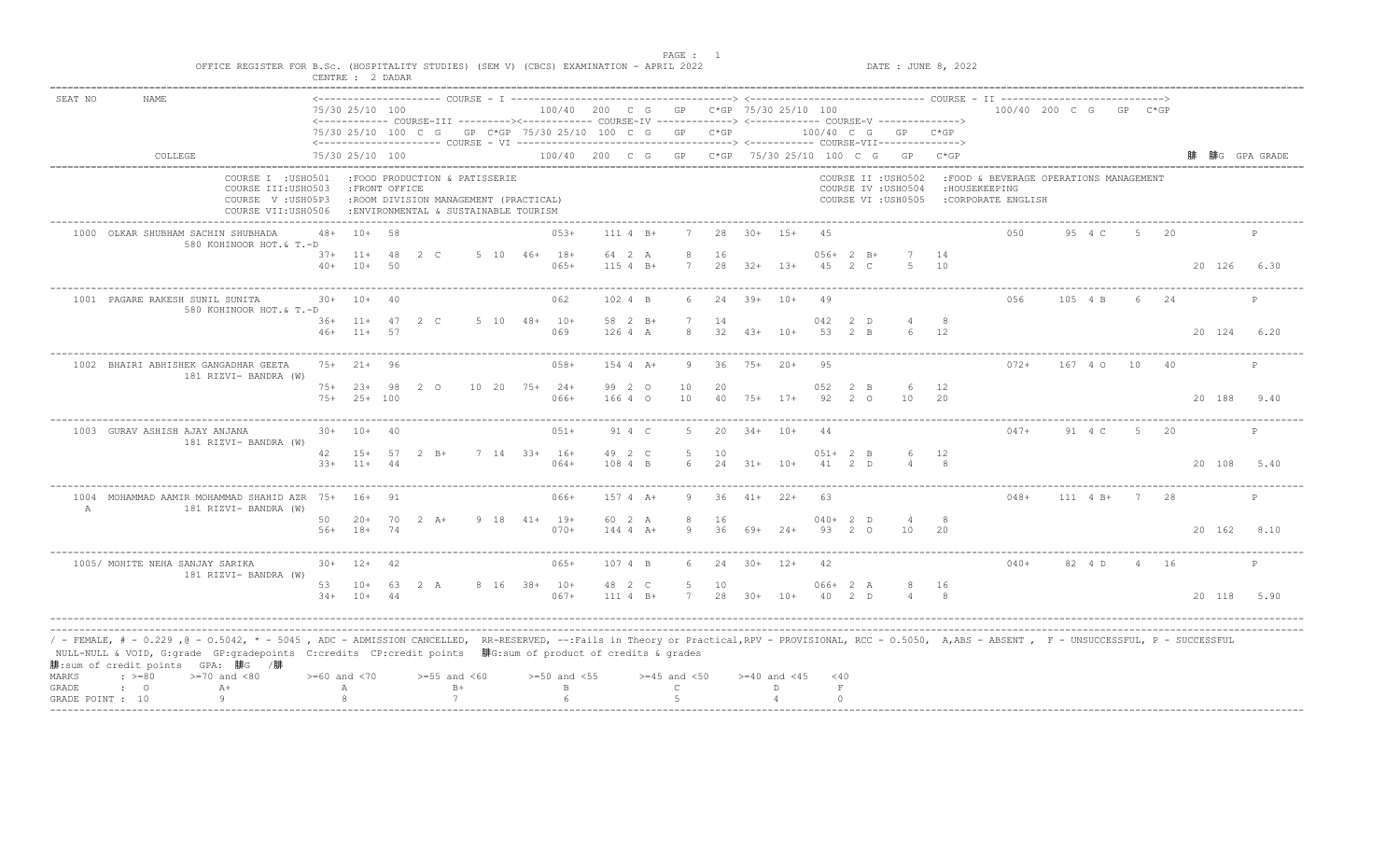| SEAT NO | <b>NAME</b>                                                                                                                                                                                                                                                                                                                                                                                 |                                                                                      | 75/30 25/10 100                  |                | <------------ COURSE-III ---------><----------- COURSE-IV -------------> <------------- COURSE-V ------------->> |                                | 100/40 200 C G GP C*GP 75/30 25/10 100 |                    |                                 |          |                  |                    |            |                              |                                                                   |           | 100/40 200 C G GP C*GP                                                          |                 |     |     |               |              |      |
|---------|---------------------------------------------------------------------------------------------------------------------------------------------------------------------------------------------------------------------------------------------------------------------------------------------------------------------------------------------------------------------------------------------|--------------------------------------------------------------------------------------|----------------------------------|----------------|------------------------------------------------------------------------------------------------------------------|--------------------------------|----------------------------------------|--------------------|---------------------------------|----------|------------------|--------------------|------------|------------------------------|-------------------------------------------------------------------|-----------|---------------------------------------------------------------------------------|-----------------|-----|-----|---------------|--------------|------|
|         |                                                                                                                                                                                                                                                                                                                                                                                             |                                                                                      |                                  |                | 75/30 25/10 100 C G GP C*GP 75/30 25/10 100 C G GP C*GP                                                          |                                |                                        |                    |                                 |          |                  |                    |            |                              | 100/40 C G GP C*GP                                                |           |                                                                                 |                 |     |     |               |              |      |
|         | COLLEGE                                                                                                                                                                                                                                                                                                                                                                                     |                                                                                      | 75/30 25/10 100                  |                |                                                                                                                  |                                |                                        |                    |                                 |          |                  |                    |            |                              | 100/40 200 C G GP C*GP 75/30 25/10 100 C G GP C*GP                |           |                                                                                 |                 |     |     |               | 腓G GPA GRADE |      |
|         |                                                                                                                                                                                                                                                                                                                                                                                             | COURSE I : USHO501<br>COURSE III: USHO503<br>COURSE V: USH05P3<br>COURSE VII:USH0506 |                                  | : FRONT OFFICE | :FOOD PRODUCTION & PATISSERIE<br>:ROOM DIVISION MANAGEMENT (PRACTICAL)<br>: ENVIRONMENTAL & SUSTAINABLE TOURISM  |                                |                                        |                    |                                 |          |                  |                    |            |                              | COURSE II : USHO502<br>COURSE IV : USHO504<br>COURSE VI : USH0505 |           | : FOOD & BEVERAGE OPERATIONS MANAGEMENT<br>: HOUSEKEEPING<br>:CORPORATE ENGLISH |                 |     |     |               |              |      |
|         | 1006 KUDTARKAR PRATHAMESH NANDESH NEHA 30+                                                                                                                                                                                                                                                                                                                                                  | 71 MATA VAISHNAAVDEVI-                                                               | $21+$ 51                         |                |                                                                                                                  |                                | $051+$                                 | 102 4 B            | 6                               | 24       | 40               | $19+$              | 59         |                              |                                                                   |           | $048+$                                                                          | 107 4 B         | 6 - | 2.4 |               |              | P    |
|         |                                                                                                                                                                                                                                                                                                                                                                                             |                                                                                      | $33+12+45$ 2 C<br>$30+ 11+ 41$   |                |                                                                                                                  | $5\quad 10\quad 31+ \quad 15+$ | $042+$                                 | 46 2 C<br>83 4 D   | $\overline{4}$                  | 10       | $16$ $31+$ $10+$ |                    | $043+2$ D  | 41 2 D                       |                                                                   |           |                                                                                 |                 |     |     | 20 100 5.00   |              |      |
|         | 1007 MHASKAR SAKHARAM SHARAD SHARADA                                                                                                                                                                                                                                                                                                                                                        | 71 MATA VAISHNAAVDEVI-                                                               | $30+ 15+$                        | 4.5            |                                                                                                                  |                                | $050+$                                 | 95 4 C             | 5                               | 20       | 38               | $12+$              | 50         |                              |                                                                   |           | $049+$                                                                          | 99 4 B          | 6.  | 24  |               |              | P    |
|         |                                                                                                                                                                                                                                                                                                                                                                                             |                                                                                      | $32+12+44$ 2 D<br>$33+$<br>$12+$ | 45             |                                                                                                                  | 4 8 35+ 15+                    | $041+$                                 | 50 2 B<br>86 4 D   | 6                               | 12<br>16 | $35+$            | $10+$              | $040+2$ D  | 45 2 C                       | $4\degree$                                                        | - 8<br>10 |                                                                                 |                 |     |     | 20            | 98           | 4.90 |
|         | 1008 PATEL NIKHIL DINESH BHAI SHANTI                                                                                                                                                                                                                                                                                                                                                        | 67<br>973 WADA COLLEGE - WADA                                                        | -16                              | R3             |                                                                                                                  |                                | 065                                    | 148 4 A+           | -9                              | 36       | 65               | 17                 | 82         |                              |                                                                   |           | 065                                                                             | $147$ 4 A+ 9 36 |     |     |               |              | P    |
|         |                                                                                                                                                                                                                                                                                                                                                                                             | 45<br>52                                                                             | 17<br>16                         | 62<br>68       | 2 A                                                                                                              | 8 16 50 18                     | 055                                    | 68 2 A<br>123 4 A  | 8<br>8                          | 16<br>32 | 55               | 17                 | 070<br>72  | $2 \overline{A}$ +<br>$2+A+$ | 9 18                                                              | 18        |                                                                                 |                 |     |     | 20 172 8.60   |              |      |
| A       | 1009/ PALSHETKAR RUCHITA SHANKAR SHRADDH 30+ 18+ 48                                                                                                                                                                                                                                                                                                                                         | 565 NAVNIRMAN AC &S RAT                                                              |                                  |                |                                                                                                                  |                                | $061+$                                 | $1094 B+$          |                                 | 28       | $75+$ 18+        |                    | 93         |                              |                                                                   |           | $067+$                                                                          | 160 4 0         | 10  |     |               |              | P    |
|         |                                                                                                                                                                                                                                                                                                                                                                                             |                                                                                      | $37+$ 18+ 55<br>$30+$<br>$19+49$ |                | $2 \quad B+$                                                                                                     | 7 14 30+ 18+                   | $069+$                                 | 48 2 C<br>118 4 B+ | 5<br>7                          | 10       | 28 57 19+        |                    |            | $069+2 A$<br>$76$ 2 A+       | 8<br>9                                                            | 16<br>18  |                                                                                 |                 |     |     | 20 154 7.70   |              |      |
|         | 1010/ JOSHI RICHA JAYDATT ZARANA ZARANA                                                                                                                                                                                                                                                                                                                                                     | $\overline{A}$<br>851 ATHARVA COLL.H.M. M                                            | $14+$                            |                |                                                                                                                  |                                | $069+$                                 |                    |                                 |          | $38+$            | $11+$              | 49         |                              |                                                                   |           | $064+$                                                                          | $113 \t 4 B+ 7$ |     | -28 |               |              | F    |
|         |                                                                                                                                                                                                                                                                                                                                                                                             |                                                                                      | $31+ 23+ 54$ 2 B<br>$33+16+49$   |                |                                                                                                                  | $6$ 12 30+ 13+                 | $072+$                                 | 43 2 D<br>121 4 A  | $\overline{4}$<br>$\mathcal{R}$ | 8        | 32 62E 16+       |                    | $051+2 B$  | 78 2 A+                      |                                                                   | 12<br>18  |                                                                                 |                 |     |     | $16$ $110$ -- |              |      |
|         | 1011/ KAMATH ANUSHKA ARVIND SUNITA                                                                                                                                                                                                                                                                                                                                                          | 851 ATHARVA COLL.H.M. M                                                              | $63+$ 14+ 77                     |                |                                                                                                                  |                                | $054+$                                 | 131 4 A            | 8                               | 32       | $55+$ 12+        |                    | 67         |                              |                                                                   |           | A                                                                               |                 |     |     |               |              | F    |
|         |                                                                                                                                                                                                                                                                                                                                                                                             |                                                                                      | 45+ 17+ 62 2 A<br>$60+ 11+ 71$   |                |                                                                                                                  |                                | 8 16 48+ 13+<br>$050+$                 | 61 2 A<br>121 4 A  | 8<br>8                          | 16       |                  | 32 62+ 17+ 79 2 A+ | $082 + 20$ |                              | 10<br>-9                                                          | 20<br>18  |                                                                                 |                 |     |     | $16$ $134$ -- |              |      |
| MARKS   | / - FEMALE, # - 0.229 ,@ - 0.5042, * - 5045 , ADC - ADMISSION CANCELLED, RR-RESERVED, --:Fails in Theory or Practical,RPV - PROVISIONAL, RCC - 0.5050, A,ABS - ABSENT , F - UNSUCCESSFUL, P - SUCCESSFUL/<br>NULL-NULL & VOID, G:grade GP:gradepoints C:credits CP:credit points 腓G:sum of product of credits & grades<br>腓:sum of credit points GPA: 腓G /腓<br>$: >=80$<br>$>=70$ and $<80$ |                                                                                      | $>= 60$ and $< 70$               |                | $>=55$ and $<60$                                                                                                 |                                | $>=50$ and $<55$                       |                    | $>=45$ and $<50$                |          |                  | $>=40$ and $<45$   | $<$ 40     |                              |                                                                   |           |                                                                                 |                 |     |     |               |              |      |
| GRADE   | $A+$<br>$\mathbf{C}$                                                                                                                                                                                                                                                                                                                                                                        |                                                                                      | А                                |                | $B+$                                                                                                             |                                | $\mathbb B$                            |                    | $\mathsf{C}$                    |          |                  | D.                 | $\;$ F     |                              |                                                                   |           |                                                                                 |                 |     |     |               |              |      |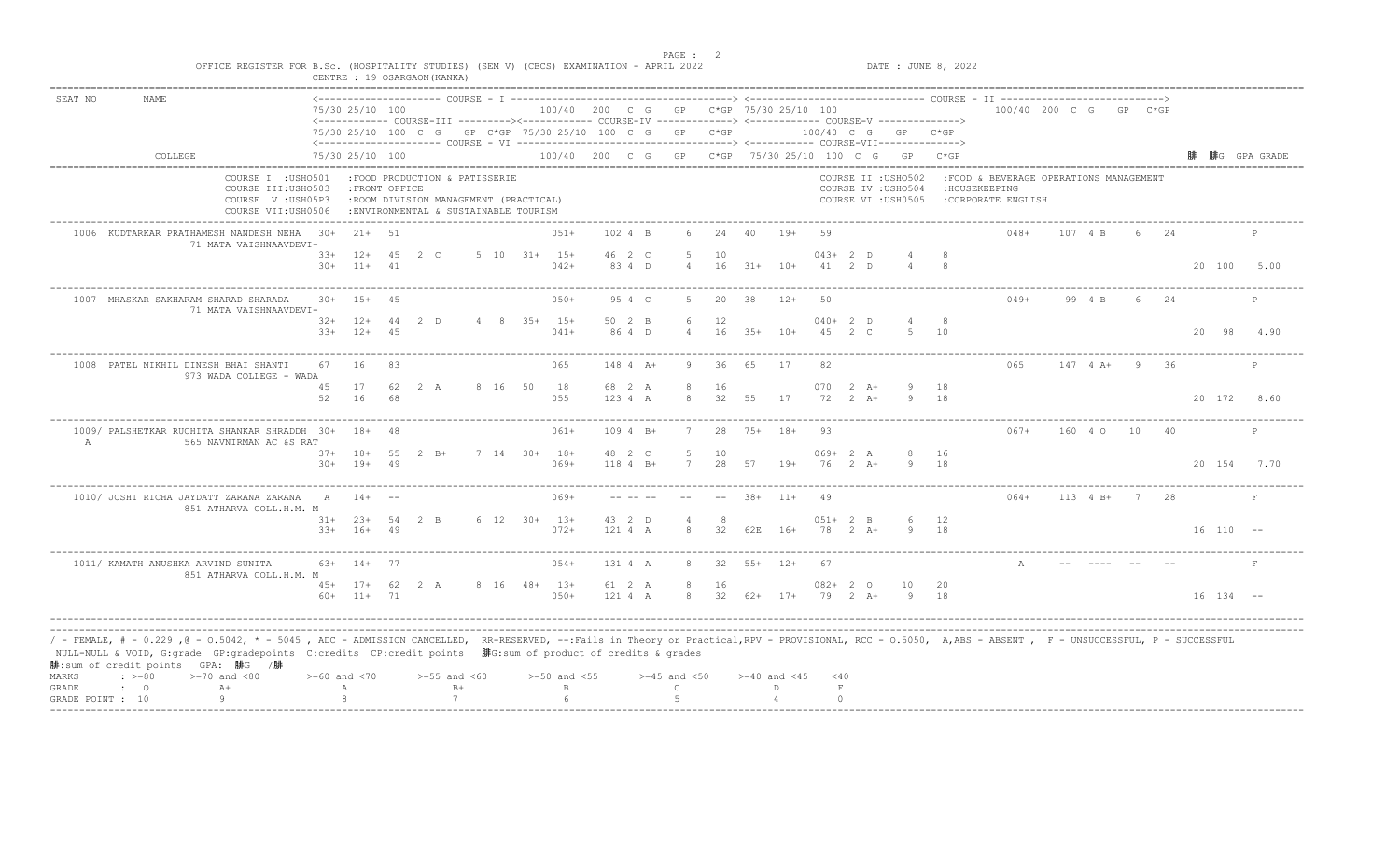|                       |                                                                                                                                                                                                                                                                                                                                                                                      | OFFICE REGISTER FOR B.Sc. (HOSPITALITY STUDIES) (SEM V) (CBCS) EXAMINATION - APRIL 2022 |                 | CENTRE : 24 BHAYANDAR           |    |                                                                                                                 |  |                                                                                                                 |                     |                                  |          |        |                                                    |                                   |             | DATE : JUNE 8, 2022                                               |           |                                                                                |            |          |      |              |              |
|-----------------------|--------------------------------------------------------------------------------------------------------------------------------------------------------------------------------------------------------------------------------------------------------------------------------------------------------------------------------------------------------------------------------------|-----------------------------------------------------------------------------------------|-----------------|---------------------------------|----|-----------------------------------------------------------------------------------------------------------------|--|-----------------------------------------------------------------------------------------------------------------|---------------------|----------------------------------|----------|--------|----------------------------------------------------|-----------------------------------|-------------|-------------------------------------------------------------------|-----------|--------------------------------------------------------------------------------|------------|----------|------|--------------|--------------|
| SEAT NO               | NAME                                                                                                                                                                                                                                                                                                                                                                                 |                                                                                         |                 | 75/30 25/10 100                 |    |                                                                                                                 |  | <------------ COURSE-III ---------><----------- COURSE-IV -------------> <------------ COURSE-V ------------->> |                     |                                  |          |        | 100/40 200 C G GP C*GP 75/30 25/10 100             |                                   |             |                                                                   |           | 100/40 200 C G GP C*GP                                                         |            |          |      |              |              |
|                       |                                                                                                                                                                                                                                                                                                                                                                                      |                                                                                         |                 |                                 |    |                                                                                                                 |  | 75/30 25/10 100 C G GP C*GP 75/30 25/10 100 C G GP C*GP                                                         |                     |                                  |          |        |                                                    |                                   |             | 100/40 C G GP C*GP                                                |           |                                                                                |            |          |      |              |              |
|                       | COLLEGE                                                                                                                                                                                                                                                                                                                                                                              |                                                                                         |                 | 75/30 25/10 100                 |    |                                                                                                                 |  |                                                                                                                 |                     |                                  |          |        | 100/40 200 C G GP C*GP 75/30 25/10 100 C G GP C*GP |                                   |             |                                                                   |           |                                                                                |            |          |      |              | 腓G GPA GRADE |
|                       |                                                                                                                                                                                                                                                                                                                                                                                      | COURSE I : USHO501<br>COURSE III: USHO503<br>COURSE V: USH05P3<br>COURSE VII:USH0506    |                 | : FRONT OFFICE                  |    | :FOOD PRODUCTION & PATISSERIE<br>:ROOM DIVISION MANAGEMENT (PRACTICAL)<br>: ENVIRONMENTAL & SUSTAINABLE TOURISM |  |                                                                                                                 |                     |                                  |          |        |                                                    |                                   |             | COURSE II : USHO502<br>COURSE IV : USHO504<br>COURSE VI : USH0505 |           | :FOOD & BEVERAGE OPERATIONS MANAGEMENT<br>: HOUSEKEEPING<br>:CORPORATE ENGLISH |            |          |      |              |              |
| ARIA                  | 1012 NADAR ROZER ANDROOSE JOSEPH RAJA M 30+                                                                                                                                                                                                                                                                                                                                          | 851 ATHARVA COLL.H.M. M                                                                 |                 | $14+44$                         |    |                                                                                                                 |  | $050+$                                                                                                          | 94 4 C              | .5.                              | 20       |        | $30+ 10+$                                          | 40                                |             |                                                                   |           | $045+$                                                                         | 85 4 D     | $\sim$ 4 | - 16 |              |              |
|                       |                                                                                                                                                                                                                                                                                                                                                                                      |                                                                                         | $30+$<br>$3.5+$ |                                 |    |                                                                                                                 |  | $-- 40+$<br>$12+$<br>$075+$                                                                                     | 52 2 B              | 6                                | 12       | $30+$  | $16+$                                              | $063+2 A$<br>$46 \quad 2 \quad C$ |             | -5                                                                | 16<br>10  |                                                                                |            |          |      | $14$ 74 --   |              |
|                       | 1013 SAWANT GAURANG PRAKASH KIRAN                                                                                                                                                                                                                                                                                                                                                    | 851 ATHARVA COLL.H.M. M                                                                 | 51              | $11+$                           | 62 |                                                                                                                 |  | $056+$                                                                                                          | 118 4 B+            | 7                                | 28       |        | $30 + 19$                                          | 49                                |             |                                                                   |           | 067                                                                            | 116 4 B+ 7 |          | 28   |              | P            |
|                       |                                                                                                                                                                                                                                                                                                                                                                                      |                                                                                         | 54<br>$37+$     | 12<br>18                        | 55 | 66 2 A                                                                                                          |  | 8 16 37+ 15<br>$062+$                                                                                           | 52 2 B<br>$1174 B+$ | 6<br>7                           | 12<br>28 | $30+$  | 10                                                 | $070+2 A+$<br>$40 \t 2 \t D$      |             |                                                                   | 18        |                                                                                |            |          |      | 20 138       | 6.90         |
|                       | 1014 SHAIKH ZEESHAN ZAHIR AHMED THASEEN 60+                                                                                                                                                                                                                                                                                                                                          | 851 ATHARVA COLL.H.M. M                                                                 |                 | $\overline{A}$                  |    |                                                                                                                 |  | ----------------------------------<br>$0.54+$                                                                   |                     |                                  |          | $58+$  | $12+$                                              | 70                                |             |                                                                   |           | 056+                                                                           | 126 4 A    |          | 8 32 |              | F            |
|                       |                                                                                                                                                                                                                                                                                                                                                                                      |                                                                                         | $53+$<br>69+    | A<br>$11+$                      |    |                                                                                                                 |  | $-- 65+$<br>A<br>$0.52+$                                                                                        | 132 4 A             |                                  | 32       | 69+    | $18+$                                              | $072+2$ A+<br>87                  | 20          | -9<br>10                                                          | 18<br>20  |                                                                                |            |          |      | $12 102 - -$ |              |
|                       | 1015 SHARMA BINAY RAMAVTAR MAYA                                                                                                                                                                                                                                                                                                                                                      | 851 ATHARVA COLL.H.M. M                                                                 | 47              | 10                              | 57 |                                                                                                                 |  | --------------------------------<br>065                                                                         | 122 4 A             |                                  | 32       | 36     | 20                                                 | 56                                |             |                                                                   |           | 064                                                                            | 120 4 A    |          | 32   |              | $\mathbb{P}$ |
|                       |                                                                                                                                                                                                                                                                                                                                                                                      |                                                                                         | 51<br>51        | $18 +$<br>$13+64$               | 69 | 2 A                                                                                                             |  | 8 16 51 12+<br>040                                                                                              | 63 2 A<br>104 4 B   | 8<br>$6^{\circ}$                 | 16<br>24 | 65     | $17+$                                              | 047 2 C<br>82                     | $2^{\circ}$ | 5<br>10                                                           | 10<br>20  |                                                                                |            |          |      |              | 20 150 7.50  |
|                       | 4039 SHAIKH MOHD FAIZAL ARIF SHAIDA                                                                                                                                                                                                                                                                                                                                                  | 508 AJUMAN - (MGNT) - M                                                                 | $42+ 15+$       |                                 | 57 |                                                                                                                 |  | $040+$                                                                                                          | 97 4 C              | .5.                              | 20       | $4.5+$ | $16+$                                              | 61                                |             |                                                                   |           | $0.50+$                                                                        | $111$ 4 B+ | 7        | -28  |              | P            |
|                       |                                                                                                                                                                                                                                                                                                                                                                                      |                                                                                         |                 | $50+24+74$ 2 A+<br>$59+ 18+ 77$ |    |                                                                                                                 |  | $9$ 18 44+ 18+<br>042                                                                                           | 62 2 A<br>119 4 A   | 8<br>8                           | 16<br>32 | 65+    | $2.5+$                                             | 040<br>90 2 0                     | -2 D        | 10                                                                | 20        |                                                                                |            |          |      |              | 20 142 7.10  |
|                       | 4092 SHETYE ADHIRAJ SUMEET PALLAVI                                                                                                                                                                                                                                                                                                                                                   | $508$ AJUMAN - (MGNT) - M                                                               |                 | $30+ 14+ 44$                    |    |                                                                                                                 |  | $040+$                                                                                                          | 84 4 D              | 4                                | 16       |        | $30+ 19+$                                          | 49                                |             |                                                                   |           | $\mathbb A$                                                                    |            |          |      |              | $\,$ F       |
|                       |                                                                                                                                                                                                                                                                                                                                                                                      |                                                                                         |                 | $30+20+50$ 2 B<br>$30+21+51$    |    |                                                                                                                 |  | 6 12 33+ 19+<br>$040+$                                                                                          | 52 2 B<br>91 4 C    | 6<br>-5                          | 12       |        | $20 \t 48+ 25+$                                    | $044 + 2 D$<br>73 2 A+            |             | 9                                                                 | - 8<br>18 |                                                                                |            |          |      | $16 86$ --   |              |
| MARKS<br><b>GRADE</b> | / - FEMALE, # - 0.229 ,@ - 0.5042, * - 5045 , ADC - ADMISSION CANCELLED, RR-RESERVED, --:Fails in Theory or Practical,RPV - PROVISIONAL, RCC - 0.5050, A,ABS - ABSENT , F - UNSUCCESSFUL, P - SUCCESSFUL<br>NULL-NULL & VOID, G:grade GP:gradepoints C:credits CP:credit points WFG:sum of product of credits & grades<br>腓:sum of credit points GPA: 腓G /腓<br>$: >=80$<br>$\cdot$ 0 | $>=70$ and $<80$<br>$A+$                                                                | Α               | $>= 60$ and $< 70$              |    | $>=55$ and $<60$<br>$B +$                                                                                       |  | $>=50$ and $<55$<br>$\mathbf B$                                                                                 |                     | $>=45$ and $<50$<br>$\mathsf{C}$ |          |        | $>=40$ and $<45$<br>D.                             | $<$ 40<br>$\,$ F                  |             |                                                                   |           |                                                                                |            |          |      |              |              |
|                       | GRADE POINT : 10                                                                                                                                                                                                                                                                                                                                                                     | 9                                                                                       |                 |                                 |    | 7                                                                                                               |  |                                                                                                                 |                     | $\overline{a}$                   |          |        |                                                    | $\cap$                            |             |                                                                   |           |                                                                                |            |          |      |              |              |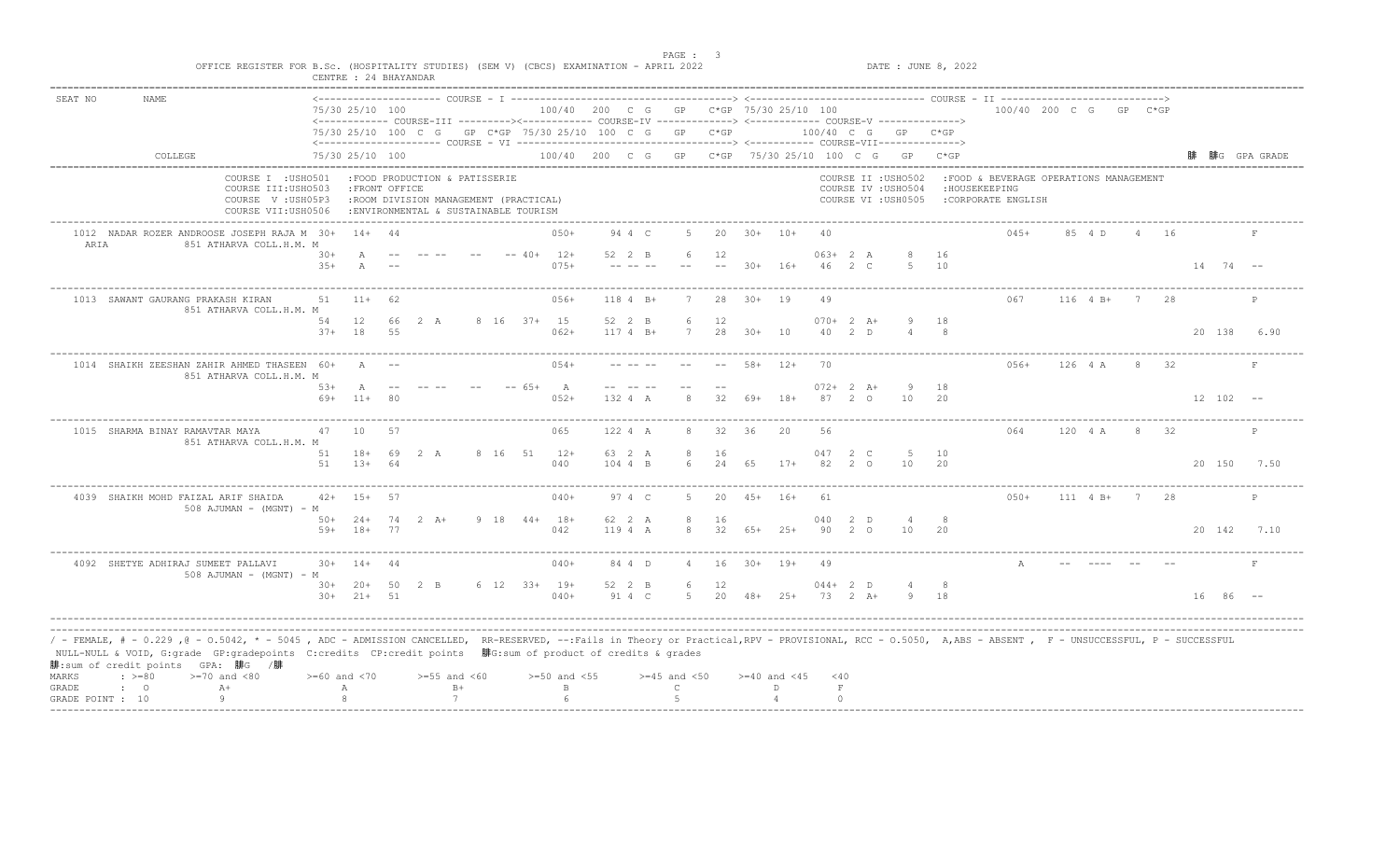|                |                                                                                                                                                                                                                                                                                                                                                                                                | CENTRE : 1 MUMBAI                                                                    |                              |          |                                                                                                                 |  |                                                         |                       |                     |              |                  |                  |           |                            |                                                                                                                  |            |                                                                                |               |      |      |             |              |
|----------------|------------------------------------------------------------------------------------------------------------------------------------------------------------------------------------------------------------------------------------------------------------------------------------------------------------------------------------------------------------------------------------------------|--------------------------------------------------------------------------------------|------------------------------|----------|-----------------------------------------------------------------------------------------------------------------|--|---------------------------------------------------------|-----------------------|---------------------|--------------|------------------|------------------|-----------|----------------------------|------------------------------------------------------------------------------------------------------------------|------------|--------------------------------------------------------------------------------|---------------|------|------|-------------|--------------|
| SEAT NO        | <b>NAME</b>                                                                                                                                                                                                                                                                                                                                                                                    |                                                                                      | 75/30 25/10 100              |          |                                                                                                                 |  | 100/40 200 C G GP C*GP 75/30 25/10 100                  |                       |                     |              |                  |                  |           |                            | <------------ COURSE-III ---------><----------- COURSE-IV -------------> <------------- COURSE-V ------------->> |            | 100/40 200 C G GP C*GP                                                         |               |      |      |             |              |
|                |                                                                                                                                                                                                                                                                                                                                                                                                |                                                                                      |                              |          |                                                                                                                 |  | 75/30 25/10 100 C G GP C*GP 75/30 25/10 100 C G GP C*GP |                       |                     |              |                  |                  |           |                            | 100/40 C G GP C*GP                                                                                               |            |                                                                                |               |      |      |             |              |
|                | COLLEGE                                                                                                                                                                                                                                                                                                                                                                                        |                                                                                      | 75/30 25/10 100              |          |                                                                                                                 |  |                                                         |                       |                     |              |                  |                  |           |                            | 100/40 200 C G GP C*GP 75/30 25/10 100 C G GP C*GP                                                               |            |                                                                                |               |      |      |             | 腓G GPA GRADE |
|                |                                                                                                                                                                                                                                                                                                                                                                                                | COURSE I : USHO501<br>COURSE III: USHO503<br>COURSE V: USH05P3<br>COURSE VII:USH0506 | : FRONT OFFICE               |          | :FOOD PRODUCTION & PATISSERIE<br>:ROOM DIVISION MANAGEMENT (PRACTICAL)<br>: ENVIRONMENTAL & SUSTAINABLE TOURISM |  |                                                         |                       |                     |              |                  |                  |           |                            | COURSE II : USHO502<br>COURSE IV : USHO504<br>COURSE VI : USH0505                                                |            | :FOOD & BEVERAGE OPERATIONS MANAGEMENT<br>: HOUSEKEEPING<br>:CORPORATE ENGLISH |               |      |      |             |              |
|                | 4177 GUPTA AKSHAY DINANATH TARA<br>766 ANJUMAN-I-ISLAM - M                                                                                                                                                                                                                                                                                                                                     | $47+$                                                                                | $10+57$                      |          |                                                                                                                 |  | 045                                                     | 102 4 B               | 6                   |              | $24$ $30+$ $11+$ |                  | 41        |                            |                                                                                                                  |            | 042                                                                            | 83 4 D        |      | 4 16 |             | P            |
|                |                                                                                                                                                                                                                                                                                                                                                                                                | $50+$                                                                                | $39+23+$<br>$18+$            | 62<br>68 | 2 A                                                                                                             |  | 8 16 36+ 10+<br>040                                     | 46 2 C<br>108 4 B     | 6                   | 10           | $24$ $62+$ $23+$ |                  | 040<br>85 | 2 D<br>2 0                 | 4<br>10                                                                                                          | 20         |                                                                                |               |      |      | 20 118 5.90 |              |
|                | 4326 YADAV DEEPAK PRAMOD PAWANDEVI<br>963 SOPHIA, SOMANI COLL                                                                                                                                                                                                                                                                                                                                  | $56+$                                                                                | $18+$                        |          |                                                                                                                 |  | $056+$                                                  | 130 4 A               | 8                   | 32           | 56               | $17+$            | 73        |                            |                                                                                                                  |            | $052+$                                                                         | 125 4 A       | 8    | 32   |             | $\mathsf{P}$ |
|                |                                                                                                                                                                                                                                                                                                                                                                                                | $68+$                                                                                | $63+21+84$<br>$15+$          | 83       | 2 0                                                                                                             |  | $10 \quad 20 \quad 71+ \quad 22+$<br>$048+$             | 93 2 0<br>131 4 A     | 10<br>8             | 20<br>32     | 66+              | $20+$            |           | $056+2 B+$<br>86 2 0       | 10                                                                                                               | 7 14<br>20 |                                                                                |               |      |      | 20 170 8.50 |              |
|                | 4392 BORNARE YASH RAVINDRA NISHA<br>580 KOHINOOR HOT.& T.-D                                                                                                                                                                                                                                                                                                                                    |                                                                                      | $30+ 10+$                    | 20       |                                                                                                                 |  | $062+$                                                  | 102 4 B               | 6                   | 24           | $48 + 16 +$      |                  | 64        |                            |                                                                                                                  |            | $040+$                                                                         | 104 4 B       |      | 6 24 |             | P            |
|                |                                                                                                                                                                                                                                                                                                                                                                                                | $57+$                                                                                | $44+ 15+$<br>$19+$           | 59<br>76 | 2 B+                                                                                                            |  | $7 \t14 \t44+ \t15+$<br>$064+$                          | 59 2 B+<br>$1404 A+$  | 9                   | 14<br>36     | 60+              | $20+$            | 050<br>80 | 2 B<br>20                  | 6<br>10                                                                                                          | 12<br>-20  |                                                                                |               |      |      | 20 144 7.20 |              |
|                | 4396 CHAUHAN MOHIT JAGDISHSINGH NANDINI 36+<br>580 KOHINOOR HOT.& T.-D                                                                                                                                                                                                                                                                                                                         |                                                                                      | $12+48$                      |          |                                                                                                                 |  | $063+$                                                  | 111 4 B+              |                     | 28           |                  | $50+$ 17+        | 67        |                            |                                                                                                                  |            | 046                                                                            | $113 \t 4 B+$ | 7    | 28   |             | P            |
|                |                                                                                                                                                                                                                                                                                                                                                                                                |                                                                                      | 45+ 15+ 60<br>$48+ 16+ 64$   |          | 2 A                                                                                                             |  | 8 16 45+ 15+<br>$077+$                                  | 60 2 A<br>$141 4 A+$  | 8<br>9              | 16<br>36     | $38 + 13 +$      |                  |           | $040+2$ D<br>51 2 B        | $\overline{4}$<br>6                                                                                              | - 8<br>12  |                                                                                |               |      |      | 20 144 7.20 |              |
| $\overline{A}$ | 4410/ GAWADE KOMAL HARISHCHANDRA HARSHAD 41+ 14+<br>580 KOHINOOR HOT.& T.-D                                                                                                                                                                                                                                                                                                                    |                                                                                      |                              | 55       |                                                                                                                 |  | 061+                                                    | $1164 B+$             |                     | 28           | $41 +$           | $14+$            | 55        |                            |                                                                                                                  |            | 040                                                                            | 95 4 C        | - 5  | 20   |             | P            |
|                |                                                                                                                                                                                                                                                                                                                                                                                                |                                                                                      | $33+11+44$ 2 D<br>53+ 18+ 71 |          |                                                                                                                 |  | $4 \t 8 \t 30+ \t 10+$<br>$056+$                        | 40 2 D<br>127 4 A     | $\overline{a}$<br>8 | -8<br>32     | $54+$ 18+        |                  |           | $040+2$ D<br>$72 \t2 \tA+$ |                                                                                                                  | - 8<br>18  |                                                                                |               |      |      | 20 122 6.10 |              |
|                | 4412 GHARAT OMKAR SACHIN VARSHA<br>580 KOHINOOR HOT.& T.-D                                                                                                                                                                                                                                                                                                                                     |                                                                                      | $38 + 13 + 51$               |          |                                                                                                                 |  | $062+$                                                  | $1134 B+$             | 7                   | 28           | $53+ 18+$        |                  | 71        |                            |                                                                                                                  |            | $056+$                                                                         | 127 4 A       | 8 32 |      |             | $\mathbb{P}$ |
|                |                                                                                                                                                                                                                                                                                                                                                                                                |                                                                                      | $42+ 14+ 56$<br>$63+21+84$   |          | $2 \quad B+$                                                                                                    |  | 7 14 30+ 10+<br>$066+$                                  | 40 2 D<br>$150 + A +$ |                     | 9 36 57+ 19+ |                  |                  |           | 048 2 C<br>76 2 A+         | -5                                                                                                               | 10<br>9 18 |                                                                                |               |      |      | 20 146 7.30 |              |
| MARKS          | / - FEMALE, # - 0.229 ,@ - 0.5042, * - 5045 , ADC - ADMISSION CANCELLED, RR-RESERVED, --:Fails in Theory or Practical,RPV - PROVISIONAL, RCC - 0.5050, A,ABS - ABSENT , F - UNSUCCESSFUL, P - SUCCESSFUL/<br>NULL-NULL & VOID, G:grade GP:gradepoints C:credits CP:credit points 腓G:sum of product of credits & grades<br>腓:sum of credit points GPA: 腓G /腓<br>$\div$ >=80<br>$>=70$ and $<80$ | $>= 60$ and $< 70$                                                                   |                              |          | $>=55$ and $<60$                                                                                                |  | $>=50$ and $<55$                                        |                       | $>=45$ and $<50$    |              |                  | $>=40$ and $<45$ | $<$ 40    |                            |                                                                                                                  |            |                                                                                |               |      |      |             |              |
| GRADE          | $A+$<br>$\cdot$ 0                                                                                                                                                                                                                                                                                                                                                                              |                                                                                      | А                            |          | $B+$                                                                                                            |  | $\mathbf{B}$                                            |                       | $\subset$           |              |                  | D.               | $\;$ F    |                            |                                                                                                                  |            |                                                                                |               |      |      |             |              |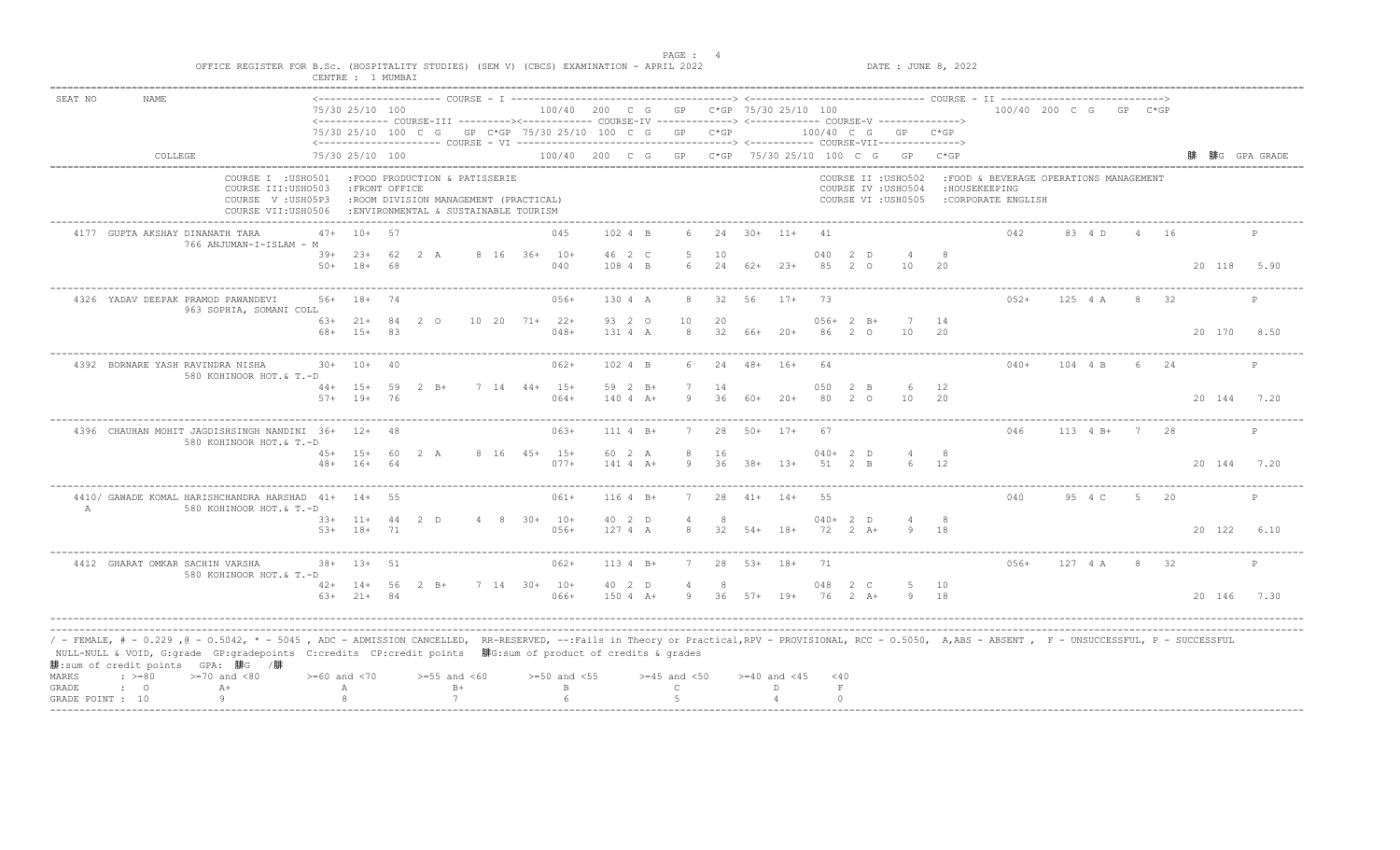| <b>NAME</b>                                                          |       |                                                                                                                                                                                                                                                        |                                                                                                                                      |                                                                                                                                                                                                                                        |                                                                                                           |                          |                               |                                                                                                                                                                                                    |                  |                                                                                                                                                                                                                    |          |                                                                                                                                     |                                                         |                                                                                                                            |                                                            |                                                                                                                                             |             |                                                                                                                                                          |                                                                                                                                                          |                                                      |      |                                                                                           |                                                                                                                                                                                                           |
|----------------------------------------------------------------------|-------|--------------------------------------------------------------------------------------------------------------------------------------------------------------------------------------------------------------------------------------------------------|--------------------------------------------------------------------------------------------------------------------------------------|----------------------------------------------------------------------------------------------------------------------------------------------------------------------------------------------------------------------------------------|-----------------------------------------------------------------------------------------------------------|--------------------------|-------------------------------|----------------------------------------------------------------------------------------------------------------------------------------------------------------------------------------------------|------------------|--------------------------------------------------------------------------------------------------------------------------------------------------------------------------------------------------------------------|----------|-------------------------------------------------------------------------------------------------------------------------------------|---------------------------------------------------------|----------------------------------------------------------------------------------------------------------------------------|------------------------------------------------------------|---------------------------------------------------------------------------------------------------------------------------------------------|-------------|----------------------------------------------------------------------------------------------------------------------------------------------------------|----------------------------------------------------------------------------------------------------------------------------------------------------------|------------------------------------------------------|------|-------------------------------------------------------------------------------------------|-----------------------------------------------------------------------------------------------------------------------------------------------------------------------------------------------------------|
|                                                                      |       |                                                                                                                                                                                                                                                        |                                                                                                                                      |                                                                                                                                                                                                                                        |                                                                                                           |                          |                               |                                                                                                                                                                                                    |                  |                                                                                                                                                                                                                    |          |                                                                                                                                     |                                                         |                                                                                                                            |                                                            |                                                                                                                                             |             |                                                                                                                                                          |                                                                                                                                                          |                                                      |      |                                                                                           |                                                                                                                                                                                                           |
| COLLEGE                                                              |       |                                                                                                                                                                                                                                                        |                                                                                                                                      |                                                                                                                                                                                                                                        |                                                                                                           |                          |                               |                                                                                                                                                                                                    |                  |                                                                                                                                                                                                                    |          |                                                                                                                                     |                                                         |                                                                                                                            |                                                            |                                                                                                                                             |             |                                                                                                                                                          |                                                                                                                                                          |                                                      |      |                                                                                           | 腓G GPA GRADE                                                                                                                                                                                              |
|                                                                      |       |                                                                                                                                                                                                                                                        |                                                                                                                                      |                                                                                                                                                                                                                                        |                                                                                                           |                          |                               |                                                                                                                                                                                                    |                  |                                                                                                                                                                                                                    |          |                                                                                                                                     |                                                         |                                                                                                                            |                                                            |                                                                                                                                             |             |                                                                                                                                                          |                                                                                                                                                          |                                                      |      |                                                                                           |                                                                                                                                                                                                           |
| 4430 KAYANDEKAR MANDAR SUNIL SAYALI                                  |       |                                                                                                                                                                                                                                                        |                                                                                                                                      |                                                                                                                                                                                                                                        |                                                                                                           |                          | $056+$                        |                                                                                                                                                                                                    |                  |                                                                                                                                                                                                                    | 28       |                                                                                                                                     |                                                         | - 72                                                                                                                       |                                                            |                                                                                                                                             |             | 046                                                                                                                                                      |                                                                                                                                                          | $7\phantom{0}$                                       | -28  |                                                                                           | P                                                                                                                                                                                                         |
|                                                                      |       |                                                                                                                                                                                                                                                        |                                                                                                                                      |                                                                                                                                                                                                                                        |                                                                                                           |                          | $043+$                        |                                                                                                                                                                                                    |                  | 8                                                                                                                                                                                                                  | 14<br>32 |                                                                                                                                     |                                                         | 048<br>88                                                                                                                  |                                                            | -5<br>10                                                                                                                                    | 10<br>- 2.0 |                                                                                                                                                          |                                                                                                                                                          |                                                      |      | 20 148 7.40                                                                               |                                                                                                                                                                                                           |
| 4435 KUNWAR RAHUL SAHEB SONAL                                        |       | $11 +$                                                                                                                                                                                                                                                 |                                                                                                                                      |                                                                                                                                                                                                                                        |                                                                                                           |                          | $070+$                        |                                                                                                                                                                                                    |                  |                                                                                                                                                                                                                    | 28       |                                                                                                                                     |                                                         | 59                                                                                                                         |                                                            |                                                                                                                                             |             | 044                                                                                                                                                      |                                                                                                                                                          | -6                                                   | 24   |                                                                                           | $\mathsf{P}$                                                                                                                                                                                              |
|                                                                      | $53+$ | $18+$                                                                                                                                                                                                                                                  | 71                                                                                                                                   |                                                                                                                                                                                                                                        |                                                                                                           |                          | $053+$                        |                                                                                                                                                                                                    |                  | 8                                                                                                                                                                                                                  | 32       | $50+$                                                                                                                               | $17+$                                                   | 040<br>67                                                                                                                  |                                                            | $\overline{4}$<br>$\mathcal{R}$                                                                                                             | 16          |                                                                                                                                                          |                                                                                                                                                          |                                                      |      | 20 132                                                                                    | 6.60                                                                                                                                                                                                      |
|                                                                      |       |                                                                                                                                                                                                                                                        |                                                                                                                                      |                                                                                                                                                                                                                                        |                                                                                                           |                          | $052+$                        |                                                                                                                                                                                                    |                  | 5                                                                                                                                                                                                                  | 20       |                                                                                                                                     |                                                         | 44                                                                                                                         |                                                            |                                                                                                                                             |             | 044                                                                                                                                                      |                                                                                                                                                          |                                                      |      |                                                                                           | P                                                                                                                                                                                                         |
|                                                                      |       |                                                                                                                                                                                                                                                        |                                                                                                                                      |                                                                                                                                                                                                                                        |                                                                                                           |                          | $057+$                        |                                                                                                                                                                                                    |                  | $\overline{4}$<br>$\overline{7}$                                                                                                                                                                                   | 2.8      |                                                                                                                                     | $12+$                                                   | 042<br>47                                                                                                                  |                                                            |                                                                                                                                             | 10          |                                                                                                                                                          |                                                                                                                                                          |                                                      |      | 20 98                                                                                     | 4.90                                                                                                                                                                                                      |
| 4444 MORE MANAS MAHESH MANALI                                        |       |                                                                                                                                                                                                                                                        |                                                                                                                                      |                                                                                                                                                                                                                                        |                                                                                                           |                          | $062+$                        |                                                                                                                                                                                                    |                  |                                                                                                                                                                                                                    | 28       |                                                                                                                                     |                                                         | 60                                                                                                                         |                                                            |                                                                                                                                             |             | 040                                                                                                                                                      |                                                                                                                                                          |                                                      |      |                                                                                           |                                                                                                                                                                                                           |
|                                                                      |       |                                                                                                                                                                                                                                                        |                                                                                                                                      |                                                                                                                                                                                                                                        |                                                                                                           |                          | $052+$                        |                                                                                                                                                                                                    |                  | 6<br>8                                                                                                                                                                                                             | 12<br>32 |                                                                                                                                     |                                                         |                                                                                                                            |                                                            | $\overline{4}$<br>10                                                                                                                        | - 8<br>- 20 |                                                                                                                                                          |                                                                                                                                                          |                                                      |      | 20 138 6.90                                                                               |                                                                                                                                                                                                           |
| 4446/ MURKAR RIDDHI NARAYAN NAMRATA                                  |       |                                                                                                                                                                                                                                                        |                                                                                                                                      |                                                                                                                                                                                                                                        |                                                                                                           |                          | $070+$                        |                                                                                                                                                                                                    |                  |                                                                                                                                                                                                                    | 28       | $3.5+$                                                                                                                              | $12+$                                                   | 47                                                                                                                         |                                                            |                                                                                                                                             |             | 040                                                                                                                                                      |                                                                                                                                                          | $\overline{4}$                                       | - 16 |                                                                                           | P                                                                                                                                                                                                         |
|                                                                      |       |                                                                                                                                                                                                                                                        |                                                                                                                                      |                                                                                                                                                                                                                                        |                                                                                                           |                          | $072+$                        |                                                                                                                                                                                                    |                  | 8<br>9                                                                                                                                                                                                             | 16<br>36 |                                                                                                                                     |                                                         |                                                                                                                            |                                                            |                                                                                                                                             | - 8<br>16   |                                                                                                                                                          |                                                                                                                                                          |                                                      |      | 20 134 6.70                                                                               |                                                                                                                                                                                                           |
|                                                                      |       |                                                                                                                                                                                                                                                        |                                                                                                                                      |                                                                                                                                                                                                                                        |                                                                                                           |                          | $056+$                        |                                                                                                                                                                                                    |                  | 6                                                                                                                                                                                                                  | 24       |                                                                                                                                     |                                                         | 72                                                                                                                         |                                                            |                                                                                                                                             |             | 044                                                                                                                                                      |                                                                                                                                                          |                                                      |      |                                                                                           | $\mathbb{P}$                                                                                                                                                                                              |
|                                                                      |       |                                                                                                                                                                                                                                                        |                                                                                                                                      |                                                                                                                                                                                                                                        |                                                                                                           |                          | $049+$                        |                                                                                                                                                                                                    |                  | 7                                                                                                                                                                                                                  | 14       |                                                                                                                                     |                                                         |                                                                                                                            |                                                            | -5<br>10                                                                                                                                    | 10          |                                                                                                                                                          |                                                                                                                                                          |                                                      |      | 20 142 7.10                                                                               |                                                                                                                                                                                                           |
| 腓:sum of credit points GPA: 腓G /腓<br>$\div$ >=80<br>$>=70$ and $<80$ |       |                                                                                                                                                                                                                                                        |                                                                                                                                      |                                                                                                                                                                                                                                        |                                                                                                           |                          |                               |                                                                                                                                                                                                    |                  |                                                                                                                                                                                                                    |          |                                                                                                                                     |                                                         |                                                                                                                            |                                                            |                                                                                                                                             |             |                                                                                                                                                          |                                                                                                                                                          |                                                      |      |                                                                                           |                                                                                                                                                                                                           |
| $A+$<br>$\cdot$ 0<br>9<br>GRADE POINT : 10                           |       |                                                                                                                                                                                                                                                        |                                                                                                                                      | 7                                                                                                                                                                                                                                      |                                                                                                           |                          | $\mathbf{B}$<br>$6^{\circ}$   |                                                                                                                                                                                                    |                  | $\mathcal{C}$                                                                                                                                                                                                      |          |                                                                                                                                     | D.                                                      |                                                                                                                            |                                                            |                                                                                                                                             |             |                                                                                                                                                          |                                                                                                                                                          |                                                      |      |                                                                                           |                                                                                                                                                                                                           |
|                                                                      |       | COURSE I : USHO501<br>COURSE III: USHO503<br>COURSE V: USH05P3<br>COURSE VII:USH0506<br>580 KOHINOOR HOT.& T.-D<br>580 KOHINOOR HOT.& T.-D<br>580 KOHINOOR HOT.& T.-D<br>580 KOHINOOR HOT.& T.-D<br>580 KOHINOOR HOT.& T.-D<br>580 KOHINOOR HOT.& T.-D | $47+ 16+$<br>$57+$ 19+<br>$33+$<br>4441 MHATRE TANMAY MAHESH RATNAPRABHA 30+ 10+<br>$36+12+$<br>$36+ 12+$<br>$>= 60$ and $< 70$<br>А | 75/30 25/10 100<br>75/30 25/10 100<br>$41+ 14+ 55$<br>76<br>44<br>$39+ 13+ 52$<br>20<br>$42+ 14+ 56$<br>- 48<br>$41+ 14+ 55$<br>$57+$ 19+ 76<br>48<br>$54+ 18+ 72$<br>4449 NIRMAL SUSHILKUMAR BRIJMOHAN SHIVD 39+ 13+ 52<br>59+ 20+ 79 | : FRONT OFFICE<br>63 2 A<br>2 B<br>$33+11+44$ 2 D<br>$2 \quad B+$<br>44+ 15+ 59 2 B+<br>$42+ 14+ 56 2 B+$ | $>=55$ and $<60$<br>$B+$ | :FOOD PRODUCTION & PATISSERIE | :ROOM DIVISION MANAGEMENT (PRACTICAL)<br>: ENVIRONMENTAL & SUSTAINABLE TOURISM<br>8 16 42+ 14+<br>6 12 38+ 13+<br>$4 \t 8 \t 30+ \t 10+$<br>7 14 39+ 13+<br>$7$ 14 47+ 16+<br>$7 \t14 \t41+ \t14+$ | $>=50$ and $<55$ | $111 4 B+$<br>56 2 B+<br>119 4 A<br>$114 4 B+$<br>51 2 B<br>124 4 A<br>92 4 C<br>40 2 D<br>$113.4 B+$<br>$1104 B+$<br>52 2 B<br>128 4 A<br>$1184 B+$<br>63 2 A<br>$1444$ $4$ $A+$<br>108 4 B<br>55 2 B+<br>128 4 A | 6        | 12<br>NULL-NULL & VOID, G:grade GP:gradepoints C:credits CP:credit points 腓G:sum of product of credits & grades<br>$>=45$ and $<50$ | 75/30 25/10 100 C G GP C*GP 75/30 25/10 100 C G GP C*GP | $54+$ 18+<br>66+ 22+<br>$44+15+$<br>$33+$ 11+<br>$35+$<br>$45+ 15+$<br>62+ 21+<br>$50+$ 17+<br>$54 + 18 +$<br>8 32 60+ 20+ | 100/40 200 C G GP C*GP 75/30 25/10 100<br>$>=40$ and $<45$ | 2 C<br>$2^{\circ}$<br>2 D<br>2 A<br>2 D<br>-2 C<br>$040+2$ D<br>83 2 0<br>$041+ 2 D$<br>67 2 A<br>$047 + 2 C$<br>80 2 0<br>$<$ 40<br>$\;$ F |             | 100/40 C G GP C*GP<br>100/40 200 C G GP C*GP 75/30 25/10 100 C G GP C*GP<br>COURSE II : USHO502<br>COURSE IV : USHO504<br>COURSE VI : USH0505<br>8<br>20 | <------------ COURSE-III ---------><----------- COURSE-IV -------------> <------------- COURSE-V ------------->><br>: HOUSEKEEPING<br>:CORPORATE ENGLISH | $118$ 4 B+<br>103 4 B<br>88 4 D<br>100 4 B<br>87 4 D |      | 100/40 200 C G GP C*GP<br>:FOOD & BEVERAGE OPERATIONS MANAGEMENT<br>4 16<br>116 4 B+ 7 28 | / - FEMALE, # - 0.229 ,@ - 0.5042, * - 5045 , ADC - ADMISSION CANCELLED, RR-RESERVED, --:Fails in Theory or Practical,RPV - PROVISIONAL, RCC - 0.5050, A,ABS - ABSENT , F - UNSUCCESSFUL, P - SUCCESSFUL/ |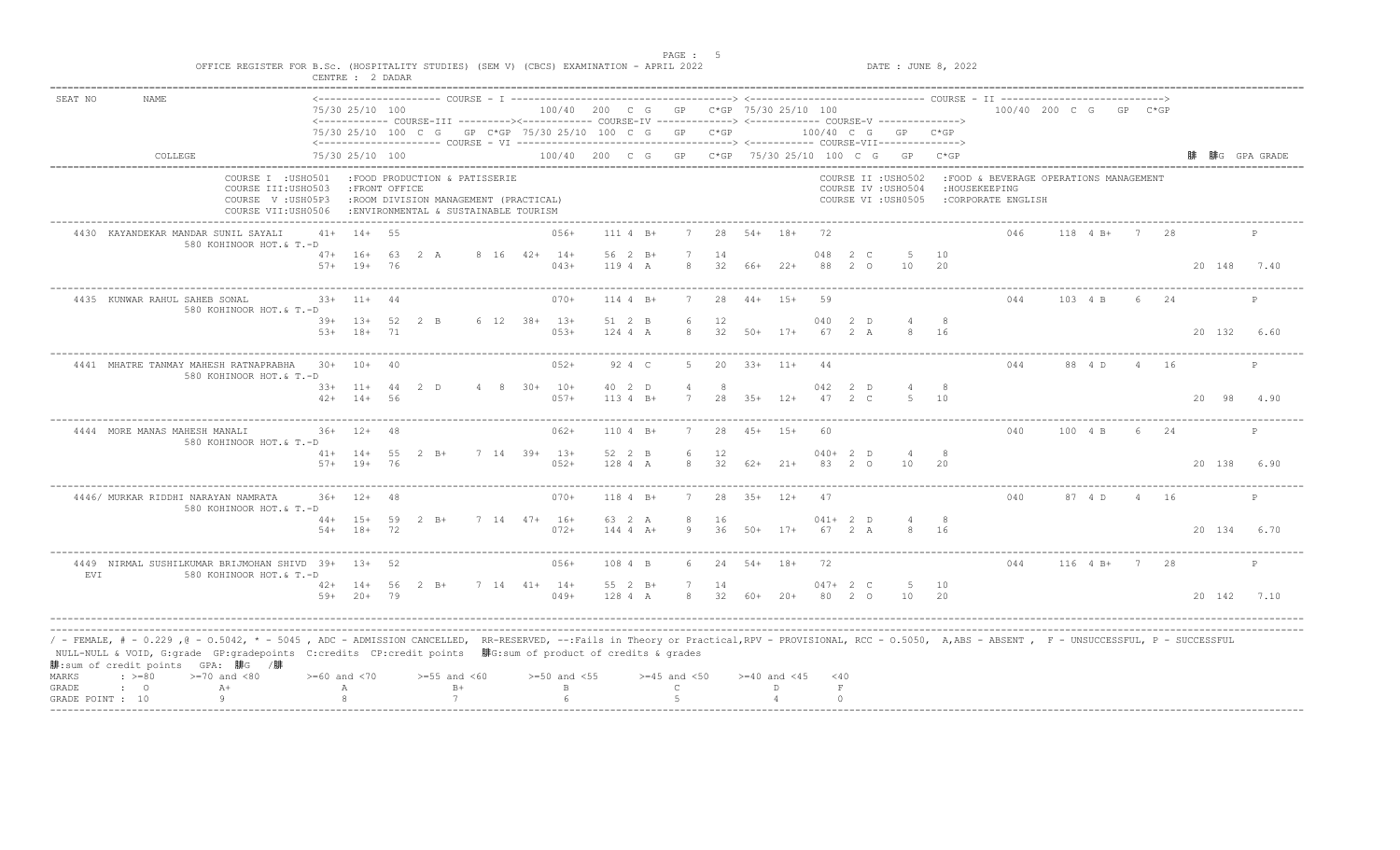|         |                                                                                                                                                                                                                                                                                                                                                                                                |                    | CENTRE : 2 DADAR               |          |                                                                                                                  |  |                          |                            |                                 |          |       |                                        |           |                            |                                                                   |             |                                                                                 |               |    |      |             |              |
|---------|------------------------------------------------------------------------------------------------------------------------------------------------------------------------------------------------------------------------------------------------------------------------------------------------------------------------------------------------------------------------------------------------|--------------------|--------------------------------|----------|------------------------------------------------------------------------------------------------------------------|--|--------------------------|----------------------------|---------------------------------|----------|-------|----------------------------------------|-----------|----------------------------|-------------------------------------------------------------------|-------------|---------------------------------------------------------------------------------|---------------|----|------|-------------|--------------|
| SEAT NO | <b>NAME</b>                                                                                                                                                                                                                                                                                                                                                                                    |                    | 75/30 25/10 100                |          | <------------ COURSE-III ---------><----------- COURSE-IV -------------> <------------- COURSE-V ------------->> |  |                          |                            |                                 |          |       | 100/40 200 C G GP C*GP 75/30 25/10 100 |           |                            |                                                                   |             | 100/40 200 C G GP C*GP                                                          |               |    |      |             |              |
|         |                                                                                                                                                                                                                                                                                                                                                                                                |                    |                                |          | 75/30 25/10 100 C G GP C*GP 75/30 25/10 100 C G GP C*GP                                                          |  |                          |                            |                                 |          |       |                                        |           |                            | 100/40 C G GP C*GP                                                |             |                                                                                 |               |    |      |             |              |
|         | COLLEGE                                                                                                                                                                                                                                                                                                                                                                                        |                    | 75/30 25/10 100                |          |                                                                                                                  |  |                          |                            |                                 |          |       |                                        |           |                            | 100/40 200 C G GP C*GP 75/30 25/10 100 C G GP C*GP                |             |                                                                                 |               |    |      |             | 腓G GPA GRADE |
|         | COURSE I : USHO501<br>COURSE III: USHO503<br>COURSE V: USH05P3<br>COURSE VII:USH0506                                                                                                                                                                                                                                                                                                           |                    | : FRONT OFFICE                 |          | :FOOD PRODUCTION & PATISSERIE<br>:ROOM DIVISION MANAGEMENT (PRACTICAL)<br>: ENVIRONMENTAL & SUSTAINABLE TOURISM  |  |                          |                            |                                 |          |       |                                        |           |                            | COURSE II : USHO502<br>COURSE IV : USHO504<br>COURSE VI : USH0505 |             | : FOOD & BEVERAGE OPERATIONS MANAGEMENT<br>: HOUSEKEEPING<br>:CORPORATE ENGLISH |               |    |      |             |              |
|         | 4458 PATEL SAMEER MOHIT SANIYA<br>580 KOHINOOR HOT.& T.-D                                                                                                                                                                                                                                                                                                                                      | $45+$              | $15+$                          | 60       |                                                                                                                  |  | $056+$                   | $1164$ B+                  |                                 | 28       |       | $30+ 10+$                              | 40        |                            |                                                                   |             | 044                                                                             | 84 4 D        |    | 4 16 |             |              |
|         |                                                                                                                                                                                                                                                                                                                                                                                                |                    | $30+ 10+$<br>$57+$ 19+         | 40<br>76 | 2 D                                                                                                              |  | 4 8 36+ 12+<br>$069+$    | 48 2 C<br>$1454A+$         | .5<br>9                         | 10<br>36 |       | $44+15+$                               | 042<br>59 | 2 D<br>$2 \quad B+$        |                                                                   | 14          |                                                                                 |               |    |      | 20 120 6.00 |              |
|         | 4460 PATIL NIHANSHU KESHAV SWATI<br>580 KOHINOOR HOT.& T.-D                                                                                                                                                                                                                                                                                                                                    | 62                 | $10+$                          | 72       |                                                                                                                  |  | $063+$                   | 135 4 A                    | 8                               | 32       |       | 56+ 19+                                | 75        |                            |                                                                   |             | $056+$                                                                          | 131 4 A       | 8  | 32   |             | $\mathsf{P}$ |
|         |                                                                                                                                                                                                                                                                                                                                                                                                | $51+$              | $47+ 16+ 63 2 A$<br>$17+$      | 68       |                                                                                                                  |  | 8 16 35+ 12+<br>$076+$   | 47 2 C<br>$1444$ $A +$     | 5<br>9                          | 10<br>36 | 60+   | $20+$                                  | 80        | $048 + 2 C$<br>$2^{\circ}$ | -5<br>10                                                          | 10<br>20    |                                                                                 |               |    |      | 20 156      | 7.80         |
|         | 4461 PATWA SHUBHAM RAMSUGHAR KANTI<br>580 KOHINOOR HOT.& T.-D                                                                                                                                                                                                                                                                                                                                  |                    | $36+$ 12+                      | - 48     |                                                                                                                  |  | $060+$                   | 108 4 B                    | 6                               | 24       |       | 48+ 16+                                | 64        |                            |                                                                   |             | 046                                                                             | $110 \t 4 B+$ |    | 7 28 |             | P            |
|         |                                                                                                                                                                                                                                                                                                                                                                                                |                    | $51+$ 17+<br>$57+$ 19+         | 76       | 68 2 A                                                                                                           |  | 8 16 39+ 13+<br>$082+$   | 52 2 B<br>$1584 A+$        | 6<br>Q                          | 12<br>36 |       | $62+21+$                               | 83        | $048 + 2 C$<br>20          | -5<br>10                                                          | 10<br>- 2.0 |                                                                                 |               |    |      | 20 146 7.30 |              |
|         | 4467/ RUKE AYUSHI PRASHANT PRATIKSHA<br>580 KOHINOOR HOT.& T.-D                                                                                                                                                                                                                                                                                                                                |                    | $35+12+$                       | 47       |                                                                                                                  |  | $055+$                   | 102 4 B                    |                                 | 24       | $44+$ | $15+$                                  | 59        |                            |                                                                   |             | $040+$                                                                          | 99 4 B        |    |      |             | P            |
|         |                                                                                                                                                                                                                                                                                                                                                                                                |                    | $51+ 17+ 68$<br>$57+$ 19+ 76   |          | 2 A                                                                                                              |  | 8 16 50+ 17+<br>$054+$   | 67 2 A<br>130 4 A          | 8<br>8                          | 16<br>32 |       | $50+$ 17+                              | 67        | 046 2 C<br>2 A             | -5<br>8                                                           | 10<br>16    |                                                                                 |               |    |      | 20 138 6.90 |              |
|         | 4468 SADIGALE ANIRUDHA ANIL SANGEETA<br>580 KOHINOOR HOT.& T.-D                                                                                                                                                                                                                                                                                                                                |                    | $32+$ 11+                      | 43       |                                                                                                                  |  | $062+$                   | 105 4 B                    |                                 | 2.4      | $42+$ | $14+$                                  | 56        |                            |                                                                   |             | 044                                                                             | 100 4 B       | -6 | 2.4  |             | P            |
|         |                                                                                                                                                                                                                                                                                                                                                                                                |                    | $51+ 17+ 68$ 2 A<br>57+ 19+ 76 |          |                                                                                                                  |  | 8 16 42+ 14+<br>$047+$   | $56 \t2 B+$<br>123 4 A     | 8                               | 14<br>32 |       | $53+$ 18+                              |           | $040+2$ D<br>$71 \t2 \tA+$ |                                                                   | -8<br>18    |                                                                                 |               |    |      | 20 136 6.80 |              |
|         | 4470 SALVI RAJ SAMEER SEEMA<br>580 KOHINOOR HOT.& T.-D                                                                                                                                                                                                                                                                                                                                         |                    | $32+$ 11+ 43                   |          |                                                                                                                  |  | 062+                     | 105 4 B                    | 6                               | 24       |       | $53+ 18+$                              | 71        |                            |                                                                   |             | 042                                                                             | 113 4 B+ 7 28 |    |      |             | P            |
|         |                                                                                                                                                                                                                                                                                                                                                                                                |                    | $51+ 17+ 68$                   |          | 44+ 15+ 59 2 B+                                                                                                  |  | $7$ 14 53+ 18+<br>$072+$ | $71 \t2 \tA+$<br>$1404 A+$ | 9                               | 18       |       | 9 36 53+ 18+                           |           | $040+2$ D<br>71 2 A+       |                                                                   | - 8<br>9 18 |                                                                                 |               |    |      | 20 146 7.30 |              |
| MARKS   | / - FEMALE, # - 0.229 ,@ - 0.5042, * - 5045 , ADC - ADMISSION CANCELLED, RR-RESERVED, --:Fails in Theory or Practical,RPV - PROVISIONAL, RCC - 0.5050, A,ABS - ABSENT , F - UNSUCCESSFUL, P - SUCCESSFUL/<br>NULL-NULL & VOID, G:grade GP:gradepoints C:credits CP:credit points 腓G:sum of product of credits & grades<br>腓:sum of credit points GPA: 腓G /腓<br>$\div$ >=80<br>$>=70$ and $<80$ | $>= 60$ and $< 70$ |                                |          | $>=55$ and $<60$                                                                                                 |  | $>=50$ and $<55$         |                            | $>=45$ and $<50$                |          |       | $>=40$ and $<45$                       | $<$ 40    |                            |                                                                   |             |                                                                                 |               |    |      |             |              |
| GRADE   | $A+$<br>$\cdot$ 0<br>9                                                                                                                                                                                                                                                                                                                                                                         |                    | А                              |          | $B+$<br>7                                                                                                        |  | $\mathbf{B}$<br>$\kappa$ |                            | $\mathcal{C}$<br>$\overline{5}$ |          |       | D.                                     |           | $\;$ F<br>$\cap$           |                                                                   |             |                                                                                 |               |    |      |             |              |
|         | GRADE POINT : 10                                                                                                                                                                                                                                                                                                                                                                               |                    |                                |          |                                                                                                                  |  |                          |                            |                                 |          |       |                                        |           |                            |                                                                   |             |                                                                                 |               |    |      |             |              |

example of the state of the state of the state of the state of the state of the state of the state of the state of the state of the state of the state of the state of the state of the state of the state of the state of the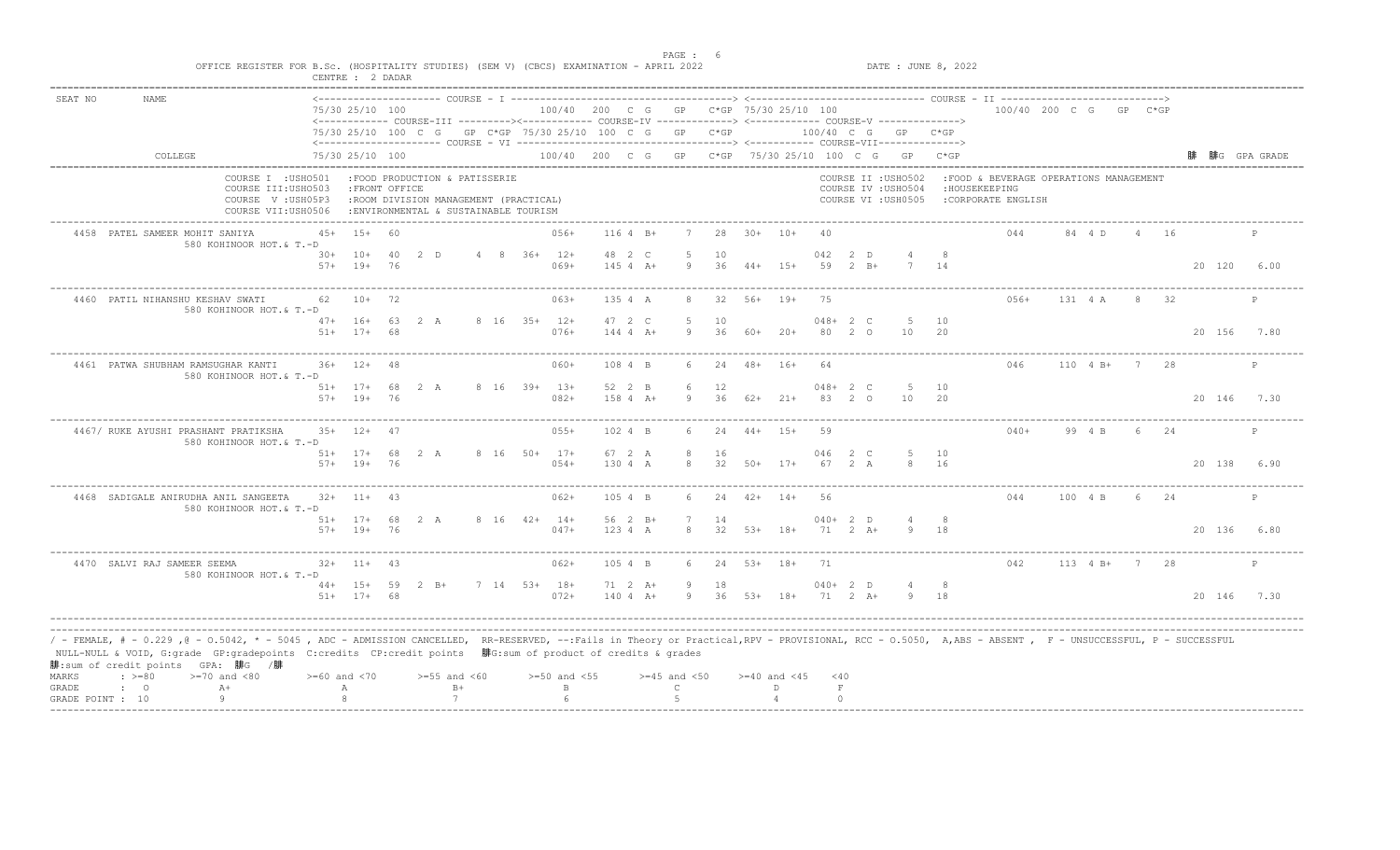|                                                                                                                                                                                                                                                                                                                                                                                                         |                  | CENTRE : 2 DADAR                 |    | OFFICE REGISTER FOR B.Sc. (HOSPITALITY STUDIES) (SEM V) (CBCS) EXAMINATION - APRIL 2022                         |                |                                        |                       |                     |          |       |                  |                       |     |                                                                   | DATE : JUNE 8, 2022 |                                                                                |              |   |      |             |              |
|---------------------------------------------------------------------------------------------------------------------------------------------------------------------------------------------------------------------------------------------------------------------------------------------------------------------------------------------------------------------------------------------------------|------------------|----------------------------------|----|-----------------------------------------------------------------------------------------------------------------|----------------|----------------------------------------|-----------------------|---------------------|----------|-------|------------------|-----------------------|-----|-------------------------------------------------------------------|---------------------|--------------------------------------------------------------------------------|--------------|---|------|-------------|--------------|
| SEAT NO<br><b>NAME</b>                                                                                                                                                                                                                                                                                                                                                                                  |                  | 75/30 25/10 100                  |    | <------------ COURSE-III ---------><----------- COURSE-IV -------------> <------------ COURSE-V ------------->> |                | 100/40 200 C G GP C*GP 75/30 25/10 100 |                       |                     |          |       |                  |                       |     |                                                                   |                     | 100/40 200 C G GP C*GP                                                         |              |   |      |             |              |
|                                                                                                                                                                                                                                                                                                                                                                                                         |                  |                                  |    | 75/30 25/10 100 C G GP C*GP 75/30 25/10 100 C G GP C*GP                                                         |                |                                        |                       |                     |          |       |                  |                       |     | 100/40 C G GP C*GP                                                |                     |                                                                                |              |   |      |             |              |
| COLLEGE                                                                                                                                                                                                                                                                                                                                                                                                 |                  | 75/30 25/10 100                  |    |                                                                                                                 |                |                                        |                       |                     |          |       |                  |                       |     | 100/40 200 C G GP C*GP 75/30 25/10 100 C G GP C*GP                |                     |                                                                                |              |   |      |             | 腓G GPA GRADE |
| COURSE I : USHO501<br>COURSE III: USHO503<br>COURSE V: USH05P3<br>COURSE VII:USH0506                                                                                                                                                                                                                                                                                                                    |                  | : FRONT OFFICE                   |    | :FOOD PRODUCTION & PATISSERIE<br>:ROOM DIVISION MANAGEMENT (PRACTICAL)<br>:ENVIRONMENTAL & SUSTAINABLE TOURISM  |                |                                        |                       |                     |          |       |                  |                       |     | COURSE II : USHO502<br>COURSE IV : USHO504<br>COURSE VI : USH0505 |                     | :FOOD & BEVERAGE OPERATIONS MANAGEMENT<br>: HOUSEKEEPING<br>:CORPORATE ENGLISH |              |   |      |             |              |
| 4474/ SAWANT SNEHAL MAHENDRA BHAGYASHRI 45+ 15+ 60<br>580 KOHINOOR HOT.& T.-D                                                                                                                                                                                                                                                                                                                           |                  |                                  |    |                                                                                                                 |                | $068+$                                 | 128 4 A               | 8                   |          |       | $32 \t38+ \t13+$ | 51                    |     |                                                                   |                     | 0.56                                                                           | 107 4 B      |   | 6 24 |             | P            |
|                                                                                                                                                                                                                                                                                                                                                                                                         |                  | 45+ 15+ 60 2 A<br>$53+ 18+ 71$   |    |                                                                                                                 | 8 16 39+ 13+   | $048+$                                 | 52 2 B<br>119 4 A     | 6<br>8              | 12       |       | $32$ $57+$ 19+   | $040+2$ D<br>76 2 A+  |     | 9                                                                 | 18                  |                                                                                |              |   |      | 20 142 7.10 |              |
| 4478 SHAIKH MANSOOR ALI ABDUL SHAKUR KH 30+ 10+ 40<br>AIRUNNISA<br>580 KOHINOOR HOT.& T.-D                                                                                                                                                                                                                                                                                                              |                  |                                  |    |                                                                                                                 |                | $058+$                                 | 98 4 C                | -5                  | 20       |       | $45+15+$         | 60                    |     |                                                                   |                     | 040                                                                            | 100 4 B      | 6 | 2.4  |             | P            |
|                                                                                                                                                                                                                                                                                                                                                                                                         | $50+$            | $17+ 67$                         |    | 53+ 18+ 71 2 A+                                                                                                 | $9$ 18 30+ 10+ | $063+$                                 | 40 2 D<br>130 4 A     | 8                   | 32       |       | $62+$ 21+        | $064 + 2 A$<br>83 2 0 |     | 10                                                                | 8 16<br>20          |                                                                                |              |   |      | 20 138      | 6.90         |
| 4480 SHARMA ASHISH VEERBAHADUR SHASHIKA 38+ 13+ 51<br>LA<br>580 KOHINOOR HOT.& T.-D                                                                                                                                                                                                                                                                                                                     |                  |                                  |    |                                                                                                                 |                | 060+                                   | $1114$ B+             | $7^{\circ}$         | 28       |       | $68 + 23 +$      | 91                    |     |                                                                   |                     | 044                                                                            | 135 4 A 8 32 |   |      |             | P            |
|                                                                                                                                                                                                                                                                                                                                                                                                         | $54+$            | 48+ 16+ 64 2 A<br>$18+72$        |    |                                                                                                                 |                | $8 \t16 \t33+ \t11+$<br>$064+$         | 44 2 D<br>136 4 A     | $\overline{4}$<br>8 | 32       |       | $53+$ 18+        | $050+2$ B<br>71 2 A+  |     | 6                                                                 | 12<br>9 18          |                                                                                |              |   |      | 20 146 7.30 |              |
| 4493 THEVER PADMANABHAN JEEVA CHITRA<br>580 KOHINOOR HOT.& T.-D                                                                                                                                                                                                                                                                                                                                         | 68               | $10+$                            | 78 |                                                                                                                 |                | $054+$                                 | 132 4 A               | 8                   | 32       |       | $47+ 16+$        | 63                    |     |                                                                   |                     | $040+$                                                                         | 103 4 B      |   | 24   |             | P            |
|                                                                                                                                                                                                                                                                                                                                                                                                         |                  | 38+ 13+ 51 2 B<br>$62+21+83$     |    |                                                                                                                 |                | $6$ 12 33+ 11+<br>$066+$               | 44 2 D<br>$1494 A+$   | $\overline{4}$<br>9 | 8<br>36  |       | $39+$ 13+        | $053+2$ B<br>52 2 B   |     | 6<br>6                                                            | 12<br>12            |                                                                                |              |   |      | 20 136 6.80 |              |
| 4498 WANKHADE AATISH SHUDDHODHAN SANGIT 47+ 16+ 63<br>$\overline{A}$<br>580 KOHINOOR HOT.& T.-D                                                                                                                                                                                                                                                                                                         |                  |                                  |    |                                                                                                                 |                | $063+$                                 | 126 4 A               | 8                   | -32      | $57+$ | $19+$            | 76                    |     |                                                                   |                     | $040+$                                                                         | $116 + 4 +$  | 7 | -28  |             | P            |
|                                                                                                                                                                                                                                                                                                                                                                                                         |                  | $51+ 17+ 68$ 2 A<br>$57+$ 19+ 76 |    |                                                                                                                 | 8 16 44+ 15+   | 075                                    | 59 2 B+<br>$151 4 A+$ | Q                   | 14<br>36 | 65+   | $22+$            | 050<br>87 2 0         | 2 B | 10                                                                | 12<br>20            |                                                                                |              |   |      | 20 158 7.90 |              |
| 4502 CHAUDHARI NISHAD VASUDEO MANISHA<br>580 KOHINOOR HOT.& T.-D                                                                                                                                                                                                                                                                                                                                        |                  | $42+$ 14+ 56                     |    |                                                                                                                 |                | $060+$                                 | $1164$ B+             | $7^{\circ}$         | 28       |       | $38 + 13 +$      | 51                    |     |                                                                   |                     | 042                                                                            | 93 4 C 5 20  |   |      |             | P            |
|                                                                                                                                                                                                                                                                                                                                                                                                         |                  | $47+ 16+ 63 2 A$<br>$60+ 20+ 80$ |    |                                                                                                                 |                | 8 16 41+ 14+<br>$077+$                 | 55 2 B+<br>157 4 A+   | 7                   | 14       |       | 9 36 54+ 18+     | 052 2 B<br>72 2 A+    |     | 6                                                                 | 12<br>9 18          |                                                                                |              |   |      | 20 144 7.20 |              |
| / - FEMALE, # - 0.229 ,@ - 0.5042, * - 5045 , ADC - ADMISSION CANCELLED, RR-RESERVED, --:Fails in Theory or Practical,RPV - PROVISIONAL, RCC - 0.5050, A,ABS - ABSENT , F - UNSUCCESSFUL, P - SUCCESSFUL/<br>NULL-NULL & VOID, G:grade GP:gradepoints C:credits CP:credit points 腓G:sum of product of credits & grades<br>腓:sum of credit points GPA: 腓G /腓<br>$\div$ >=80<br>$>=70$ and $<80$<br>MARKS | $>=60$ and $<70$ |                                  |    | $>=55$ and $<60$                                                                                                |                | $>=50$ and $<55$                       |                       | $>=45$ and $<50$    |          |       | $>=40$ and $<45$ | $<$ 40                |     |                                                                   |                     |                                                                                |              |   |      |             |              |
| $A+$<br>GRADE<br>$\cdot$ 0                                                                                                                                                                                                                                                                                                                                                                              |                  | Α                                |    | $B+$                                                                                                            |                | $\mathbf{B}$                           |                       | $\mathsf{C}$        |          |       | D.               | $\;$ F                |     |                                                                   |                     |                                                                                |              |   |      |             |              |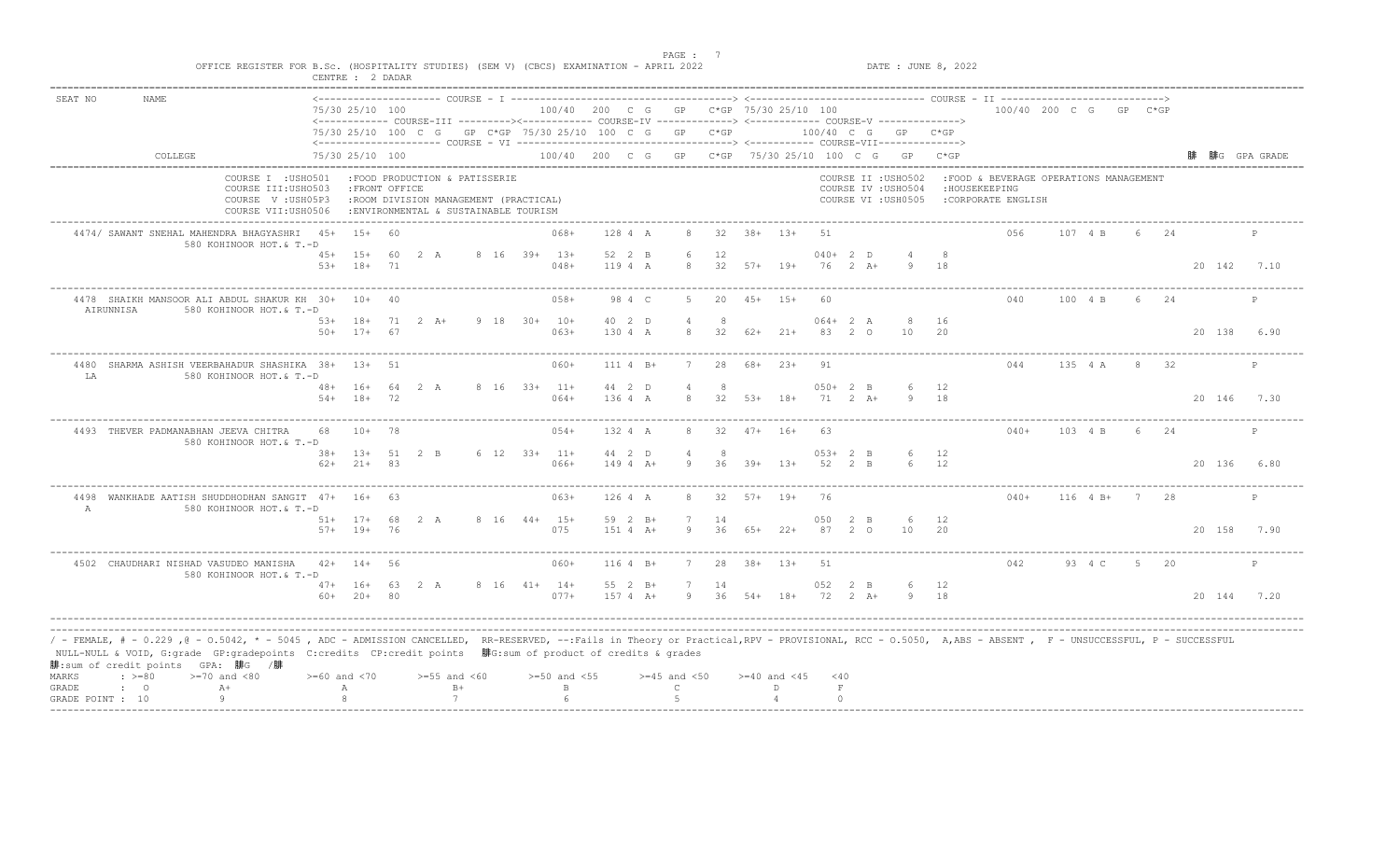|         | OFFICE REGISTER FOR B.Sc. (HOSPITALITY STUDIES) (SEM V) (CBCS) EXAMINATION - APRIL 2022                                                                                                                                                                                                                                                                                                    |                    | CENTRE : 2 DADAR                |          |                                                                                                                 |                  |                                        |                            |                  |              |                  |                    |               |                     |                                                                   | DATE : JUNE 8, 2022 |                                                                                |              |                |      |        |              |
|---------|--------------------------------------------------------------------------------------------------------------------------------------------------------------------------------------------------------------------------------------------------------------------------------------------------------------------------------------------------------------------------------------------|--------------------|---------------------------------|----------|-----------------------------------------------------------------------------------------------------------------|------------------|----------------------------------------|----------------------------|------------------|--------------|------------------|--------------------|---------------|---------------------|-------------------------------------------------------------------|---------------------|--------------------------------------------------------------------------------|--------------|----------------|------|--------|--------------|
| SEAT NO | <b>NAME</b>                                                                                                                                                                                                                                                                                                                                                                                |                    | 75/30 25/10 100                 |          | <------------ COURSE-III ---------><----------- COURSE-IV -------------> <------------ COURSE-V ------------->> |                  | 100/40 200 C G GP C*GP 75/30 25/10 100 |                            |                  |              |                  |                    |               |                     |                                                                   |                     | 100/40 200 C G GP C*GP                                                         |              |                |      |        |              |
|         |                                                                                                                                                                                                                                                                                                                                                                                            |                    |                                 |          | 75/30 25/10 100 C G GP C*GP 75/30 25/10 100 C G GP C*GP                                                         |                  |                                        |                            |                  |              |                  |                    |               |                     | 100/40 C G GP C*GP                                                |                     |                                                                                |              |                |      |        |              |
|         | COLLEGE                                                                                                                                                                                                                                                                                                                                                                                    |                    | 75/30 25/10 100                 |          |                                                                                                                 |                  |                                        |                            |                  |              |                  |                    |               |                     | 100/40 200 C G GP C*GP 75/30 25/10 100 C G GP C*GP                |                     |                                                                                |              |                |      |        | 腓G GPA GRADE |
|         | COURSE I : USHO501<br>COURSE III: USHO503<br>COURSE V: USH05P3<br>COURSE VII:USH0506                                                                                                                                                                                                                                                                                                       |                    | : FRONT OFFICE                  |          | :FOOD PRODUCTION & PATISSERIE<br>:ROOM DIVISION MANAGEMENT (PRACTICAL)<br>: ENVIRONMENTAL & SUSTAINABLE TOURISM |                  |                                        |                            |                  |              |                  |                    |               |                     | COURSE II : USHO502<br>COURSE IV : USHO504<br>COURSE VI : USH0505 |                     | :FOOD & BEVERAGE OPERATIONS MANAGEMENT<br>: HOUSEKEEPING<br>:CORPORATE ENGLISH |              |                |      |        |              |
|         | 4503 CHAURASIYA ANIKET RAJKUMAR ANJU<br>580 KOHINOOR HOT.& T.-D                                                                                                                                                                                                                                                                                                                            | $32+$              | $11 + 43$                       |          |                                                                                                                 |                  | $061+$                                 | 104 4 B                    |                  |              | 24 54+ 18+       |                    | 72            |                     |                                                                   |                     | $040+$                                                                         | $112 \t 4B+$ |                | 7 28 |        | P            |
|         |                                                                                                                                                                                                                                                                                                                                                                                            | $62+$              | 57+ 19+<br>$21+ 83$             |          | 76 2 A+                                                                                                         | $9$ 18 51+ 17+   | $079+$                                 | 68 2 A<br>16240            | 8<br>10          | 16<br>40     | 66+              | $22+$              | 055<br>88     | $2 \quad B+$<br>2 0 | 10                                                                | 14<br>-20           |                                                                                |              |                |      | 20 160 | 8.00         |
|         | 4505 CHAVAN PAWAN RATNAKAR VANDANA<br>580 KOHINOOR HOT.& T.-D                                                                                                                                                                                                                                                                                                                              |                    | $41+ 14+$                       | 55       |                                                                                                                 |                  | $060+$                                 | $1154 B+$                  |                  | 2.8          |                  | $33+$ 11+          | 44            |                     |                                                                   |                     | $040+$                                                                         | 84 4 D       | $\overline{4}$ | 16   |        |              |
|         |                                                                                                                                                                                                                                                                                                                                                                                            | $59+$              | $36+ 12+ 48$<br>$20+$           | 79       | 2 C                                                                                                             | $5$ 10 $54+$ 18+ | $079+$                                 | 72 2 A+<br>$1584 A+$       | 9                | 18<br>36     | $57+$            | $19+$              | 048<br>76     | 2 C<br>$2+A+$       | 9                                                                 | 5 10<br>18          |                                                                                |              |                |      | 20 136 | 6.80         |
|         | 4507 DESAI SHREYASH AJAY ANUJA<br>580 KOHINOOR HOT.& T.-D                                                                                                                                                                                                                                                                                                                                  |                    | $42+$ 14+                       | 56       |                                                                                                                 |                  | $064+$                                 | 120 4 A                    | 8                | - 32         | $59+20+$         |                    | 79            |                     |                                                                   |                     | $04.3+$                                                                        | 122 4 A      |                | 8 32 |        |              |
|         |                                                                                                                                                                                                                                                                                                                                                                                            |                    | $59+20+$<br>$57+$ 19+           | 79<br>76 | 2 A+                                                                                                            | $9$ 18 59+ 20+   | $081+$                                 | 79 2 A+<br>$157 + A + A +$ | 9                | 18<br>36     | 66+              | $22+$              | 045<br>88     | 2 C<br>20           | -5<br>10                                                          | 10<br>20            |                                                                                |              |                |      |        | 20 166 8.30  |
|         | 4508 DEVADIGA PRATISH RATNAKAR SUREKHA 33+ 11+ 44<br>580 KOHINOOR HOT.& T.-D                                                                                                                                                                                                                                                                                                               |                    |                                 |          |                                                                                                                 |                  | $060+$                                 | 104 4 B                    |                  | 24           | $51+$ $17+$      |                    | 68            |                     |                                                                   |                     | $040+$                                                                         | 108 4 B      | 6              | 24   |        | P            |
|         |                                                                                                                                                                                                                                                                                                                                                                                            |                    | 53+ 18+ 71 2 A+<br>$59+20+79$   |          |                                                                                                                 | 9 18 65+ 22+     | $084+$                                 | 87 2 0<br>16340            | 10<br>10         | 20<br>40     |                  | $65+22+$           | 065<br>87     | 2 A<br>2 0          | 8<br>10                                                           | 16<br>20            |                                                                                |              |                |      |        | 20 162 8.10  |
|         | 4509 DEVKANT YASH VIJAY SANGEETA<br>580 KOHINOOR HOT.& T.-D                                                                                                                                                                                                                                                                                                                                |                    | $41+ 14+$                       | 55       |                                                                                                                 |                  | $061+$                                 | $1164$ B+                  |                  | 28           | $4.5+$           | $1.5+$             |               |                     |                                                                   |                     | $043+$                                                                         | 103 4 B      | 6              | 2.4  |        | P            |
|         |                                                                                                                                                                                                                                                                                                                                                                                            |                    | $57+$ 19+ 76 2 A+<br>53+ 18+ 71 |          |                                                                                                                 | $9$ 18 53+ 18+   | $085+$                                 | 71 2 A+<br>$1564 +$        | 9<br>9           | - 18         | $36$ $57+$ $19+$ |                    | 04 Q          | 2 D<br>$76$ 2 $A+$  |                                                                   | - 8<br>18           |                                                                                |              |                |      |        | 20 150 7.50  |
|         | 4512 DUGILKAR SHUBHAM SUDHIR SUVARNA<br>580 KOHINOOR HOT.& T.-D                                                                                                                                                                                                                                                                                                                            |                    | $30+ 10+ 40$                    |          |                                                                                                                 |                  | $053+$                                 | 93 4 C                     | 5.               | 20           | $30+ 10+$        |                    | 40            |                     |                                                                   |                     | 048                                                                            | 88 4 D       |                | 4 16 |        | P            |
|         |                                                                                                                                                                                                                                                                                                                                                                                            |                    | 42+ 14+ 56 2 B+<br>$54+ 18+ 72$ |          |                                                                                                                 | 7 14 30+ 10+     | $053+$                                 | 40 2 D<br>125 4 A          | 4                | 8 32 65+ 22+ |                  |                    | 050<br>87 2 0 | 2 B                 | 6<br>10                                                           | 12<br>20            |                                                                                |              |                |      | 20 122 | 6.10         |
| MARKS   | / - FEMALE, # - 0.229 ,@ - 0.5042, * - 5045 , ADC - ADMISSION CANCELLED, RR-RESERVED, --:Fails in Theory or Practical,RPV - PROVISIONAL, RCC - 0.5050, A,ABS - ABSENT , F - UNSUCCESSFUL, P - SUCCESSFUL<br>NULL-NULL & VOID, G:grade GP:gradepoints C:credits CP:credit points 腓G:sum of product of credits & grades<br>腓:sum of credit points GPA: 腓G /腓<br>$: >=80$<br>$>=70$ and $<80$ | $>= 60$ and $< 70$ |                                 |          | $>=55$ and $<60$                                                                                                |                  | $>=50$ and $<55$                       |                            | $>=45$ and $<50$ |              |                  | $>= 40$ and $< 45$ | $<$ 40        |                     |                                                                   |                     |                                                                                |              |                |      |        |              |
| GRADE   | $A+$<br>$\cdot$ 0<br>9                                                                                                                                                                                                                                                                                                                                                                     |                    | А                               |          | $B+$                                                                                                            |                  | $\mathbf{B}$                           |                            | $\mathcal{C}$    |              |                  | D.                 | $\;$ F        |                     |                                                                   |                     |                                                                                |              |                |      |        |              |

example of the state of the state of the state of the state of the state of the state of the state of the state of the state of the state of the state of the state of the state of the state of the state of the state of the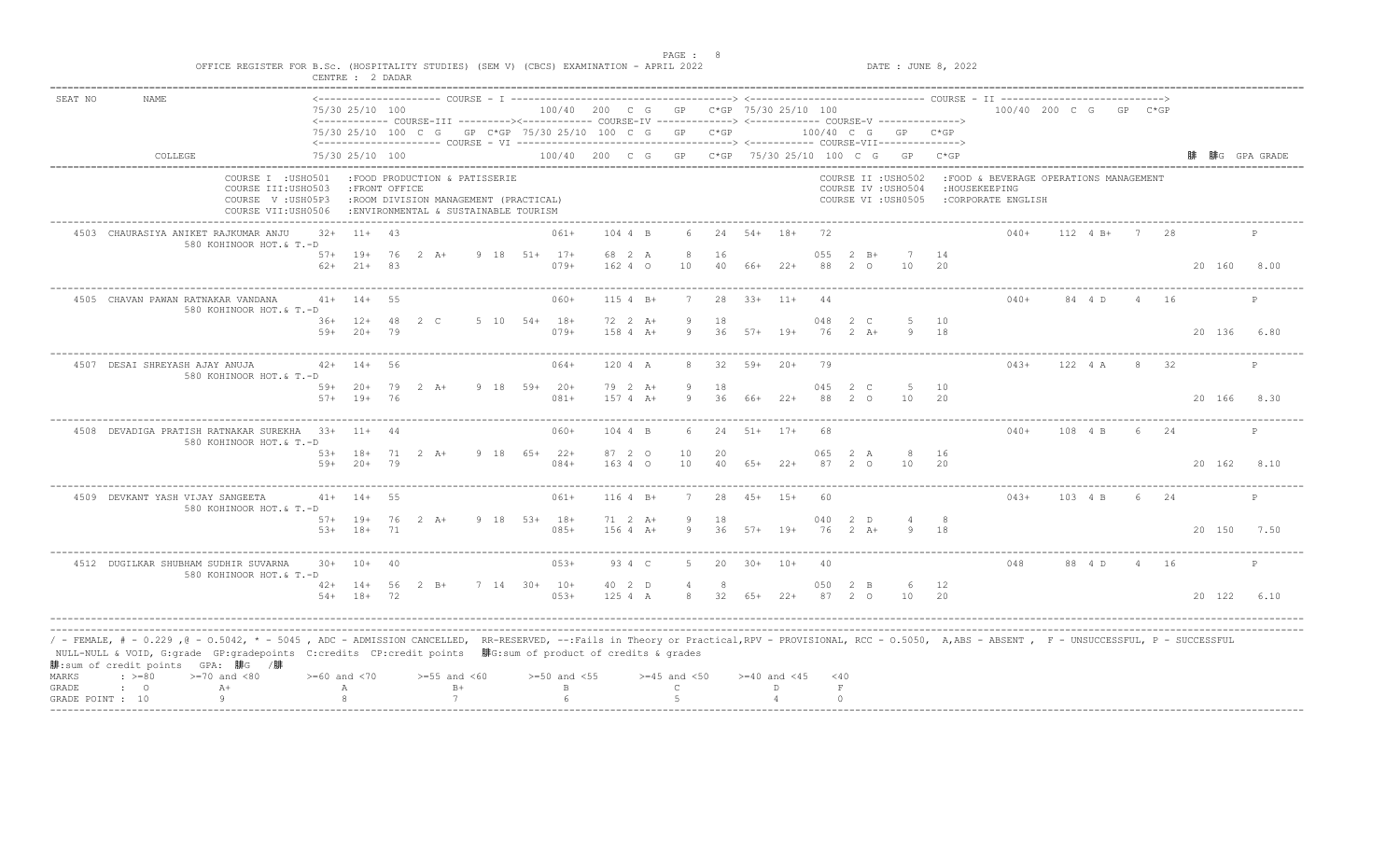|                |                                                               | OFFICE REGISTER FOR B.Sc. (HOSPITALITY STUDIES) (SEM V) (CBCS) EXAMINATION - APRIL 2022                                                                                                                                                                                                                                                           | CENTRE : 2 DADAR                 |                |                                                                                                                 |              |                                                    |                       |                                   |                      |                  |                        |                     |                        |                                                                   | DATE : JUNE 8, 2022 |                                                                                |               |    |          |             |              |
|----------------|---------------------------------------------------------------|---------------------------------------------------------------------------------------------------------------------------------------------------------------------------------------------------------------------------------------------------------------------------------------------------------------------------------------------------|----------------------------------|----------------|-----------------------------------------------------------------------------------------------------------------|--------------|----------------------------------------------------|-----------------------|-----------------------------------|----------------------|------------------|------------------------|---------------------|------------------------|-------------------------------------------------------------------|---------------------|--------------------------------------------------------------------------------|---------------|----|----------|-------------|--------------|
| SEAT NO        | <b>NAME</b>                                                   |                                                                                                                                                                                                                                                                                                                                                   | 75/30 25/10 100                  |                | <------------ COURSE-III ---------><----------- COURSE-IV -------------> <------------ COURSE-V ------------->> |              | 100/40 200 C G GP C*GP 75/30 25/10 100             |                       |                                   |                      |                  |                        |                     |                        |                                                                   |                     | 100/40 200 C G GP C*GP                                                         |               |    |          |             |              |
|                |                                                               |                                                                                                                                                                                                                                                                                                                                                   |                                  |                | 75/30 25/10 100 C G GP C*GP 75/30 25/10 100 C G GP C*GP                                                         |              |                                                    |                       |                                   |                      |                  |                        |                     |                        | 100/40 C G GP C*GP                                                |                     |                                                                                |               |    |          |             |              |
|                | COLLEGE                                                       |                                                                                                                                                                                                                                                                                                                                                   | 75/30 25/10 100                  |                |                                                                                                                 |              | 100/40 200 C G GP C*GP 75/30 25/10 100 C G GP C*GP |                       |                                   |                      |                  |                        |                     |                        |                                                                   |                     |                                                                                |               |    |          |             | 腓G GPA GRADE |
|                |                                                               | COURSE I : USHO501<br>COURSE III: USHO503<br>COURSE V: USH05P3<br>COURSE VII:USH0506                                                                                                                                                                                                                                                              |                                  | : FRONT OFFICE | :FOOD PRODUCTION & PATISSERIE<br>:ROOM DIVISION MANAGEMENT (PRACTICAL)<br>: ENVIRONMENTAL & SUSTAINABLE TOURISM |              |                                                    |                       |                                   |                      |                  |                        |                     |                        | COURSE II : USHO502<br>COURSE IV : USHO504<br>COURSE VI : USH0505 |                     | :FOOD & BEVERAGE OPERATIONS MANAGEMENT<br>: HOUSEKEEPING<br>:CORPORATE ENGLISH |               |    |          |             |              |
|                | 4515 GAIKWAD PRATIK ROHIDAS VANITA                            | $38+$<br>580 KOHINOOR HOT.& T.-D                                                                                                                                                                                                                                                                                                                  | $13+51$                          |                |                                                                                                                 |              | $0.59+$                                            | $1104 B+$             |                                   | 28                   | 53+ 18+          |                        | 71                  |                        |                                                                   |                     | 040                                                                            | 111 4 B+ 7 28 |    |          |             | P            |
|                |                                                               |                                                                                                                                                                                                                                                                                                                                                   | $39+$ 13+<br>$53+ 18+$           | 71             | 52 2 B                                                                                                          | 6 12 33+ 11+ | $054+$                                             | 44 2 D<br>125 4 A     | 8                                 | 32                   | $54+$ 18+        |                        | 040<br>72           | 2 D<br>$2+A+$          | 9                                                                 | 18                  |                                                                                |               |    |          | 20 134 6.70 |              |
|                | 4518 GORE SWAPNIL RAJENDRA ROHINI                             | 580 KOHINOOR HOT.& T.-D                                                                                                                                                                                                                                                                                                                           | $38+$<br>$1.3 +$                 | 51             |                                                                                                                 |              | $056+$                                             | 107 4 B               |                                   | 2.4                  | $57+$ 19+        |                        | 76                  |                        |                                                                   |                     | $040+$                                                                         | $116 + 4 + 1$ | 7  | - 28     |             |              |
|                |                                                               | $50+$                                                                                                                                                                                                                                                                                                                                             | $47+ 16+ 63 2 A$<br>$17+$        | 67             |                                                                                                                 | 8 16 35+ 12+ | $057+$                                             | 47 2 C<br>124 4 A     | $\sqrt{2}$<br>8                   | 10<br>32             | $36+$            | $12+$                  | 040<br>48           | 2 D<br>$2 \quad C$     | $\overline{4}$<br>-5                                              | 8<br>10             |                                                                                |               |    |          | 20 128      | 6.40         |
| ADEVI          |                                                               | 4519 GUPTA KARANKUMAR SHIVCHANDRA SUNIT 33+ 11+ 44<br>580 KOHINOOR HOT.& T.-D                                                                                                                                                                                                                                                                     |                                  |                |                                                                                                                 |              | $060+$                                             | 104 4 B               | 6                                 | 2.4                  | $36+$ 12+        |                        | 48                  |                        |                                                                   |                     | $040+$                                                                         | 88 4 D        |    | $4 \t16$ |             | $\mathbb{P}$ |
|                |                                                               |                                                                                                                                                                                                                                                                                                                                                   | $39+ 13+$<br>$59+20+79$          | 52             | 2 B                                                                                                             | 6 12 47+ 16+ | $054+$                                             | 63 2 A<br>133 4 A     | 8<br>8                            | 16<br>32             | $54+$ 18+        |                        | 042<br>72           | 2 D<br>$2 A +$         |                                                                   | 8<br>9 18           |                                                                                |               |    |          | 20 126 6.30 |              |
|                | 4524 JOSHI SAHIL SANTOSH NEETA                                | 580 KOHINOOR HOT.& T.-D                                                                                                                                                                                                                                                                                                                           | $41+ 14+ 55$                     |                |                                                                                                                 |              | $054+$                                             | $1094 B+$             |                                   | 28                   | $48 + 16 +$      |                        | 64                  |                        |                                                                   |                     | $048+$                                                                         | 112 4 B+      | 7  | 28       |             | P            |
|                |                                                               |                                                                                                                                                                                                                                                                                                                                                   | 45+ 15+ 60 2 A<br>$47+ 16+ 63$   |                |                                                                                                                 | 8 16 47+ 16+ | $078+$                                             | 63 2 A<br>$141 4 A+$  | 8<br>9                            | 16                   | $36$ $54+$ $18+$ |                        | 055<br>72           | $2 \quad B+$<br>$2+A+$ |                                                                   | 14<br>18            |                                                                                |               |    |          | 20 156 7.80 |              |
|                | 4529 KAMBLE TEJAS SADASHIV SHEELA                             | 580 KOHINOOR HOT.& T.-D                                                                                                                                                                                                                                                                                                                           | $30+$<br>$10+$                   | 40             |                                                                                                                 |              | $060+$                                             | 100 4 B               |                                   | 24                   | $42+$            | $14+$                  | 56                  |                        |                                                                   |                     | $040+$                                                                         | 96 4 C        | -5 | -20      |             | P            |
|                |                                                               |                                                                                                                                                                                                                                                                                                                                                   | $50+ 17+ 67 2 A$<br>$47+ 16+ 63$ |                |                                                                                                                 | 8 16 33+ 11+ | $054+$                                             | 44 2 D<br>$1174 B+$   | $\overline{4}$<br>7               | -8<br>2.8            | $36+$ 12+        |                        | 040                 | 2 D<br>48 2 C          |                                                                   | - 8<br>10           |                                                                                |               |    |          | 20 114 5.70 |              |
|                | 4538 MAHABDI ASHISH SUDHAKAR SHILPA                           | 580 KOHINOOR HOT.& T.-D                                                                                                                                                                                                                                                                                                                           | $48 + 16 + 64$                   |                |                                                                                                                 |              | $068+$                                             | 132 4 A               | 8                                 | 32                   | $57 + 19 +$      |                        | 76                  |                        |                                                                   |                     | 050                                                                            | 126 4 A       |    | 8 32     |             | $\mathbf{P}$ |
|                |                                                               |                                                                                                                                                                                                                                                                                                                                                   | $51+ 17+ 68$ 2 A<br>59+ 20+ 79   |                |                                                                                                                 |              | 8 16 44+ 15+<br>$062+$                             | 59 2 B+<br>$141 4 A+$ | 7                                 | 14<br>$9$ 36 62+ 21+ |                  |                        | $051+2$ B<br>83 2 0 |                        | 6<br>10                                                           | 12<br>20            |                                                                                |               |    |          | 20 162 8.10 |              |
| MARKS<br>GRADE | 腓:sum of credit points GPA: 腓G /腓<br>$\div$ >=80<br>$\cdot$ 0 | / - FEMALE, # - 0.229 ,@ - 0.5042, * - 5045 , ADC - ADMISSION CANCELLED, RR-RESERVED, --:Fails in Theory or Practical,RPV - PROVISIONAL, RCC - 0.5050, A,ABS - ABSENT , F - UNSUCCESSFUL, P - SUCCESSFUL<br>NULL-NULL & VOID, G:grade GP:gradepoints C:credits CP:credit points 腓G:sum of product of credits & grades<br>$>=70$ and $<80$<br>$A+$ | $>= 60$ and $< 70$<br>А          |                | $>=55$ and $<60$<br>$B+$                                                                                        |              | $>=50$ and $<55$<br>$\mathbf{B}$                   |                       | $>=45$ and $<50$<br>$\mathcal{C}$ |                      |                  | $>=40$ and $<45$<br>D. | $<$ 40<br>$\;$ F    |                        |                                                                   |                     |                                                                                |               |    |          |             |              |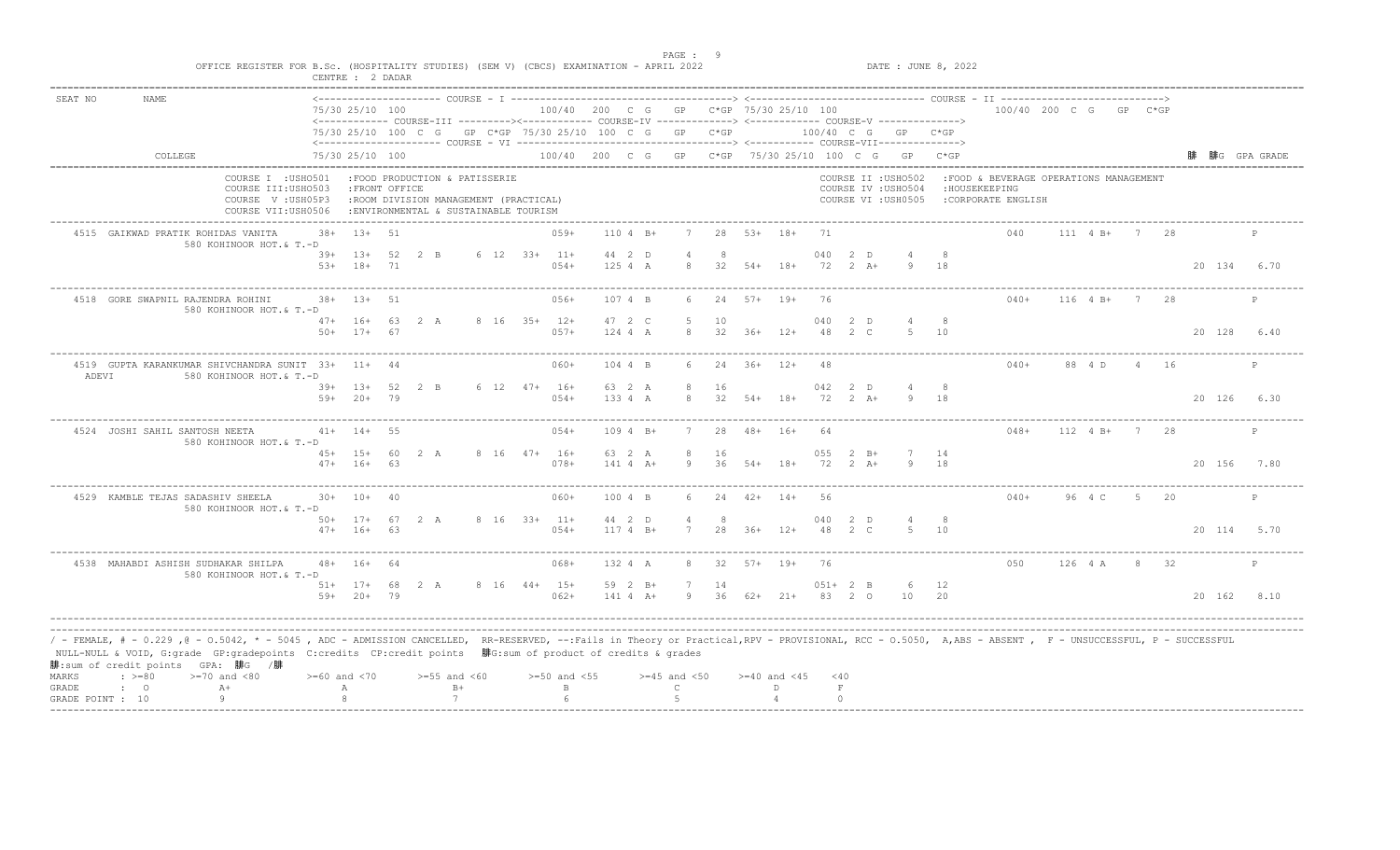|         |                                                                                                                                                                                                                                                                                                                                                                                                |                    | CENTRE : 2 DADAR                |          |                                                                                                                  |  |                                        |                        |                  |                    |                  |                  |                     |             |                                                                   |             |                                                                                |            |                |      |             |              |
|---------|------------------------------------------------------------------------------------------------------------------------------------------------------------------------------------------------------------------------------------------------------------------------------------------------------------------------------------------------------------------------------------------------|--------------------|---------------------------------|----------|------------------------------------------------------------------------------------------------------------------|--|----------------------------------------|------------------------|------------------|--------------------|------------------|------------------|---------------------|-------------|-------------------------------------------------------------------|-------------|--------------------------------------------------------------------------------|------------|----------------|------|-------------|--------------|
| SEAT NO | <b>NAME</b>                                                                                                                                                                                                                                                                                                                                                                                    |                    | 75/30 25/10 100                 |          | <------------ COURSE-III ---------><----------- COURSE-IV -------------> <------------- COURSE-V ------------->> |  | 100/40 200 C G GP C*GP 75/30 25/10 100 |                        |                  |                    |                  |                  |                     |             |                                                                   |             | 100/40 200 C G GP C*GP                                                         |            |                |      |             |              |
|         |                                                                                                                                                                                                                                                                                                                                                                                                |                    |                                 |          | 75/30 25/10 100 C G GP C*GP 75/30 25/10 100 C G GP C*GP                                                          |  |                                        |                        |                  |                    |                  |                  |                     |             | 100/40 C G GP C*GP                                                |             |                                                                                |            |                |      |             |              |
|         | COLLEGE                                                                                                                                                                                                                                                                                                                                                                                        |                    | 75/30 25/10 100                 |          |                                                                                                                  |  |                                        |                        |                  |                    |                  |                  |                     |             | 100/40 200 C G GP C*GP 75/30 25/10 100 C G GP C*GP                |             |                                                                                |            |                |      |             | 腓G GPA GRADE |
|         | COURSE I : USHO501<br>COURSE III: USHO503<br>COURSE V: USH05P3<br>COURSE VII:USH0506                                                                                                                                                                                                                                                                                                           |                    | : FRONT OFFICE                  |          | :FOOD PRODUCTION & PATISSERIE<br>:ROOM DIVISION MANAGEMENT (PRACTICAL)<br>: ENVIRONMENTAL & SUSTAINABLE TOURISM  |  |                                        |                        |                  |                    |                  |                  |                     |             | COURSE II : USHO502<br>COURSE IV : USHO504<br>COURSE VI : USH0505 |             | :FOOD & BEVERAGE OPERATIONS MANAGEMENT<br>: HOUSEKEEPING<br>:CORPORATE ENGLISH |            |                |      |             |              |
|         | 4539 MAHADIK ADITYA ATUL ASMITA<br>580 KOHINOOR HOT.& T.-D                                                                                                                                                                                                                                                                                                                                     | $47+$              | 16+ 63                          |          |                                                                                                                  |  | $066+$                                 | 129 4 A                | 8                | 32                 | $47+ 16+$        |                  | 63                  |             |                                                                   |             | 042                                                                            | 105 4 B    |                | 6 24 |             | P            |
|         |                                                                                                                                                                                                                                                                                                                                                                                                | $5.3+$             | $47+ 16+$<br>$18+$              | 71       | 63 2 A                                                                                                           |  | 8 16 35+ 12+<br>$049+$                 | 47 2 C<br>120 4 A      | -5<br>8          | 10                 | $32$ $57+$ 19+   |                  | $040+2$ D           | 76 2 A+     | 9                                                                 | 18          |                                                                                |            |                |      | 20 140 7.00 |              |
|         | 4551 PALAV RAHUL DIGAMBAR DARSHANA<br>580 KOHINOOR HOT.& T.-D                                                                                                                                                                                                                                                                                                                                  |                    | $41+ 14+$                       | 55       |                                                                                                                  |  | $060+$                                 | $1154 B+$              |                  | 28                 | $60+20+$         |                  | 80                  |             |                                                                   |             | $040+$                                                                         | 120 4 A    | 8              | 32   |             | $\mathsf{P}$ |
|         |                                                                                                                                                                                                                                                                                                                                                                                                | $60+$              | 56+ 19+ 75 2 A+<br>$20+$        | - 8 O    |                                                                                                                  |  | 9 18 62+ 21+<br>$061+$                 | 83 2 0<br>$141 4 A+$   | 10<br>9          | 20<br>36           | 63+              | $21+$            | 045 2 C<br>84       | $2^{\circ}$ | -5<br>10                                                          | 10<br>20    |                                                                                |            |                |      | 20 164 8.20 |              |
|         | 4556 PAWAR HARSHAL PRAKASH PRATIKSHA<br>580 KOHINOOR HOT.& T.-D                                                                                                                                                                                                                                                                                                                                |                    | $32+$ 11+ 43                    |          |                                                                                                                  |  | $055+$                                 | 98 4 C                 | 5                | 20                 |                  | $41+ 14+$        | 55                  |             |                                                                   |             | 042                                                                            | 97 4 C     | $5 -$          | - 20 |             | P            |
|         |                                                                                                                                                                                                                                                                                                                                                                                                | $56+$              | $45+ 15+$<br>$19+$              | 60<br>75 | 2 A                                                                                                              |  | 8 16 45+ 15+<br>$070+$                 | 60 2 A<br>$145$ 4 A+   | 8<br>Q           | 16<br>36           |                  | $48 + 16 +$      | $040+2$ D<br>64     | 2 A         |                                                                   | 8<br>16     |                                                                                |            |                |      | 20 132      | 6.60         |
|         | 4563 SANKHE NIHAR RAJENDRA SHITAL<br>580 KOHINOOR HOT.& T.-D                                                                                                                                                                                                                                                                                                                                   |                    | $35+$ 12+                       | 47       |                                                                                                                  |  | $060+$                                 | 107 4 B                |                  | 24                 | $50+$ 17+        |                  | 67                  |             |                                                                   |             | 044                                                                            | 111 4 B+   | 7              | 28   |             | P            |
|         |                                                                                                                                                                                                                                                                                                                                                                                                | $59+$              | $47+ 16+ 63$<br>$20+$           | 79       | 2 A                                                                                                              |  | 8 16 50+ 17+<br>$068+$                 | 67 2 A<br>$1474$ $A+$  | 8<br>9           | 16                 | $36$ $57+$ $19+$ |                  | $040+2$ D<br>76     | $2+A+$      | $\overline{4}$                                                    | - 8         |                                                                                |            |                |      | 20 146 7.30 |              |
|         | 4573 SINGH BHAVESH BHUVNESH POONAM<br>580 KOHINOOR HOT.& T.-D                                                                                                                                                                                                                                                                                                                                  |                    | $30+ 10+$                       | 40       |                                                                                                                  |  | 066+                                   | $1064$ B               |                  | 2.4                | $-38+$           | $1.3 +$          | 51                  |             |                                                                   |             | 042                                                                            | $93 \t4 C$ | 5 <sup>5</sup> | 20   |             | P            |
|         |                                                                                                                                                                                                                                                                                                                                                                                                |                    | 44+ 15+ 59 2 B+<br>$53+ 18+ 71$ |          |                                                                                                                  |  | $7 \t14 \t42+ \t14+$<br>$066+$         | $56 \t2 B+$<br>137 4 A | 8                | 14                 | $32$ $51+$ $17+$ |                  | $046+2$ C<br>68 2 A |             | 8                                                                 | 10<br>16    |                                                                                |            |                |      | 20 130 6.50 |              |
|         | 4585 YADAV NIKESH RAMASHANKAR SAVITA<br>580 KOHINOOR HOT.& T.-D                                                                                                                                                                                                                                                                                                                                |                    | $30+ 10+ 40$                    |          |                                                                                                                  |  | $055+$                                 | 95 4 C                 | 5                | 20                 | $41+ 14+$        |                  | 55                  |             |                                                                   |             | $043+$                                                                         | 98 4 C     | 5 20           |      |             | P            |
|         |                                                                                                                                                                                                                                                                                                                                                                                                |                    | $32+11+43$ 2 D<br>$50+ 17+ 67$  |          |                                                                                                                  |  | $4 \t 8 \t 35+ \t 12+$<br>$061+$       | 47 2 C<br>128 4 A      | 5                | 10<br>8 32 48+ 16+ |                  |                  | 040 2 D<br>64 2 A   |             |                                                                   | - 8<br>8 16 |                                                                                |            |                |      | 20 114 5.70 |              |
| MARKS   | / - FEMALE, # - 0.229 ,@ - 0.5042, * - 5045 , ADC - ADMISSION CANCELLED, RR-RESERVED, --:Fails in Theory or Practical,RPV - PROVISIONAL, RCC - 0.5050, A,ABS - ABSENT , F - UNSUCCESSFUL, P - SUCCESSFUL/<br>NULL-NULL & VOID, G:grade GP:gradepoints C:credits CP:credit points 腓G:sum of product of credits & grades<br>腓:sum of credit points GPA: 腓G /腓<br>$\div$ >=80<br>$>=70$ and $<80$ | $>= 60$ and $< 70$ |                                 |          | $>=55$ and $<60$                                                                                                 |  | $>=50$ and $<55$                       |                        | $>=45$ and $<50$ |                    |                  | $>=40$ and $<45$ | $<$ 40              |             |                                                                   |             |                                                                                |            |                |      |             |              |
| GRADE   | $A+$<br>$\cdot$ 0                                                                                                                                                                                                                                                                                                                                                                              |                    | А                               |          | $B+$                                                                                                             |  | $\mathbf{B}$                           |                        | $\mathcal{C}$    |                    |                  | D.               | $\;$ F              |             |                                                                   |             |                                                                                |            |                |      |             |              |

end the state of the state of the state of the state of the state of the state of the state of the state of the state of the state of the state of the state of the state of the state of the state of the state of the state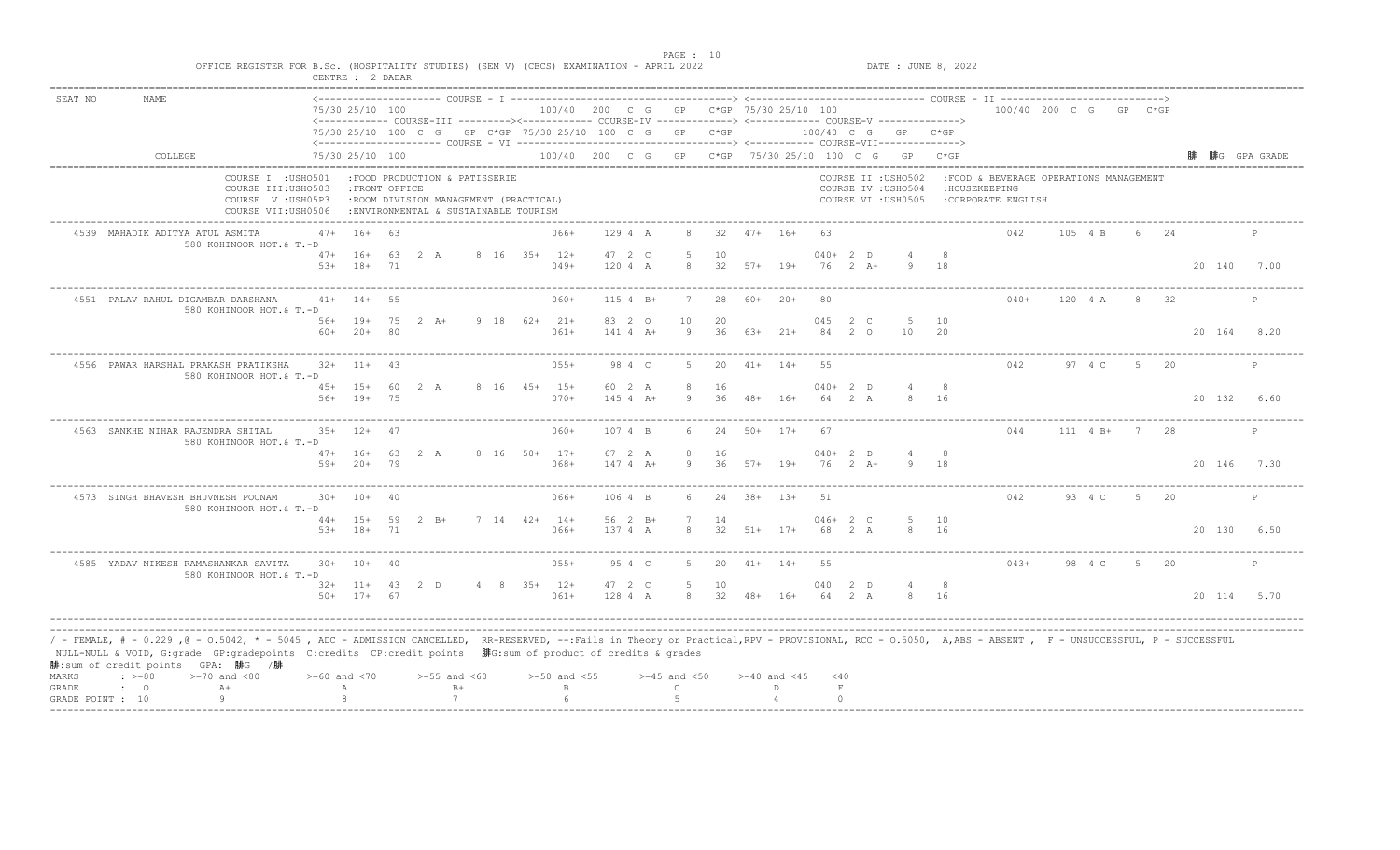| SEAT NO | <b>NAME</b>                                                                                                                                                                                                                                                                                                                                                                                |                    | 75/30 25/10 100                 |          | <------------ COURSE-III ----------><----------- COURSE-IV -------------> <------------ COURSE-V ------------->> |                         | 100/40 200 C G GP C*GP 75/30 25/10 100 |                          |                     |                        |                    |                  |                     |                 |                                                                   |           | 100/40 200 C G GP C*GP                                                          |         |       |      |             |              |
|---------|--------------------------------------------------------------------------------------------------------------------------------------------------------------------------------------------------------------------------------------------------------------------------------------------------------------------------------------------------------------------------------------------|--------------------|---------------------------------|----------|------------------------------------------------------------------------------------------------------------------|-------------------------|----------------------------------------|--------------------------|---------------------|------------------------|--------------------|------------------|---------------------|-----------------|-------------------------------------------------------------------|-----------|---------------------------------------------------------------------------------|---------|-------|------|-------------|--------------|
|         |                                                                                                                                                                                                                                                                                                                                                                                            |                    |                                 |          | 75/30 25/10 100 C G GP C*GP 75/30 25/10 100 C G GP C*GP                                                          |                         |                                        |                          |                     |                        |                    |                  |                     |                 | 100/40 C G GP C*GP                                                |           |                                                                                 |         |       |      |             |              |
|         | COLLEGE                                                                                                                                                                                                                                                                                                                                                                                    |                    | 75/30 25/10 100                 |          |                                                                                                                  |                         |                                        |                          |                     |                        |                    |                  |                     |                 | 100/40 200 C G GP C*GP 75/30 25/10 100 C G GP C*GP                |           |                                                                                 |         |       |      |             | 腓G GPA GRADE |
|         | COURSE I : USHO501<br>COURSE III: USHO503<br>COURSE V: USH05P3<br>COURSE VII:USH0506                                                                                                                                                                                                                                                                                                       |                    | : FRONT OFFICE                  |          | :FOOD PRODUCTION & PATISSERIE<br>:ROOM DIVISION MANAGEMENT (PRACTICAL)<br>: ENVIRONMENTAL & SUSTAINABLE TOURISM  |                         |                                        |                          |                     |                        |                    |                  |                     |                 | COURSE II : USHO502<br>COURSE IV : USHO504<br>COURSE VI : USH0505 |           | : FOOD & BEVERAGE OPERATIONS MANAGEMENT<br>: HOUSEKEEPING<br>:CORPORATE ENGLISH |         |       |      |             |              |
|         | 4587 YADAV VIJAY HIRALAL KUSHMA<br>580 KOHINOOR HOT.& T.-D                                                                                                                                                                                                                                                                                                                                 | 48                 | $10+ 58$                        |          |                                                                                                                  |                         | $052+$                                 | $1104 B+$                | 7                   |                        | $28$ $41+$ $14+$   |                  | 55                  |                 |                                                                   |           | $040+$                                                                          | 95 4 C  | $5 -$ | 20   |             | P            |
|         |                                                                                                                                                                                                                                                                                                                                                                                            |                    | $42+$ 14+<br>$54+$ 18+          | 56<br>72 | $2 \quad B+$                                                                                                     | 7 14 30+ 10+            | $045+$                                 | 40 2 D<br>$1174 B+$      | 7                   | -8<br>28               | $45+ 15+$          |                  | $040+2$ D<br>60 2 A |                 |                                                                   | 16        |                                                                                 |         |       |      | 20 122      | 6.10         |
|         | 4588 AMITHVISHAL SIVAKUMAR RAMLAKSHMI<br>580 KOHINOOR HOT.& T.-D                                                                                                                                                                                                                                                                                                                           | $30+ 10+$          |                                 | 40       |                                                                                                                  |                         | $058+$                                 | 98 4 C                   | 5                   | 20                     | $35+$ 12+          |                  | 47                  |                 |                                                                   |           | 044                                                                             | 91 4 C  | 5 20  |      |             | P            |
|         |                                                                                                                                                                                                                                                                                                                                                                                            | $48+$              | 30+ 10+ 40 2 D<br>$16+$         | 64       |                                                                                                                  |                         | 4 8 36+ 12+<br>$058+$                  | 48 2 C<br>122 4 A        | -5<br>8             | 10<br>32               | $35+$              | $12+$            | $053+2$ B<br>47 2 C |                 | 6 12<br>.5.                                                       | 10        |                                                                                 |         |       |      | 20 112 5.60 |              |
|         | 4592 BHISE RAJWANT AVINASH VAISHALI<br>580 KOHINOOR HOT.& T.-D                                                                                                                                                                                                                                                                                                                             |                    | $30+ 10+$                       | 40       |                                                                                                                  |                         | $060+$                                 | 100 4 B                  | 6                   | 24                     | $36+$ 12+          |                  | 48                  |                 |                                                                   |           | 046                                                                             | 94 4 C  |       | 5 20 |             | P            |
|         |                                                                                                                                                                                                                                                                                                                                                                                            |                    | $35+ 12+ 47 2 C$<br>$36+12+$    | 48       |                                                                                                                  | $5\quad 10\quad 30+10+$ | $061+$                                 | 40 2 D<br>$1094 B+$      | 4<br>7              | - 8<br>28              |                    | $36+$ 12+        | $040+2$ D<br>48     | $2 \, \text{C}$ | $5 \t 10$                                                         |           |                                                                                 |         |       |      | 20 108      | 5.40         |
|         | 4605 GOVEKAR MITHILESH BHUSHAN BHAKTI<br>580 KOHINOOR HOT.& T.-D                                                                                                                                                                                                                                                                                                                           |                    | $30+ 10+ 40$                    |          |                                                                                                                  |                         | $055+$                                 | 95 4 C                   | .5                  | 20                     |                    | $38 + 13 +$      | -51                 |                 |                                                                   |           | $040+$                                                                          | 91 4 C  | -5    | 20   |             | $\mathbb{P}$ |
|         |                                                                                                                                                                                                                                                                                                                                                                                            |                    | $32+11+43$ 2 D<br>$44+ 15+ 59$  |          |                                                                                                                  |                         | 4 8 30+ 10+<br>$057+$                  | 40 2 D<br>$1164 B+$      | $\overline{4}$<br>7 | 8<br>28                | 56+                | 19+              | 048 2 C<br>75       | $2 A +$         | -5                                                                | 10<br>18  |                                                                                 |         |       |      | 20 112 5.60 |              |
| OBA     | 4608 KHADKA SUDIP CHAKRA BAHADUR DHANSH 30+ 10+<br>580 KOHINOOR HOT.& T.-D                                                                                                                                                                                                                                                                                                                 |                    |                                 | 40       |                                                                                                                  |                         | $065+$                                 | 105 4 B                  | $6^{6}$             | 2.4                    | $57+$              | $19+$            | 76                  |                 |                                                                   |           | $043+$                                                                          | 119 4 A | - 8   | - 32 |             | P            |
|         |                                                                                                                                                                                                                                                                                                                                                                                            |                    | 56+ 19+ 75 2 A+<br>$57+$ 19+ 76 |          |                                                                                                                  |                         | $9$ 18 41+ 14+<br>$063+$               | $55 \t2 B+$<br>$1394 A+$ | -9                  | 14                     | $36 \t 71+ \t 24+$ |                  | 052<br>95 2 0       | 2 B             | 10                                                                | 12<br>-20 |                                                                                 |         |       |      | 20 156 7.80 |              |
|         | 4609 MADVAL PARAG GURUNATH GAURAVI<br>580 KOHINOOR HOT.& T.-D                                                                                                                                                                                                                                                                                                                              |                    | $51+ 17+ 68$                    |          |                                                                                                                  |                         | $052+$                                 | 120 4 A                  | 8                   | 32                     | $45+ 15+$          |                  | 60                  |                 |                                                                   |           | 040                                                                             | 100 4 B | 6 24  |      |             | $\mathbb{P}$ |
|         |                                                                                                                                                                                                                                                                                                                                                                                            |                    | $57+$ 19+ 76                    |          | $41+ 14+ 55 2 B+$                                                                                                |                         | 7 14 47+ 16+<br>$043+$                 | 63 2 A<br>119 4 A        | 8<br>8              | 16<br>$32$ $59+$ $20+$ |                    |                  | 045 2 C<br>79 2 A+  |                 | 5<br>9 18                                                         | 10        |                                                                                 |         |       |      | 20 146 7.30 |              |
| MARKS   | / - FEMALE, # - 0.229 ,@ - 0.5042, * - 5045 , ADC - ADMISSION CANCELLED, RR-RESERVED, --:Fails in Theory or Practical,RPV - PROVISIONAL, RCC - 0.5050, A,ABS - ABSENT , F - UNSUCCESSFUL, P - SUCCESSFUL<br>NULL-NULL & VOID, G:grade GP:gradepoints C:credits CP:credit points 腓G:sum of product of credits & grades<br>腓:sum of credit points GPA: 腓G /腓<br>$: >=80$<br>$>=70$ and $<80$ | $>= 60$ and $< 70$ |                                 |          | $>=55$ and $<60$                                                                                                 |                         | $>=50$ and $<55$                       |                          | $>=45$ and $<50$    |                        |                    | $>=40$ and $<45$ | < 40                |                 |                                                                   |           |                                                                                 |         |       |      |             |              |
| GRADE   | $A+$<br>$\mathbf{C}$                                                                                                                                                                                                                                                                                                                                                                       |                    | А                               |          | $B+$                                                                                                             |                         | $\mathbf{B}$                           |                          | $\mathsf{C}$        |                        |                    | D                | $\;$ F              |                 |                                                                   |           |                                                                                 |         |       |      |             |              |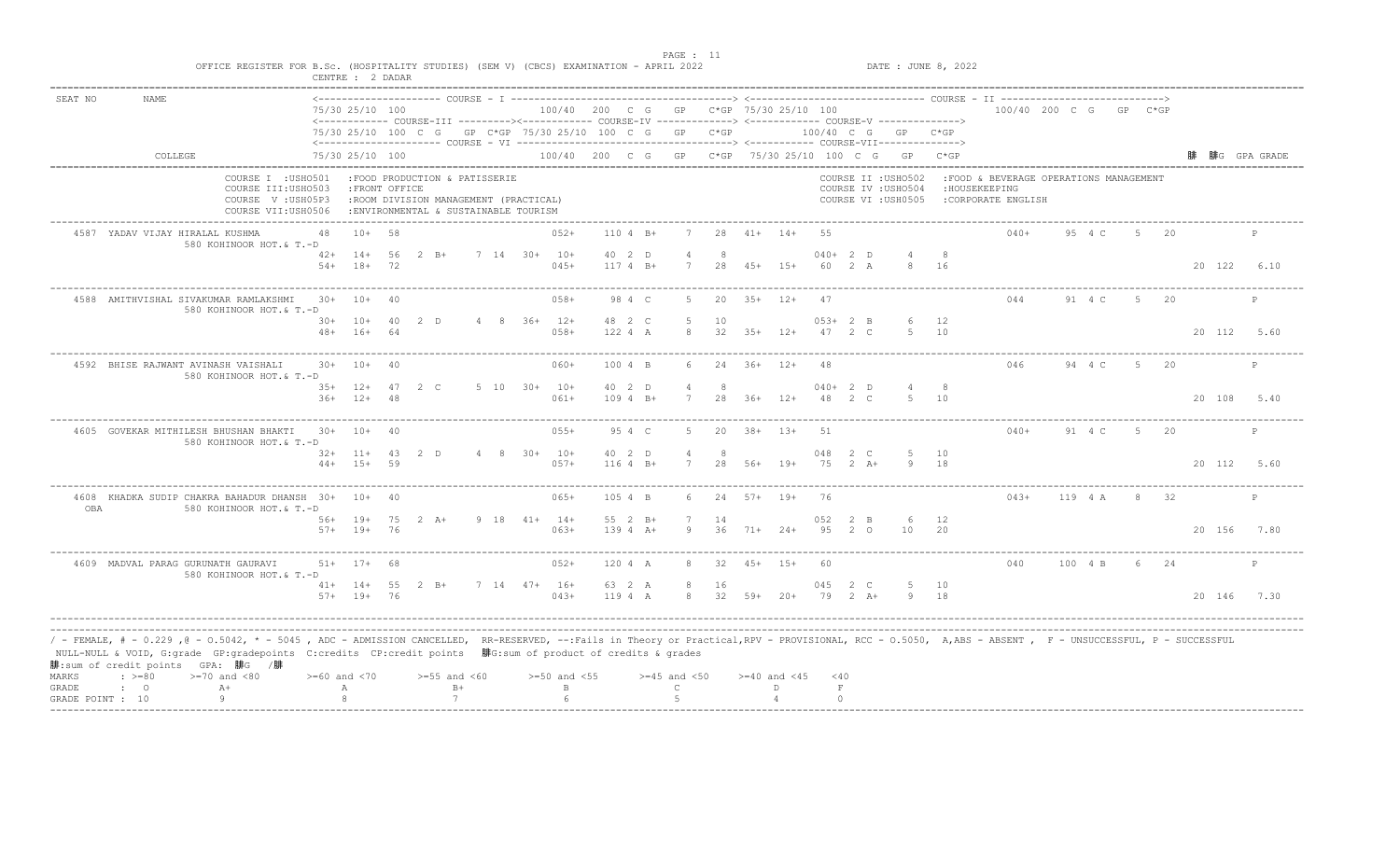|         |                                                                                                                                                                                                                                                                                                                                                                                            | OFFICE REGISTER FOR B.Sc. (HOSPITALITY STUDIES) (SEM V) (CBCS) EXAMINATION - APRIL 2022 | CENTRE : 2 DADAR                  |              |                                                                                                                 |                |              |                                        |                   |                             |                      |                    |                  |                  |                       |     |                                                                   | DATE : JUNE 8, 2022 |                                                                                |            |               |       |             |              |
|---------|--------------------------------------------------------------------------------------------------------------------------------------------------------------------------------------------------------------------------------------------------------------------------------------------------------------------------------------------------------------------------------------------|-----------------------------------------------------------------------------------------|-----------------------------------|--------------|-----------------------------------------------------------------------------------------------------------------|----------------|--------------|----------------------------------------|-------------------|-----------------------------|----------------------|--------------------|------------------|------------------|-----------------------|-----|-------------------------------------------------------------------|---------------------|--------------------------------------------------------------------------------|------------|---------------|-------|-------------|--------------|
| SEAT NO | <b>NAME</b>                                                                                                                                                                                                                                                                                                                                                                                |                                                                                         | 75/30 25/10 100                   |              | <------------ COURSE-III ---------><----------- COURSE-IV -------------> <------------ COURSE-V ------------->> |                |              | 100/40 200 C G GP C*GP 75/30 25/10 100 |                   |                             |                      |                    |                  |                  |                       |     |                                                                   |                     | 100/40 200 C G GP C*GP                                                         |            |               |       |             |              |
|         |                                                                                                                                                                                                                                                                                                                                                                                            |                                                                                         |                                   |              | 75/30 25/10 100 C G GP C*GP 75/30 25/10 100 C G GP C*GP                                                         |                |              |                                        |                   |                             |                      |                    |                  |                  |                       |     | 100/40 C G GP C*GP                                                |                     |                                                                                |            |               |       |             |              |
|         | COLLEGE                                                                                                                                                                                                                                                                                                                                                                                    |                                                                                         | 75/30 25/10 100                   |              |                                                                                                                 |                |              |                                        |                   |                             |                      |                    |                  |                  |                       |     | 100/40 200 C G GP C*GP 75/30 25/10 100 C G GP C*GP                |                     |                                                                                |            |               |       |             | 腓G GPA GRADE |
|         |                                                                                                                                                                                                                                                                                                                                                                                            | COURSE I : USHO501<br>COURSE III: USHO503<br>COURSE V: USH05P3<br>COURSE VII:USH0506    | : FRONT OFFICE                    |              | :FOOD PRODUCTION & PATISSERIE<br>:ROOM DIVISION MANAGEMENT (PRACTICAL)<br>: ENVIRONMENTAL & SUSTAINABLE TOURISM |                |              |                                        |                   |                             |                      |                    |                  |                  |                       |     | COURSE II : USHO502<br>COURSE IV : USHO504<br>COURSE VI : USH0505 |                     | :FOOD & BEVERAGE OPERATIONS MANAGEMENT<br>: HOUSEKEEPING<br>:CORPORATE ENGLISH |            |               |       |             |              |
|         | 4616 NAYAK SHASHANK SHANKAR SHWETHA                                                                                                                                                                                                                                                                                                                                                        | $38 +$<br>580 KOHINOOR HOT.& T.-D                                                       | $13+51$                           |              |                                                                                                                 |                |              | $054+$                                 | 105 4 B           |                             |                      |                    | $24$ $47+$ $16+$ |                  | 63                    |     |                                                                   |                     | $044+$                                                                         | 107 4 B    |               | 6 24  |             | P            |
|         |                                                                                                                                                                                                                                                                                                                                                                                            |                                                                                         | $39+$ 13+<br>$56+ 19+$            | 52 2 B<br>75 |                                                                                                                 | 6 12 36+ 12+   |              | $068+$                                 | 48 2 C            | $143 4 A+$                  | 5<br>9               | 10                 | $36$ $47+$ $16+$ |                  | 048<br>63 2 A         | 2 C | -5<br>8                                                           | 10<br>16            |                                                                                |            |               |       | 20 132      | 6.60         |
|         | 4623 PINTO HANSON HENRY IRENE                                                                                                                                                                                                                                                                                                                                                              | $38+$<br>580 KOHINOOR HOT.& T.-D                                                        | $1.3+$                            | 51           |                                                                                                                 |                |              | $059+$                                 |                   | $1104 B+$                   |                      | 2.8                | $56+$ 19+        |                  | 75                    |     |                                                                   |                     | 044                                                                            | 119 4 A    | $\mathcal{R}$ | $-32$ |             |              |
|         |                                                                                                                                                                                                                                                                                                                                                                                            | $54+$                                                                                   | $45+ 15+$<br>$18+$                | 60<br>72     | 2 A                                                                                                             | 8 16 53+ 18+   |              | $083+$                                 |                   | $71 \t2 \tA+$<br>$155 4 A+$ | -9<br>9              | 18<br>36           | 60+              | $20+$            | $040+2$ D<br>80       | 20  | 4<br>10                                                           | 8<br>20             |                                                                                |            |               |       | 20 158      | 7.90         |
|         | 4629 SIDDIOUI ABDULLAH ALIULLAH ANJUM 36+ 12+                                                                                                                                                                                                                                                                                                                                              | 580 KOHINOOR HOT.& T.-D                                                                 |                                   | 48 A         |                                                                                                                 |                |              | $061+$                                 |                   | $1094 B+$                   | $7^{\circ}$          | 2.8                | $48 + 16 +$      |                  | 64                    |     |                                                                   |                     | 0.50                                                                           | $114$ 4 B+ |               | 7 28  |             | $\mathbb{P}$ |
|         |                                                                                                                                                                                                                                                                                                                                                                                            | $60+$                                                                                   | $48+ 16+$<br>$20+$                | 64<br>-80    | 2A                                                                                                              |                | 8 16 30+ 10+ | $048+$                                 | 40 2 D<br>128 4 A |                             | 8                    | 32                 | 48+ 16+          |                  | $062 + 2 A$<br>64     | 2 A |                                                                   | 16<br>8 16          |                                                                                |            |               |       | 20 144 7.20 |              |
|         | 4644 DHURI BHAVIK MARUTI EKTA                                                                                                                                                                                                                                                                                                                                                              | 580 KOHINOOR HOT.& T.-D                                                                 | $30+ 10+ 40$                      |              |                                                                                                                 |                |              | $050+$                                 |                   | 90 4 C                      | .5.                  | 20                 | $30+ 10+$        |                  | 40                    |     |                                                                   |                     | 052                                                                            | 92 4 C     | 5             | 20    |             | P            |
|         |                                                                                                                                                                                                                                                                                                                                                                                            |                                                                                         | 38+ 13+ 51 2 B<br>$51+ 17+ 68$    |              |                                                                                                                 | $6$ 12 30+ 10+ |              | $062+$                                 | 40 2 D<br>130 4 A |                             | $\overline{4}$<br>8  | 8<br>32            | $50+ 17+$        |                  | $040+2$ D<br>67 2 A   |     | $\overline{4}$                                                    | 8<br>16             |                                                                                |            |               |       | 20 116 5.80 |              |
| HA      | 4653/ LINGAYAT VAISHNAVI VISHWANATH VARS 41                                                                                                                                                                                                                                                                                                                                                | 580 KOHINOOR HOT.& T.-D                                                                 | $10+$                             | 51           |                                                                                                                 |                |              | $065+$                                 |                   | $1164$ B+                   |                      | 2.8                | $44+$            | $1.5+$           | 59                    |     |                                                                   |                     | $042+$                                                                         | 101 4 B    | 6             | 2.4   |             | P            |
|         |                                                                                                                                                                                                                                                                                                                                                                                            |                                                                                         | $47+ 16+ 63 2 A$<br>$54+$ 18+ 72  |              |                                                                                                                 | 8 16 42+ 14+   |              | $073+$                                 |                   | 56 2 B+<br>$1454A+$         | $7\phantom{.0}$<br>9 | 14<br>36           | 60+              | $20+$            | $047 + 2 C$<br>80 2 0 |     | - 5<br>10                                                         | 10<br>20            |                                                                                |            |               |       | 20 148 7.40 |              |
|         | 4663/ PATWAL MANISHA ARJUNSINGH LILY                                                                                                                                                                                                                                                                                                                                                       | 580 KOHINOOR HOT.& T.-D                                                                 | $30+ 10+ 40$                      |              |                                                                                                                 |                |              | $054+$                                 |                   | 94 4 C                      | .5.                  | 20                 | $45+ 15+$        |                  | 60                    |     |                                                                   |                     | 044                                                                            | 104 4 B    |               | 6 24  |             | $\mathbf{P}$ |
|         |                                                                                                                                                                                                                                                                                                                                                                                            |                                                                                         | $41+ 14+ 55 2 B+$<br>$54+ 18+ 72$ |              |                                                                                                                 | $7$ 14 42+ 14+ |              | $063+$                                 | 135 4 A           | 56 2 B+                     | 7                    | 14<br>8 32 48+ 16+ |                  |                  | $040+2$ D<br>64 2 A   |     |                                                                   | 8<br>8 16           |                                                                                |            |               |       | 20 128      | 6.40         |
| MARKS   | / - FEMALE, # - 0.229 ,@ - 0.5042, * - 5045 , ADC - ADMISSION CANCELLED, RR-RESERVED, --:Fails in Theory or Practical,RPV - PROVISIONAL, RCC - 0.5050, A,ABS - ABSENT , F - UNSUCCESSFUL, P - SUCCESSFUL<br>NULL-NULL & VOID, G:grade GP:gradepoints C:credits CP:credit points 腓G:sum of product of credits & grades<br>腓:sum of credit points GPA: 腓G /腓<br>$: >=80$<br>$>=70$ and $<80$ |                                                                                         | $>= 60$ and $< 70$                |              | $>=55$ and $<60$                                                                                                |                |              | $>=50$ and $<55$                       |                   |                             | $>=45$ and $<50$     |                    |                  | $>=40$ and $<45$ | $<$ 40                |     |                                                                   |                     |                                                                                |            |               |       |             |              |
| GRADE   | $A+$<br>$\cdot$ 0<br>Q                                                                                                                                                                                                                                                                                                                                                                     |                                                                                         | А                                 |              | $B+$                                                                                                            |                |              | $\mathbf{B}$                           |                   |                             | $\mathcal{C}$        |                    |                  | D.               | $\;$ F                |     |                                                                   |                     |                                                                                |            |               |       |             |              |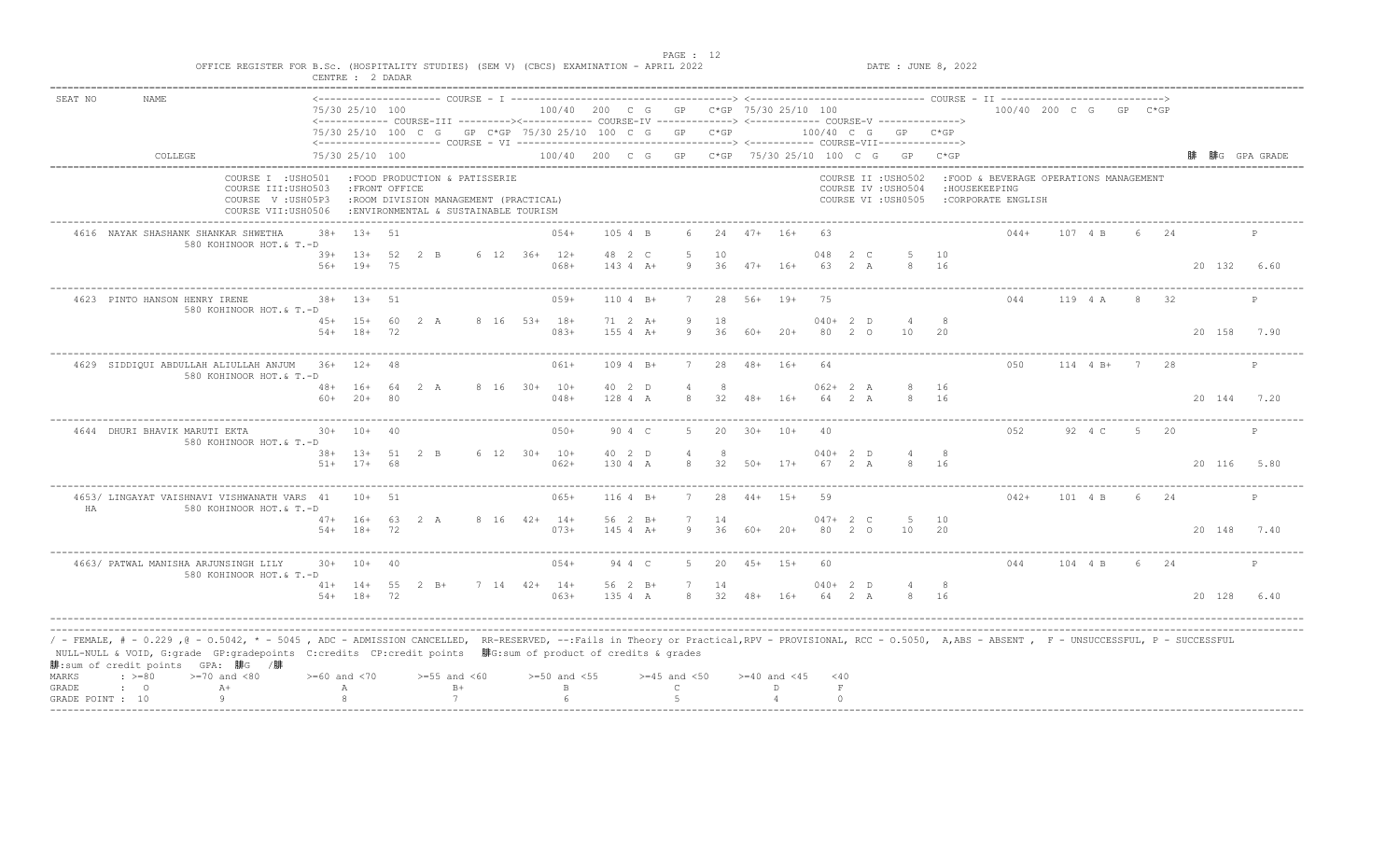| SEAT NO | <b>NAME</b>                                                                                                                                                                                                                                                                                                                                                                                |                    | 75/30 25/10 100                  |     | <------------ COURSE-III ----------><----------- COURSE-IV -------------> <------------ COURSE-V ------------->> |              | 100/40 200 C G GP C*GP 75/30 25/10 100 |         |                      |                  |           |                  |                    |             |                      |                                                                   |            | 100/40 200 C G GP C*GP                                                         |               |                |      |             |              |
|---------|--------------------------------------------------------------------------------------------------------------------------------------------------------------------------------------------------------------------------------------------------------------------------------------------------------------------------------------------------------------------------------------------|--------------------|----------------------------------|-----|------------------------------------------------------------------------------------------------------------------|--------------|----------------------------------------|---------|----------------------|------------------|-----------|------------------|--------------------|-------------|----------------------|-------------------------------------------------------------------|------------|--------------------------------------------------------------------------------|---------------|----------------|------|-------------|--------------|
|         |                                                                                                                                                                                                                                                                                                                                                                                            |                    |                                  |     | 75/30 25/10 100 C G GP C*GP 75/30 25/10 100 C G GP C*GP                                                          |              |                                        |         |                      |                  |           |                  |                    |             |                      | 100/40 C G GP C*GP                                                |            |                                                                                |               |                |      |             |              |
|         | COLLEGE                                                                                                                                                                                                                                                                                                                                                                                    |                    | 75/30 25/10 100                  |     |                                                                                                                  |              |                                        |         |                      |                  |           |                  |                    |             |                      | 100/40 200 C G GP C*GP 75/30 25/10 100 C G GP C*GP                |            |                                                                                |               |                |      |             | 腓G GPA GRADE |
|         | COURSE I : USHO501<br>COURSE III: USHO503<br>COURSE V: USH05P3<br>COURSE VII:USH0506                                                                                                                                                                                                                                                                                                       |                    | : FRONT OFFICE                   |     | :FOOD PRODUCTION & PATISSERIE<br>:ROOM DIVISION MANAGEMENT (PRACTICAL)<br>: ENVIRONMENTAL & SUSTAINABLE TOURISM  |              |                                        |         |                      |                  |           |                  |                    |             |                      | COURSE II : USHO502<br>COURSE IV : USHO504<br>COURSE VI : USH0505 |            | :FOOD & BEVERAGE OPERATIONS MANAGEMENT<br>: HOUSEKEEPING<br>:CORPORATE ENGLISH |               |                |      |             |              |
|         | 4675 WAGHCHAURE SHUBHAM MAHENDRA SMITA 51<br>580 KOHINOOR HOT.& T.-D                                                                                                                                                                                                                                                                                                                       |                    | $10+ 61$                         |     |                                                                                                                  |              | $056+$                                 |         | $1174 B+$            | 7                |           | $28$ $30+$ $10+$ |                    | 40          |                      |                                                                   |            | $040+$                                                                         | 80 4 D        | 4 16           |      |             | P            |
|         |                                                                                                                                                                                                                                                                                                                                                                                            |                    | $36+12+48$<br>$44+15+$           | 59  | $2\degree$ C                                                                                                     | 5 10 47+ 16+ | $057+$                                 |         | 63 2 A<br>$1164 B+$  | 8<br>7           | 16<br>28  | $48 + 16 +$      |                    |             | $040+2$ D<br>64 2 A  |                                                                   | 16         |                                                                                |               |                |      | 20 122      | 6.10         |
|         | 4676 PATWA AMAN ANIL MALA<br>580 KOHINOOR HOT.& T.-D                                                                                                                                                                                                                                                                                                                                       | $44+$              | $10+$                            | 54  |                                                                                                                  |              | 070                                    |         | 124 4 A              | 8                | 32        | $30+ 10+$        |                    | 40          |                      |                                                                   |            | 060                                                                            | 100 4 B       | $6 -$          | 24   |             | P            |
|         |                                                                                                                                                                                                                                                                                                                                                                                            | 36<br>50           | $10+ 46$<br>$10+$                | -60 | $2\degree$ C                                                                                                     |              | 5 10 30+ 10+<br>081                    |         | 40 2 D<br>$141 4 A+$ | <b>q</b>         | -8<br>36  | $32+$            | $10+$              | 040<br>42   | 2 D<br>2 D           |                                                                   | -8         |                                                                                |               |                |      | 20 126      | 6.30         |
|         | 4754 GUPTA CHANDAN RAMLAL SUNITA<br>749 M.S.COLLEGE ASC&B-M                                                                                                                                                                                                                                                                                                                                |                    | $30+ 18+$                        | 48  |                                                                                                                  |              | $058+$                                 | 106 4 B |                      | 6                | 24        | 56               | $17+$              | -73         |                      |                                                                   |            | $060+$                                                                         | 133 4 A       | 8 32           |      |             | P            |
|         |                                                                                                                                                                                                                                                                                                                                                                                            |                    | $30+ 12+ 42 2 D$<br>$32+24+$     | 56  |                                                                                                                  |              | 4 8 36 23+<br>$060+$                   |         | 59 2 B+<br>$1164 B+$ | 7<br>7           | 14<br>2.8 | $30+23+$         |                    | 058+<br>-53 | 2 B+<br>2 B          |                                                                   | 14<br>12   |                                                                                |               |                |      | 20 132      | 6.60         |
|         | 4755 GUPTA VISHAL SHIVDAS NILAMDEVI<br>749 M.S.COLLEGE ASC&B-M                                                                                                                                                                                                                                                                                                                             |                    | $72+24+$                         | ୍ର  |                                                                                                                  |              | $094+$                                 |         | 190 4 0              | 10               | 40        | $62+$ 17+        |                    | 79          |                      |                                                                   |            | $080+$                                                                         | 159 4 0       | 10             | 40   |             | P            |
|         |                                                                                                                                                                                                                                                                                                                                                                                            | 47<br>59           | $12+ 59$<br>$19+$                | 78  | $2 \quad B+$                                                                                                     |              | 7 14 57 18+<br>$080+$                  |         | 75 2 A+<br>158 4 A+  | - 9<br>9         | 18<br>36  | 71               | $12+$              |             | $090+20$<br>83 2 0   | 10<br>10                                                          | 20<br>20   |                                                                                |               |                |      | 20 188      | 9.40         |
|         | 4810 MESTRY SHRIKANT VIJAY JAYSHRI<br>603 G.R.PATIL AS&C - MU                                                                                                                                                                                                                                                                                                                              | 33                 | $1.5+$                           | 48  |                                                                                                                  |              | $045+$                                 |         | 93 4 C               | .5.              | 20        | -35              | $1.5+$             | 50          |                      |                                                                   |            | $065+$                                                                         | $115 \t 4 B+$ | $7\phantom{0}$ | -28  |             | P            |
|         |                                                                                                                                                                                                                                                                                                                                                                                            |                    | $30+ 19+ 49$ 2 C<br>45+ 15+ 60   |     |                                                                                                                  |              | $5$ 10 30+ 15+<br>$045+$               |         | 45 2 C<br>105 4 B    | -5<br>$6^{6}$    | 10        | $24$ $39+$ $15+$ |                    |             | $045+2$ C<br>54 2 B  |                                                                   | - 10<br>12 |                                                                                |               |                |      | 20 114 5.70 |              |
|         | 4816 SAWARDEKAR ANIKET ANANT ASHVINI<br>603 G.R.PATIL AS&C - MU                                                                                                                                                                                                                                                                                                                            |                    | $41+ 17+ 58$                     |     |                                                                                                                  |              | $049+$                                 | 107 4 B |                      | 6                |           | $24$ $33+$ $15+$ |                    | 48          |                      |                                                                   |            | $060+$                                                                         | 108 4 B       |                | 6 24 |             | $\mathbb{P}$ |
|         |                                                                                                                                                                                                                                                                                                                                                                                            |                    | $51+ 17+ 68$ 2 A<br>$36+ 15+ 51$ |     |                                                                                                                  |              | 8 16 32 16+<br>$058+$                  | 48 2 C  | 109 4 B+             | 5<br>7           | 10        | 28 53+ 18+       |                    |             | $060+2 A$<br>71 2 A+ | 9 18                                                              | 16         |                                                                                |               |                |      | 20 136 6.80 |              |
| MARKS   | / - FEMALE, # - 0.229 ,@ - 0.5042, * - 5045 , ADC - ADMISSION CANCELLED, RR-RESERVED, --:Fails in Theory or Practical,RPV - PROVISIONAL, RCC - 0.5050, A,ABS - ABSENT , F - UNSUCCESSFUL, P - SUCCESSFUL<br>NULL-NULL & VOID, G:grade GP:gradepoints C:credits CP:credit points 腓G:sum of product of credits & grades<br>腓:sum of credit points GPA: 腓G /腓<br>$: >=80$<br>$>=70$ and $<80$ | $>= 60$ and $< 70$ |                                  |     | $>=55$ and $<60$                                                                                                 |              | $>=50$ and $<55$                       |         |                      | $>=45$ and $<50$ |           |                  | $>= 40$ and $< 45$ | $<$ 40      |                      |                                                                   |            |                                                                                |               |                |      |             |              |
| GRADE   | $A+$<br>$\mathbf{C}$                                                                                                                                                                                                                                                                                                                                                                       |                    | А                                |     | $B+$                                                                                                             |              | $\mathbb B$                            |         |                      | $\mathsf{C}$     |           |                  | D.                 | $\;$ F      |                      |                                                                   |            |                                                                                |               |                |      |             |              |
|         | -9<br>GRADE POINT : 10                                                                                                                                                                                                                                                                                                                                                                     |                    |                                  |     | 7                                                                                                                |              | $\kappa$                               |         |                      | -5               |           |                  |                    | $\Omega$    |                      |                                                                   |            |                                                                                |               |                |      |             |              |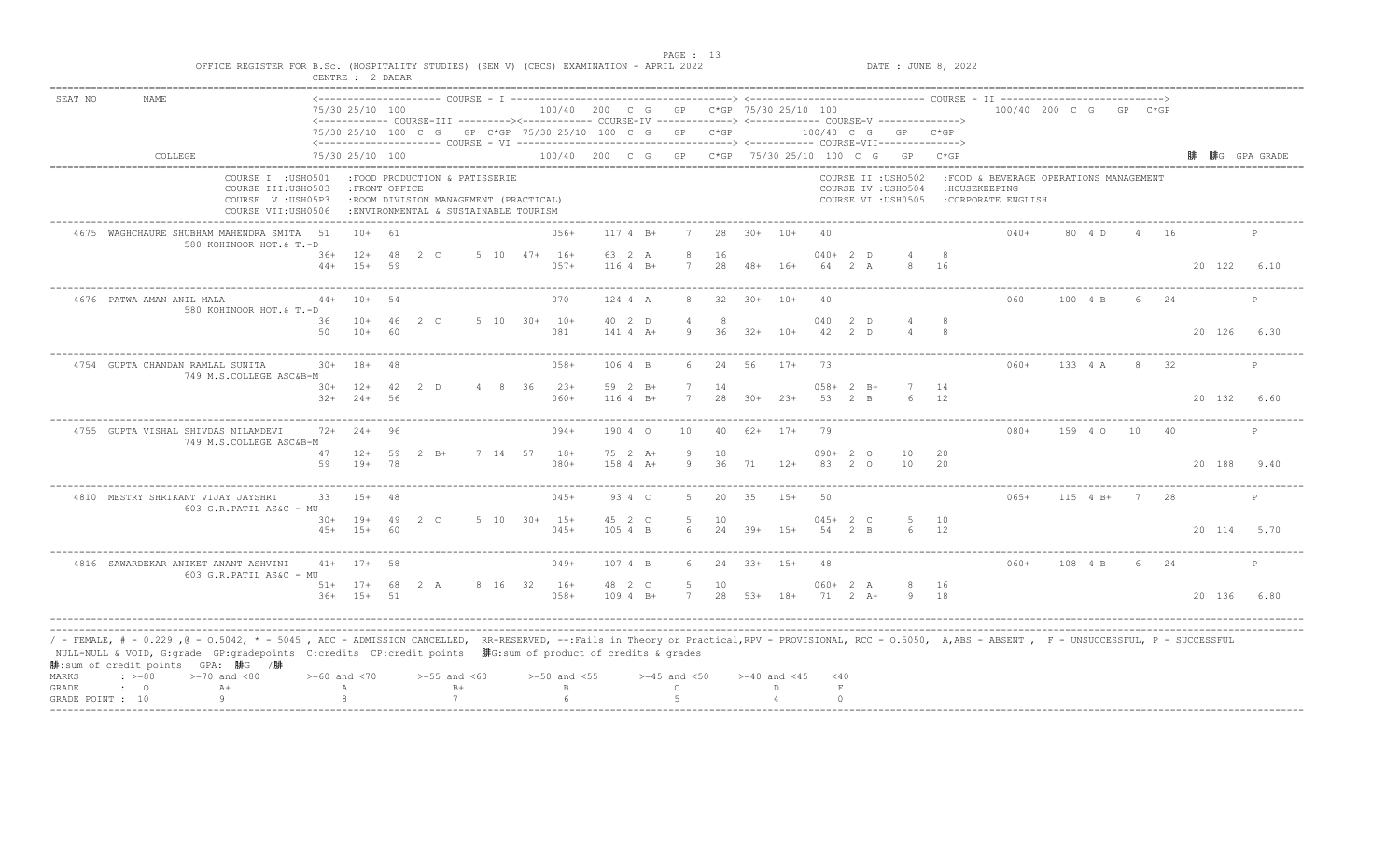| SEAT NO          | NAME                                                                                                                                                                                                                                                                                                                                                        |                                                                                      |                    |    |                                                                                                                  |      |          |                      |                                                                                                                                                                            |                  |               |              |                    |                      |             |                                            |                     |      |                                                                                 |                        |               |       |      |                |                                        |
|------------------|-------------------------------------------------------------------------------------------------------------------------------------------------------------------------------------------------------------------------------------------------------------------------------------------------------------------------------------------------------------|--------------------------------------------------------------------------------------|--------------------|----|------------------------------------------------------------------------------------------------------------------|------|----------|----------------------|----------------------------------------------------------------------------------------------------------------------------------------------------------------------------|------------------|---------------|--------------|--------------------|----------------------|-------------|--------------------------------------------|---------------------|------|---------------------------------------------------------------------------------|------------------------|---------------|-------|------|----------------|----------------------------------------|
|                  |                                                                                                                                                                                                                                                                                                                                                             |                                                                                      | 75/30 25/10 100    |    |                                                                                                                  |      |          |                      | 100/40 200 C G GP C*GP 75/30 25/10 100                                                                                                                                     |                  |               |              |                    |                      |             |                                            |                     |      |                                                                                 | 100/40 200 C G GP C*GP |               |       |      |                |                                        |
|                  |                                                                                                                                                                                                                                                                                                                                                             |                                                                                      |                    |    |                                                                                                                  |      |          |                      | <------------- COURSE-III ---------><------------ COURSE-IV ------------> <------------ COURSE-V -------------><br>75/30 25/10 100 C G GP C*GP 75/30 25/10 100 C G GP C*GP |                  |               |              |                    | $100/40$ C G GP C*GP |             |                                            |                     |      |                                                                                 |                        |               |       |      |                |                                        |
|                  |                                                                                                                                                                                                                                                                                                                                                             |                                                                                      |                    |    |                                                                                                                  |      |          |                      |                                                                                                                                                                            |                  |               |              |                    |                      |             |                                            |                     |      |                                                                                 |                        |               |       |      |                |                                        |
|                  | COLLEGE                                                                                                                                                                                                                                                                                                                                                     |                                                                                      | 75/30 25/10 100    |    |                                                                                                                  |      |          |                      | 100/40 200 C G GP C*GP 75/30 25/10 100 C G GP C*GP                                                                                                                         |                  |               |              |                    |                      |             |                                            |                     |      |                                                                                 |                        |               |       |      |                | 腓 腓G GPA GRADE<br>==================== |
|                  |                                                                                                                                                                                                                                                                                                                                                             | COURSE I : USHO501<br>COURSE III: USHO503<br>COURSE V: USH05P3<br>COURSE VII:USH0506 | : FRONT OFFICE     |    | :FOOD PRODUCTION & PATISSERIE<br>: ROOM DIVISION MANAGEMENT (PRACTICAL)<br>: ENVIRONMENTAL & SUSTAINABLE TOURISM |      |          |                      |                                                                                                                                                                            |                  |               |              |                    |                      |             | COURSE II : USHO502<br>COURSE IV : USHO504 | COURSE VI : USH0505 |      | : FOOD & BEVERAGE OPERATIONS MANAGEMENT<br>: HOUSEKEEPING<br>:CORPORATE ENGLISH |                        |               |       |      |                |                                        |
| <b>VT</b>        | 4842 PATIDAR YASH JAI PRAKASH SHASHI DE A<br>851 ATHARVA COLL.H.M. M                                                                                                                                                                                                                                                                                        |                                                                                      | $1.5+$             |    |                                                                                                                  |      |          |                      |                                                                                                                                                                            |                  |               |              |                    |                      |             |                                            |                     |      |                                                                                 |                        |               |       |      |                |                                        |
|                  |                                                                                                                                                                                                                                                                                                                                                             | А                                                                                    |                    |    |                                                                                                                  |      |          | $--$ 31+ 10+         | 41 2 D                                                                                                                                                                     |                  |               |              |                    | $040+2$ D            |             |                                            |                     |      |                                                                                 |                        |               |       |      |                |                                        |
|                  |                                                                                                                                                                                                                                                                                                                                                             | $47+$                                                                                | $\overline{A}$     |    |                                                                                                                  |      |          | A                    |                                                                                                                                                                            |                  |               |              |                    |                      |             |                                            |                     |      |                                                                                 |                        |               |       |      | $4 16 - -$     |                                        |
|                  | 4864 THAKUR ROHIT BHOLA RAM GEETA DEVI 30+ 15+ 45<br>851 ATHARVA COLL.H.M. M                                                                                                                                                                                                                                                                                |                                                                                      |                    |    |                                                                                                                  |      |          | 046+                 | 91 4 C                                                                                                                                                                     | -5               | 20            | A            | $14+$              |                      |             |                                            |                     |      | $054+$                                                                          |                        |               |       |      |                |                                        |
|                  |                                                                                                                                                                                                                                                                                                                                                             |                                                                                      | $44+$ 13+ 57       |    | $2 \quad B+$                                                                                                     |      |          | $7$ 14 30+ 14+       | 44 2 D                                                                                                                                                                     |                  | $\mathcal{R}$ |              |                    | $064 + 2 A$          |             |                                            |                     | - 16 |                                                                                 |                        |               |       |      |                |                                        |
|                  |                                                                                                                                                                                                                                                                                                                                                             |                                                                                      | $30+ 10+ 40$       |    |                                                                                                                  |      |          | $040+$               | 80 4 D                                                                                                                                                                     |                  | 16            | $\mathbb{A}$ | $19+$              |                      |             |                                            |                     |      |                                                                                 |                        |               |       |      | $14$ 74 $-$    |                                        |
| ALI              | 4884 PALKAR SUBODH CHANDRASHEKHAR CHAIT 45+<br>851 ATHARVA COLL.H.M. M                                                                                                                                                                                                                                                                                      |                                                                                      | $\overline{A}$     |    |                                                                                                                  |      |          |                      |                                                                                                                                                                            |                  |               | $43+$        | $18+$              | 61                   |             |                                            |                     |      | $058+$                                                                          |                        | 119 4 A       |       | 8 32 |                | $\mathbf{F}$                           |
|                  |                                                                                                                                                                                                                                                                                                                                                             |                                                                                      | $51+ 12+ 63$       |    | 2 A                                                                                                              |      | 8 16 39+ | $\mathbb A$          |                                                                                                                                                                            |                  |               |              |                    | $060+2 A$            |             |                                            | 8                   | - 16 |                                                                                 |                        |               |       |      |                |                                        |
|                  |                                                                                                                                                                                                                                                                                                                                                             |                                                                                      | $40+ 10+$          | 50 |                                                                                                                  |      |          | $056+$               | 106 4 B                                                                                                                                                                    |                  | 2.4           |              | $63+19+$           | 82                   | $2^{\circ}$ |                                            | 10                  | 20   |                                                                                 |                        |               |       |      | $14 108 --$    |                                        |
|                  | 4886 SHAIKH ADNAN JAMIL SHABINA<br>851 ATHARVA COLL.H.M. M                                                                                                                                                                                                                                                                                                  |                                                                                      | $52+20+72$         |    |                                                                                                                  |      |          | 065                  | 137 4 A                                                                                                                                                                    |                  | 32            |              | $42+22+$           | 64                   |             |                                            |                     |      | $048+$                                                                          |                        | 112 4 B+ 7 28 |       |      |                |                                        |
|                  |                                                                                                                                                                                                                                                                                                                                                             |                                                                                      | $50+ 15+ 65$       |    | 2 A                                                                                                              |      |          | 8 16 50+ 10+         | 60 2 A                                                                                                                                                                     | -8               | 16            |              |                    | 051                  | 2 B         |                                            | 6                   | 12   |                                                                                 |                        |               |       |      |                |                                        |
|                  |                                                                                                                                                                                                                                                                                                                                                             |                                                                                      | $65+11+76$         |    |                                                                                                                  |      |          | $040+$               | $1164 B+$                                                                                                                                                                  | 7                | 28            | $65+$        | $22+$              |                      | $87 \t 20$  |                                            | 10                  | 20   |                                                                                 |                        |               |       |      |                | 20 152 7.60                            |
|                  | 4889 SINGH JAYANENDRA PRATAP PRABHUNATH 43+<br>RAJKUMARI<br>851 ATHARVA COLL.H.M. M                                                                                                                                                                                                                                                                         |                                                                                      | $\overline{A}$     |    |                                                                                                                  |      |          | $040+$               |                                                                                                                                                                            |                  |               | $32+$        | $17+$              | 49                   |             |                                            |                     |      | $042+$                                                                          |                        | 91 4 C        | $5 -$ | 20   |                |                                        |
|                  |                                                                                                                                                                                                                                                                                                                                                             | $48+$                                                                                | $\overline{A}$     |    |                                                                                                                  |      |          | $--$ 45+ 10+         | 55 2 B+                                                                                                                                                                    |                  | 14            |              |                    | $066+2 A$            |             |                                            | 8                   | 16   |                                                                                 |                        |               |       |      |                |                                        |
|                  |                                                                                                                                                                                                                                                                                                                                                             |                                                                                      | $41+$ 1.3+ 54      |    |                                                                                                                  |      |          | $040+$               | 94 4 C                                                                                                                                                                     |                  | 20            | $62+$        | $20+$              | 82                   | $2^{\circ}$ |                                            | 10                  | 20   |                                                                                 |                        |               |       |      | $14 \t90 \t--$ |                                        |
|                  | 4911 SONAWANE ARJUN KISHOR SANDHYA<br>851 ATHARVA COLL.H.M. M                                                                                                                                                                                                                                                                                               | $57+$                                                                                | $\Delta$           |    |                                                                                                                  |      |          | $052+$               |                                                                                                                                                                            |                  |               | $43+$        | $2.0+$             | 63                   |             |                                            |                     |      | $0.54+$                                                                         |                        | 117 4 B+      |       | 2.8  |                |                                        |
|                  |                                                                                                                                                                                                                                                                                                                                                             | 57+                                                                                  | A                  |    |                                                                                                                  |      |          | $--$ 39+<br><b>A</b> |                                                                                                                                                                            |                  |               |              |                    | $064 + 2 A$          |             |                                            | 8                   | 16   |                                                                                 |                        |               |       |      |                |                                        |
|                  |                                                                                                                                                                                                                                                                                                                                                             |                                                                                      | $41 + 10 +$        | 51 |                                                                                                                  |      |          | $040+$               | 91 4 C                                                                                                                                                                     |                  | 2.0           | $57+$        | $12+$              | 69                   | 2A          |                                            | $\mathcal{R}$       | 16   |                                                                                 |                        |               |       |      | $12.80 - -$    |                                        |
|                  |                                                                                                                                                                                                                                                                                                                                                             |                                                                                      |                    |    |                                                                                                                  |      |          |                      |                                                                                                                                                                            |                  |               |              |                    |                      |             |                                            |                     |      |                                                                                 |                        |               |       |      |                |                                        |
|                  | / - FEMALE, # - 0.229 , @ - 0.5042, * - 5045 , ADC - ADMISSION CANCELLED, RR-RESERVED, --:Fails in Theory or Practical,RPV - PROVISIONAL, RCC - 0.5050, A,ABS - ABSENT , F - UNSUCCESSFUL, P - SUCCESSFUL<br>NULL-NULL & VOID, G:grade GP:gradepoints C:credits CP:credit points 腓G:sum of product of credits & grades<br>腓:sum of credit points GPA: 腓G /腓 |                                                                                      |                    |    |                                                                                                                  |      |          |                      |                                                                                                                                                                            |                  |               |              |                    |                      |             |                                            |                     |      |                                                                                 |                        |               |       |      |                |                                        |
| MARKS            | $: >=80$<br>$>=70$ and $<80$                                                                                                                                                                                                                                                                                                                                |                                                                                      | $>= 60$ and $< 70$ |    | $>=55$ and $<60$                                                                                                 |      |          | $>=50$ and $<55$     |                                                                                                                                                                            | $>=45$ and $<50$ |               |              | $>= 40$ and $< 45$ | < 40                 |             |                                            |                     |      |                                                                                 |                        |               |       |      |                |                                        |
| GRADE            | $\cdot$ 0<br>$A+$                                                                                                                                                                                                                                                                                                                                           |                                                                                      | Α                  |    |                                                                                                                  | $B+$ |          | $\overline{B}$       |                                                                                                                                                                            | $\mathsf{C}$     |               |              | D.                 | $\mathbf{F}$         |             |                                            |                     |      |                                                                                 |                        |               |       |      |                |                                        |
| GRADE POINT : 10 |                                                                                                                                                                                                                                                                                                                                                             |                                                                                      |                    |    |                                                                                                                  |      |          |                      |                                                                                                                                                                            |                  |               |              |                    | $\cap$               |             |                                            |                     |      |                                                                                 |                        |               |       |      |                |                                        |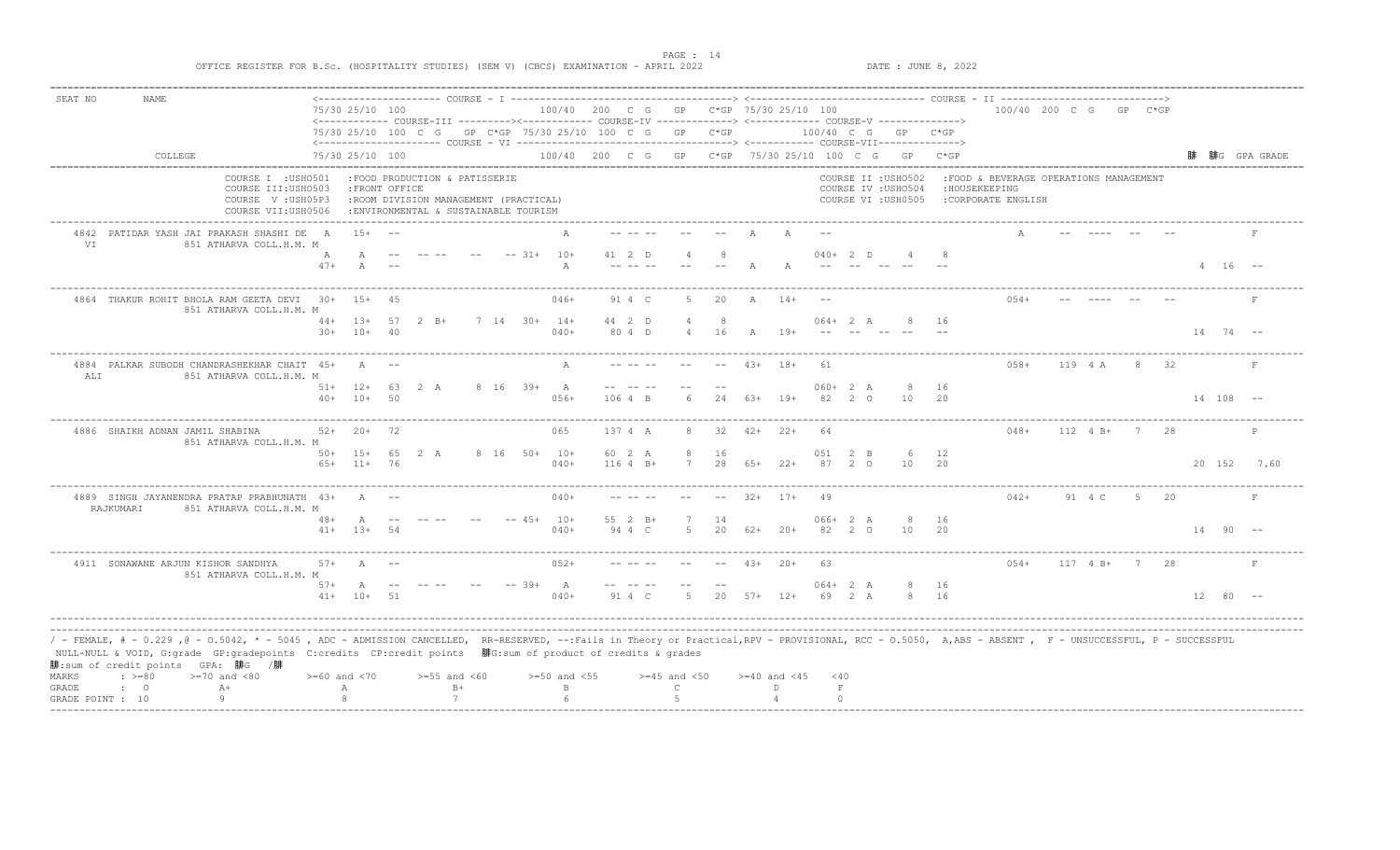| SEAT NO      | NAME                                                                                                                                                                                                                                                                                                                                                        |                    |                  |     |                                                                                |      |         |                                                                                                                 |                                                    |              |                  |    |                    |       |               |             |                                            |      |                                                           |                        |            |                 |                    |                                          |
|--------------|-------------------------------------------------------------------------------------------------------------------------------------------------------------------------------------------------------------------------------------------------------------------------------------------------------------------------------------------------------------|--------------------|------------------|-----|--------------------------------------------------------------------------------|------|---------|-----------------------------------------------------------------------------------------------------------------|----------------------------------------------------|--------------|------------------|----|--------------------|-------|---------------|-------------|--------------------------------------------|------|-----------------------------------------------------------|------------------------|------------|-----------------|--------------------|------------------------------------------|
|              |                                                                                                                                                                                                                                                                                                                                                             |                    | 75/30 25/10 100  |     |                                                                                |      |         |                                                                                                                 | 100/40 200 C G GP C*GP 75/30 25/10 100             |              |                  |    |                    |       |               |             |                                            |      |                                                           | 100/40 200 C G GP C*GP |            |                 |                    |                                          |
|              |                                                                                                                                                                                                                                                                                                                                                             |                    |                  |     |                                                                                |      |         | <------------- COURSE-III ---------><------------ COURSE-IV ------------> <------------ COURSE-V -------------> |                                                    |              |                  |    |                    |       |               |             | $100/40$ C G GP C*GP                       |      |                                                           |                        |            |                 |                    |                                          |
|              |                                                                                                                                                                                                                                                                                                                                                             |                    |                  |     |                                                                                |      |         | 75/30 25/10 100 C G GP C*GP 75/30 25/10 100 C G GP C*GP                                                         |                                                    |              |                  |    |                    |       |               |             |                                            |      |                                                           |                        |            |                 |                    |                                          |
|              | COLLEGE                                                                                                                                                                                                                                                                                                                                                     |                    | 75/30 25/10 100  |     |                                                                                |      |         |                                                                                                                 | 100/40 200 C G GP C*GP 75/30 25/10 100 C G GP C*GP |              |                  |    |                    |       |               |             |                                            |      |                                                           |                        |            |                 |                    | 腓  腓G  GPA GRADE<br>-------------------- |
|              | COURSE I : USHO501<br>COURSE III: USHO503                                                                                                                                                                                                                                                                                                                   |                    | :FRONT OFFICE    |     | :FOOD PRODUCTION & PATISSERIE                                                  |      |         |                                                                                                                 |                                                    |              |                  |    |                    |       |               |             | COURSE II : USHO502<br>COURSE IV : USHO504 |      | : FOOD & BEVERAGE OPERATIONS MANAGEMENT<br>: HOUSEKEEPING |                        |            |                 |                    |                                          |
|              | COURSE V: USH05P3<br>COURSE VII:USH0506                                                                                                                                                                                                                                                                                                                     |                    |                  |     | : ROOM DIVISION MANAGEMENT (PRACTICAL)<br>:ENVIRONMENTAL & SUSTAINABLE TOURISM |      |         |                                                                                                                 |                                                    |              |                  |    |                    |       |               |             | COURSE VI : USH0505                        |      | :CORPORATE ENGLISH                                        |                        |            |                 |                    |                                          |
|              | 4912 TIWARI ANUJ AVADHESH RADHA<br>851 ATHARVA COLL.H.M. M                                                                                                                                                                                                                                                                                                  | 36E                | A                |     |                                                                                |      |         |                                                                                                                 |                                                    |              |                  |    | 20F                |       |               |             |                                            |      |                                                           |                        |            |                 |                    |                                          |
|              |                                                                                                                                                                                                                                                                                                                                                             | 38E                |                  |     |                                                                                |      |         | $-- 17F$                                                                                                        |                                                    |              |                  |    |                    |       |               |             |                                            |      |                                                           |                        |            |                 |                    |                                          |
|              |                                                                                                                                                                                                                                                                                                                                                             | 30E                | $\mathbb{A}$     |     |                                                                                |      |         |                                                                                                                 |                                                    |              |                  |    | 50E                |       |               |             |                                            |      |                                                           |                        |            |                 |                    | $0 - -$                                  |
|              | 4918 PARAB KIRTISH MOHAN MADHAVI<br>851 ATHARVA COLL.H.M. M                                                                                                                                                                                                                                                                                                 |                    | $46+20+$         | -66 |                                                                                |      |         |                                                                                                                 |                                                    |              |                  |    | $32+$              | 20E   | 52            |             |                                            |      |                                                           |                        |            |                 |                    |                                          |
|              |                                                                                                                                                                                                                                                                                                                                                             |                    | $47+ 14+ 61 2 A$ |     |                                                                                |      |         | 8 16 30+ 16E                                                                                                    |                                                    | $46 \t2 \tC$ |                  | 10 |                    |       |               |             |                                            |      |                                                           |                        |            |                 |                    |                                          |
|              |                                                                                                                                                                                                                                                                                                                                                             |                    | 44+ 20E 64       |     |                                                                                |      |         | $\mathbb{A}$                                                                                                    |                                                    |              |                  |    | 66+                | $15+$ | 81            | $2\degree$  |                                            | 20   |                                                           |                        |            |                 | $6\quad 46\quad -$ |                                          |
|              | 4935 PATEL NIRAV HARESH CHANDRIKA<br>851 ATHARVA COLL.H.M. M                                                                                                                                                                                                                                                                                                | А                  | $\mathbb{A}$     |     |                                                                                |      |         |                                                                                                                 |                                                    |              |                  |    |                    | $17+$ |               |             |                                            |      |                                                           |                        |            |                 |                    |                                          |
|              |                                                                                                                                                                                                                                                                                                                                                             | $\mathbb{A}$       | $\overline{A}$   |     |                                                                                |      |         |                                                                                                                 |                                                    |              |                  |    |                    |       |               |             |                                            |      |                                                           |                        |            |                 |                    |                                          |
|              |                                                                                                                                                                                                                                                                                                                                                             |                    |                  |     |                                                                                |      |         |                                                                                                                 |                                                    |              |                  |    |                    |       |               |             |                                            |      |                                                           |                        |            |                 |                    |                                          |
|              | 5034 MEHER KEDAR HARESHWAR ASHWINI<br>1017 DEEP's COLLEGE -SAR                                                                                                                                                                                                                                                                                              |                    | 53+ 18+ 71       |     |                                                                                |      |         | $072+$                                                                                                          |                                                    | $143 4 A+$   |                  | 36 | $51+ 17+$          |       | 68            |             |                                            |      | $073+$                                                    |                        |            | 141 4 A+ 9 36   |                    |                                          |
|              |                                                                                                                                                                                                                                                                                                                                                             |                    | $51+ 17+ 68$     |     | 2 A                                                                            |      | 8 16 42 | $16+$                                                                                                           |                                                    | 58 2 B+      |                  | 14 |                    |       | $078 + 2 A +$ |             |                                            | 18   |                                                           |                        |            |                 |                    |                                          |
|              |                                                                                                                                                                                                                                                                                                                                                             |                    | $62+$ 17+ 79     |     |                                                                                |      |         | $061+$                                                                                                          |                                                    | $1404 A+$    | 9                |    | $36$ $57+$ $17+$   |       | $74$ 2 $A+$   |             | $\circ$                                    | 18   |                                                           |                        |            |                 |                    | 20 174 8.70                              |
| $\mathbb{I}$ | 5053 SINGH AUSHUTOSH AYODHYA SANGITADEV 39+ 19+ 58<br>1017 DEEP's COLLEGE -SAR                                                                                                                                                                                                                                                                              |                    |                  |     |                                                                                |      |         | $068+$                                                                                                          | 126 4 A                                            |              | 8                |    | $32$ $30+$ $18+$   |       | 48            |             | ____________________________               |      | $063+$                                                    |                        |            | $111$ 4 B+ 7 28 |                    |                                          |
|              |                                                                                                                                                                                                                                                                                                                                                             |                    | $51+ 18+ 69 2 A$ |     |                                                                                |      |         | 8 16 36+ 18+                                                                                                    |                                                    | 54 2 B       | 6                | 12 |                    |       | $072+2 A+$    |             | 9                                          | 18   |                                                           |                        |            |                 |                    |                                          |
|              |                                                                                                                                                                                                                                                                                                                                                             | 54                 | $19+$            | 73  |                                                                                |      |         | $066+$                                                                                                          |                                                    | $1394 A+$    |                  | 36 | $6.5+$             | $19+$ | 84            | $2^{\circ}$ | 10                                         | 20   |                                                           |                        |            |                 | 20 162             | 8.10                                     |
|              | 5055 YADAV KARAN JALJEET SUSHILA<br>1017 DEEP's COLLEGE -SAR                                                                                                                                                                                                                                                                                                |                    | $50+ 19+$        | 69  |                                                                                |      |         | $066+$                                                                                                          |                                                    | 135 4 A      | 8                | 32 | $32+$ 17+          |       | 49            |             |                                            |      | $068+$                                                    |                        | $117$ 4 B+ | 2.8<br>7        |                    |                                          |
|              |                                                                                                                                                                                                                                                                                                                                                             |                    |                  |     | 56+ 18+ 74 2 A+                                                                |      | 9 18 42 | $18+$                                                                                                           | 60 2 A                                             |              |                  | 16 |                    |       | $060+2 A$     |             |                                            | 8 16 |                                                           |                        |            |                 |                    |                                          |
|              |                                                                                                                                                                                                                                                                                                                                                             |                    | $48 + 18 +$      | 66  |                                                                                |      |         | $063+$                                                                                                          | 1294A                                              |              | 8                | 32 | $59+$              | $18+$ | $77$ 2 $A+$   |             | 9                                          | 18   |                                                           |                        |            |                 | 20 160             | 8.00                                     |
|              |                                                                                                                                                                                                                                                                                                                                                             |                    |                  |     |                                                                                |      |         |                                                                                                                 |                                                    |              |                  |    |                    |       |               |             |                                            |      |                                                           |                        |            |                 |                    |                                          |
|              | / - FEMALE, # - 0.229 , @ - 0.5042, * - 5045 , ADC - ADMISSION CANCELLED, RR-RESERVED, --:Fails in Theory or Practical,RPV - PROVISIONAL, RCC - 0.5050, A,ABS - ABSENT , F - UNSUCCESSFUL, P - SUCCESSFUL<br>NULL-NULL & VOID, G:grade GP:gradepoints C:credits CP:credit points 腓G:sum of product of credits & grades<br>腓:sum of credit points GPA: 腓G /腓 |                    |                  |     |                                                                                |      |         |                                                                                                                 |                                                    |              |                  |    |                    |       |               |             |                                            |      |                                                           |                        |            |                 |                    |                                          |
| MARKS        | $: >=80$<br>$>=70$ and $<80$                                                                                                                                                                                                                                                                                                                                | $>= 60$ and $< 70$ |                  |     | $>=55$ and $<60$                                                               |      |         | $>=50$ and $<55$                                                                                                |                                                    |              | $>=45$ and $<50$ |    | $>= 40$ and $< 45$ |       | < 40          |             |                                            |      |                                                           |                        |            |                 |                    |                                          |
| GRADE        | $\cdot$ 0<br>$A+$                                                                                                                                                                                                                                                                                                                                           |                    | Α                |     |                                                                                | $B+$ |         | $\overline{B}$                                                                                                  |                                                    |              | $\mathsf{C}$     |    | D.                 |       | $\mathbf{F}$  |             |                                            |      |                                                           |                        |            |                 |                    |                                          |
|              | GRADE POINT : 10                                                                                                                                                                                                                                                                                                                                            |                    |                  |     |                                                                                |      |         |                                                                                                                 |                                                    |              |                  |    |                    |       | $\cap$        |             |                                            |      |                                                           |                        |            |                 |                    |                                          |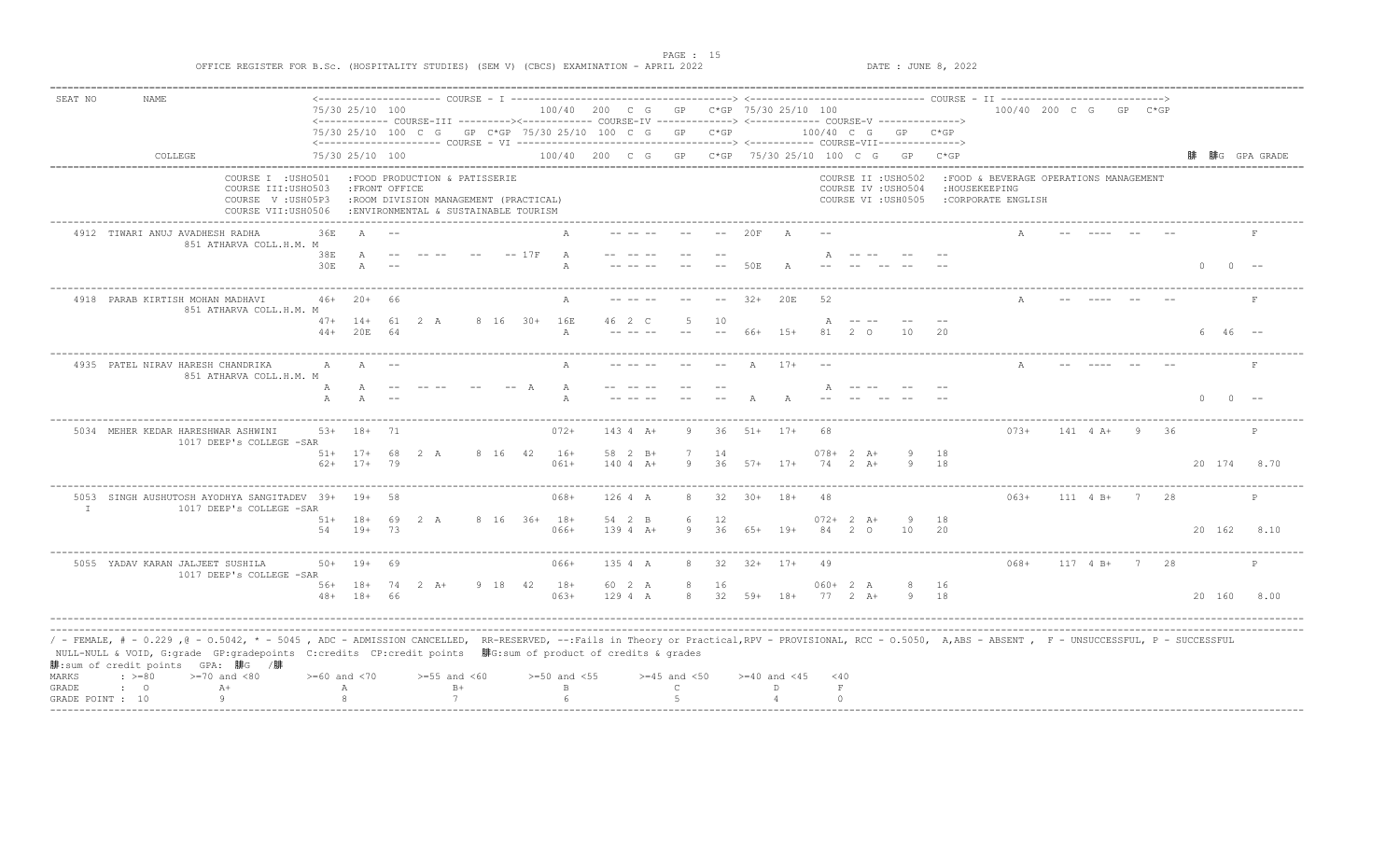PAGE : 16<br>
PATE : JUNE 8, 2022<br>
DATE : JUNE 8, 2022

| SEAT NO      | NAME                                                                                                                                                                                                                                                                                                                                                       |            |                    |    |                               |       |         |                                                                               |          |                                                                                                                                                                            |                  |          |        |                    |          |             |                                                                   |                    |                                                                                |                        |                  |      |      |        |        |                |
|--------------|------------------------------------------------------------------------------------------------------------------------------------------------------------------------------------------------------------------------------------------------------------------------------------------------------------------------------------------------------------|------------|--------------------|----|-------------------------------|-------|---------|-------------------------------------------------------------------------------|----------|----------------------------------------------------------------------------------------------------------------------------------------------------------------------------|------------------|----------|--------|--------------------|----------|-------------|-------------------------------------------------------------------|--------------------|--------------------------------------------------------------------------------|------------------------|------------------|------|------|--------|--------|----------------|
|              |                                                                                                                                                                                                                                                                                                                                                            |            | 75/30 25/10 100    |    |                               |       |         |                                                                               |          | 100/40 200 C G GP C*GP 75/30 25/10 100                                                                                                                                     |                  |          |        |                    |          |             |                                                                   |                    |                                                                                | 100/40 200 C G GP C*GP |                  |      |      |        |        |                |
|              |                                                                                                                                                                                                                                                                                                                                                            |            |                    |    |                               |       |         |                                                                               |          | <------------- COURSE-III ---------><------------ COURSE-IV ------------> <------------ COURSE-V -------------><br>75/30 25/10 100 C G GP C*GP 75/30 25/10 100 C G GP C*GP |                  |          |        |                    |          |             |                                                                   | 100/40 C G GP C*GP |                                                                                |                        |                  |      |      |        |        |                |
|              |                                                                                                                                                                                                                                                                                                                                                            |            |                    |    |                               |       |         |                                                                               |          |                                                                                                                                                                            |                  |          |        |                    |          |             |                                                                   |                    |                                                                                |                        |                  |      |      |        |        |                |
|              | COLLEGE                                                                                                                                                                                                                                                                                                                                                    |            | 75/30 25/10 100    |    |                               |       |         |                                                                               |          | 100/40 200 C G GP C*GP 75/30 25/10 100 C G GP C*GP                                                                                                                         |                  |          |        |                    |          |             |                                                                   |                    |                                                                                |                        |                  |      |      |        |        | 腓 腓G GPA GRADE |
|              | COURSE I : USHO501<br>COURSE III: USHO503<br>COURSE V: USH05P3<br>COURSE VII: USH0506                                                                                                                                                                                                                                                                      |            | : FRONT OFFICE     |    | :FOOD PRODUCTION & PATISSERIE |       |         | :ROOM DIVISION MANAGEMENT (PRACTICAL)<br>:ENVIRONMENTAL & SUSTAINABLE TOURISM |          |                                                                                                                                                                            |                  |          |        |                    |          |             | COURSE II : USHO502<br>COURSE IV : USHO504<br>COURSE VI : USH0505 |                    | :FOOD & BEVERAGE OPERATIONS MANAGEMENT<br>: HOUSEKEEPING<br>:CORPORATE ENGLISH |                        |                  |      |      |        |        |                |
|              | 5060 SISAWALA MURTAZA MUSTAFA SAKINA<br>1017 DEEP's COLLEGE -SAR                                                                                                                                                                                                                                                                                           | $50+$      | $19+ 69$           |    |                               |       |         |                                                                               | $067+$   | 136 4 A                                                                                                                                                                    |                  | 32       | $51+$  | $19+$              | 70       |             |                                                                   |                    |                                                                                | $071+$                 | $141 \t 4 \t A+$ | -9   | -36  |        |        | $\mathbb{P}$   |
|              |                                                                                                                                                                                                                                                                                                                                                            |            | 56+ 19+ 75         |    | 2 A+                          |       | 9 18 41 |                                                                               | $20+$    | 61 2 A                                                                                                                                                                     | 8                | 16       |        |                    |          | $079+2 A+$  | -9                                                                | 18                 |                                                                                |                        |                  |      |      |        |        |                |
|              |                                                                                                                                                                                                                                                                                                                                                            |            | $60+ 18+ 78$       |    |                               |       |         |                                                                               | $078+$   | $1564 +$                                                                                                                                                                   | -9               | 36       |        | 63+ 18+            |          | 81 2 0      | 10                                                                | -20                |                                                                                |                        |                  |      |      |        |        | 20 176 8.80    |
|              | 5141 VISHWAKARMA HRITIK PRABHU RITA<br>181 RIZVI- BANDRA (W)                                                                                                                                                                                                                                                                                               |            | $63+17+80$         |    |                               |       |         |                                                                               | $054+$   | 134 4 A                                                                                                                                                                    |                  | 32       | 68+    | $20+$              | 88       |             |                                                                   |                    |                                                                                | $062+$                 | $150 + 4 +$      | 9    | - 36 |        |        | $\mathbb{P}$   |
|              |                                                                                                                                                                                                                                                                                                                                                            |            | $71+ 25+ 96$       |    | 2<br>$\cap$                   | 10 20 |         | 69+ 22+                                                                       |          | 91 2 0                                                                                                                                                                     | 10               | 20       |        |                    |          | $066+2 A$   |                                                                   | 16                 |                                                                                |                        |                  |      |      |        |        |                |
|              |                                                                                                                                                                                                                                                                                                                                                            |            | 66+ 18+ 84         |    |                               |       |         |                                                                               | 040      | 124 4 A                                                                                                                                                                    | 8                |          |        | $32 \t 71+ \t 19+$ |          | 90 2 0      | 10                                                                | 20                 |                                                                                |                        |                  |      |      |        |        | 20 176 8.80    |
| SA           | 5149 KHAN IMRAN MOHAMMAD IQBAL NAJMUNNI 44+ 11+ 55<br>181 RIZVI- BANDRA (W)                                                                                                                                                                                                                                                                                |            |                    |    |                               |       |         |                                                                               | $064+$   | 119 4 A                                                                                                                                                                    | 8                |          |        | $32$ $54+$ $19+$   | -73      |             |                                                                   |                    |                                                                                | $040+$                 | 113 4 B+ 7 28    |      |      |        |        | $\mathbb{P}$   |
|              |                                                                                                                                                                                                                                                                                                                                                            |            | $63+21+84$         |    | 2 0                           |       |         | 10 20 60+ 20+                                                                 |          | 80 2 0                                                                                                                                                                     | 10               | 20       |        |                    | 048      | 2 C         | 5                                                                 | 10                 |                                                                                |                        |                  |      |      |        |        |                |
|              |                                                                                                                                                                                                                                                                                                                                                            | $66+$      | $18 + 84$          |    |                               |       |         |                                                                               | $056+$   | $1404 A+$                                                                                                                                                                  | Q                | 36       |        | $65+$ 17+          | 82       | $2^{\circ}$ | 10                                                                | - 2.0              |                                                                                |                        |                  |      |      |        |        | 20 166 8.30    |
|              | 5226 SONAWANE ARNAV SACHIN SHITAL<br>181 RIZVI- BANDRA (W)                                                                                                                                                                                                                                                                                                 |            | $62+ 18+ 80$       |    |                               |       |         |                                                                               | $046+$   | 126 4 A                                                                                                                                                                    |                  | 32       |        | 62+ 24+            |          |             |                                                                   |                    |                                                                                | $040+$                 | 126 4 A          | 8 32 |      |        |        |                |
|              |                                                                                                                                                                                                                                                                                                                                                            |            | 66+ 23+            | 89 | 2 0                           |       |         | $10\quad 20\quad 68+ \quad 20+$                                               |          | 88 2 0                                                                                                                                                                     | 10               | 20       |        |                    |          | $054 + 2 B$ | 6                                                                 | 12                 |                                                                                |                        |                  |      |      |        |        |                |
|              |                                                                                                                                                                                                                                                                                                                                                            | 69+        | $21+90$            |    |                               |       |         |                                                                               | 040      | 130 4 A                                                                                                                                                                    | 8                |          |        | $32$ $69+$ $18+$   |          | 87 2 0      | 10                                                                | 20                 |                                                                                |                        |                  |      |      |        |        | 20 168 8.40    |
|              | 5235 ANSARI MOHAMMAD SHAAD MOHAMMAD AYA 68+ 10+ 78<br>Z NASRIN<br>181 RIZVI- BANDRA (W)                                                                                                                                                                                                                                                                    |            |                    |    |                               |       |         |                                                                               | 042      | 120 4 A                                                                                                                                                                    | 8                | 32       |        | $60+ 10+$          | 70       |             |                                                                   |                    |                                                                                | 0.50                   | 120 4 A          |      | 8 32 |        |        |                |
|              |                                                                                                                                                                                                                                                                                                                                                            | 69+<br>66+ | 10+ 79             |    | $2 \overline{A}$ +            |       |         | 9 18 66+ 19+                                                                  |          | 85 2 0                                                                                                                                                                     | 10<br>Q          | 20<br>36 |        |                    | 045      | 2 C         | 5                                                                 | 10                 |                                                                                |                        |                  |      |      |        |        |                |
|              |                                                                                                                                                                                                                                                                                                                                                            |            | $21+$ 87           |    |                               |       |         |                                                                               | 055      | $142 4 A+$                                                                                                                                                                 |                  |          | 63+    | $17+$              | 80       |             | 10 <sup>1</sup>                                                   | 20                 |                                                                                |                        |                  |      |      | 20 168 |        | 8.40           |
|              | 5270 PINGALE SHUBHAM JAYENDRA JAYASHREE 48+<br>181 RIZVI- BANDRA (W)                                                                                                                                                                                                                                                                                       |            | $10+ 58$           |    |                               |       |         |                                                                               | 045      | 103 4 B                                                                                                                                                                    | 6                | 24       |        | $51+$ $11+$        | -62      |             |                                                                   |                    |                                                                                | 040                    | 102 4 B          |      | 6 24 |        |        |                |
|              |                                                                                                                                                                                                                                                                                                                                                            |            | 60+ 10+ 70 2 A+    |    |                               |       |         | $9$ 18 54+ 10+                                                                |          | 64 2 A                                                                                                                                                                     |                  | 16       |        |                    | 050      | 2 B         | 6                                                                 | 12                 |                                                                                |                        |                  |      |      |        |        |                |
|              |                                                                                                                                                                                                                                                                                                                                                            |            | $62+ 10+ 72$       |    |                               |       |         |                                                                               | 040      | $112 4 B+$                                                                                                                                                                 | 7                | 2.8      | $6.5+$ | $10+$              | 75       | $2 A +$     | 9                                                                 | 18                 |                                                                                |                        |                  |      |      |        | 20 140 | 7.00           |
|              |                                                                                                                                                                                                                                                                                                                                                            |            |                    |    |                               |       |         |                                                                               |          |                                                                                                                                                                            |                  |          |        |                    |          |             |                                                                   |                    |                                                                                |                        |                  |      |      |        |        |                |
|              | / - FEMALE, # - 0.229 ,@ - 0.5042, * - 5045 , ADC - ADMISSION CANCELLED, RR-RESERVED, --:Fails in Theory or Practical,RPV - PROVISIONAL, RCC - 0.5050, A,ABS - ABSENT , F - UNSUCCESSFUL, P - SUCCESSFUL<br>NULL-NULL & VOID, G:grade GP:gradepoints C:credits CP:credit points 腓G:sum of product of credits & grades<br>腓:sum of credit points GPA: 腓G /腓 |            |                    |    |                               |       |         |                                                                               |          |                                                                                                                                                                            |                  |          |        |                    |          |             |                                                                   |                    |                                                                                |                        |                  |      |      |        |        |                |
| <b>MARKS</b> | $: >=80$<br>$>=70$ and $<80$                                                                                                                                                                                                                                                                                                                               |            | $>= 60$ and $< 70$ |    | $>=55$ and $<60$              |       |         | $>= 50$ and $< 55$                                                            |          |                                                                                                                                                                            | $>=45$ and $<50$ |          |        | $>= 40$ and $< 45$ | $<$ 40   |             |                                                                   |                    |                                                                                |                        |                  |      |      |        |        |                |
| GRADE        | $\cdot$ 0<br>$A+$                                                                                                                                                                                                                                                                                                                                          |            | Α                  |    |                               | $B+$  |         |                                                                               | B        |                                                                                                                                                                            | $\mathbb{C}$     |          |        | D.                 | F        |             |                                                                   |                    |                                                                                |                        |                  |      |      |        |        |                |
|              | Q<br>GRADE POINT : 10                                                                                                                                                                                                                                                                                                                                      |            | $\mathcal{R}$      |    |                               | 7     |         |                                                                               | $\kappa$ |                                                                                                                                                                            | $\overline{5}$   |          |        |                    | $\Omega$ |             |                                                                   |                    |                                                                                |                        |                  |      |      |        |        |                |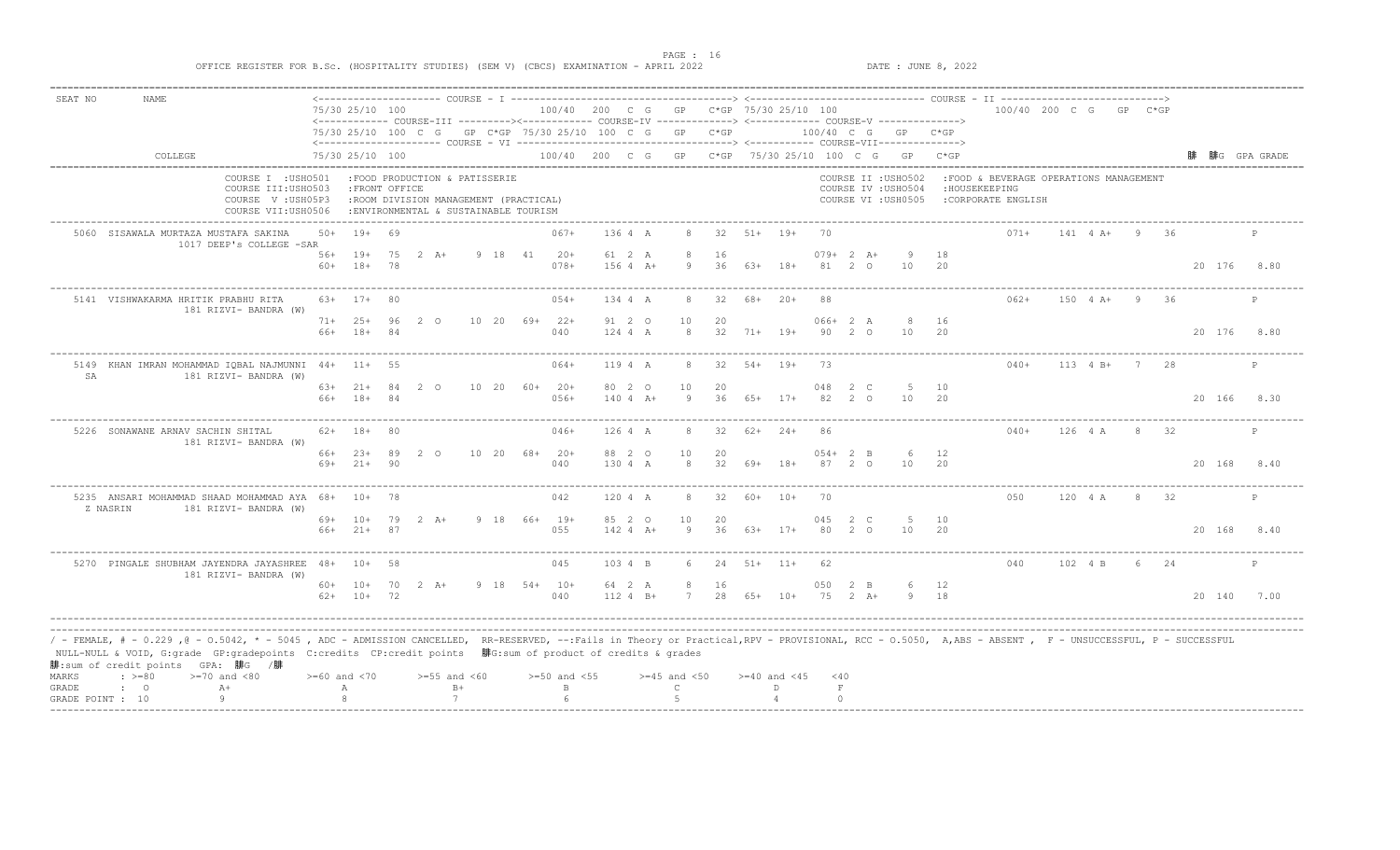|                                                                                                                                                                                                                                                                                                                                                                                                         |                    | CENTRE : 3 ANDHERI             |              |                                                                                                                 |                          |                                        |                      |                       |           |                  |                  |                       |                     |                                                                                                                                        |           |                                                                                 |                  |                |      |             |              |
|---------------------------------------------------------------------------------------------------------------------------------------------------------------------------------------------------------------------------------------------------------------------------------------------------------------------------------------------------------------------------------------------------------|--------------------|--------------------------------|--------------|-----------------------------------------------------------------------------------------------------------------|--------------------------|----------------------------------------|----------------------|-----------------------|-----------|------------------|------------------|-----------------------|---------------------|----------------------------------------------------------------------------------------------------------------------------------------|-----------|---------------------------------------------------------------------------------|------------------|----------------|------|-------------|--------------|
| SEAT NO<br><b>NAME</b>                                                                                                                                                                                                                                                                                                                                                                                  |                    | 75/30 25/10 100                |              |                                                                                                                 |                          | 100/40 200 C G GP C*GP 75/30 25/10 100 |                      |                       |           |                  |                  |                       |                     |                                                                                                                                        |           | 100/40 200 C G GP C*GP                                                          |                  |                |      |             |              |
|                                                                                                                                                                                                                                                                                                                                                                                                         |                    |                                |              | 75/30 25/10 100 C G GP C*GP 75/30 25/10 100 C G GP C*GP                                                         |                          |                                        |                      |                       |           |                  |                  |                       |                     | <------------ COURSE-III ---------><----------- COURSE-IV -------------> <------------- COURSE-V ------------->><br>100/40 C G GP C*GP |           |                                                                                 |                  |                |      |             |              |
| COLLEGE                                                                                                                                                                                                                                                                                                                                                                                                 |                    | 75/30 25/10 100                |              |                                                                                                                 |                          |                                        |                      |                       |           |                  |                  |                       |                     | 100/40 200 C G GP C*GP 75/30 25/10 100 C G GP C*GP                                                                                     |           |                                                                                 |                  |                |      |             | 腓G GPA GRADE |
| COURSE I : USHO501<br>COURSE III: USHO503<br>COURSE V: USH05P3<br>COURSE VII:USH0506                                                                                                                                                                                                                                                                                                                    |                    | : FRONT OFFICE                 |              | :FOOD PRODUCTION & PATISSERIE<br>:ROOM DIVISION MANAGEMENT (PRACTICAL)<br>: ENVIRONMENTAL & SUSTAINABLE TOURISM |                          |                                        |                      |                       |           |                  |                  |                       |                     | COURSE II : USHO502<br>COURSE IV : USHO504<br>COURSE VI : USH0505                                                                      |           | : FOOD & BEVERAGE OPERATIONS MANAGEMENT<br>: HOUSEKEEPING<br>:CORPORATE ENGLISH |                  |                |      |             |              |
| 5278/ NAIJA ROHIT SHETTY DEVIKA<br>181 RIZVI- BANDRA (W)                                                                                                                                                                                                                                                                                                                                                | $60+$              | 18+ 78                         |              |                                                                                                                 |                          | $054+$                                 | 132 4 A              | 8                     | 32        | 66+ 23+          |                  | 89                    |                     |                                                                                                                                        |           | $0.56+$                                                                         | $145 \t 4 \t A+$ | - 9            | -36  |             | P            |
|                                                                                                                                                                                                                                                                                                                                                                                                         | $71 +$             | $68+22+$<br>$18+$              | 90<br>89     | 2 0                                                                                                             | $10\quad 20\quad 68+19+$ | $080+$                                 | 87 2 0<br>169 4 0    | 10<br>10              | 20<br>40  |                  | $69+20+$         | 040<br>89             | 2 D<br>$2^{\circ}$  | 10                                                                                                                                     | 20        |                                                                                 |                  |                |      | 20 176 8.80 |              |
| 5320 UJWAL SINGH SEEMA<br>181 RIZVI- BANDRA (W)                                                                                                                                                                                                                                                                                                                                                         |                    | $54+ 10+$                      | 64           |                                                                                                                 |                          | $048+$                                 | 112 4 B+             | $7\phantom{.0}$       | 28        | $32+$ 11+        |                  | 43                    |                     |                                                                                                                                        |           | $040+$                                                                          | 83 4 D           |                | 4 16 |             | P            |
|                                                                                                                                                                                                                                                                                                                                                                                                         | $57+$              | $48 + 16 +$<br>$16+$           | - 73         | 64 2 A                                                                                                          | 8 16 56+ 12+             | $064+$                                 | 68 2 A<br>137 4 A    | 8<br>$\mathcal{R}$    | 16<br>32  | $63+$            | $19+$            | 055<br>82             | $2 \quad B+$<br>2 0 | 7 14<br>10                                                                                                                             | 20        |                                                                                 |                  |                |      | 20 142      | 7.10         |
| 5500 SAWANT DEWANG RAJARAM RUCHITA<br>173 REGAL COLLEGE- KANK                                                                                                                                                                                                                                                                                                                                           |                    | $36+ 16+$                      | - 52         |                                                                                                                 |                          | $056+$                                 | 108 4 B              | 6                     | 24        | 52               | $15+$            | 67                    |                     |                                                                                                                                        |           | $050+$                                                                          | $117 \t 4 B+$    | 7 28           |      |             | P            |
|                                                                                                                                                                                                                                                                                                                                                                                                         |                    | $31+ 15+$<br>$40+ 15+$         | 46 2 C<br>55 |                                                                                                                 | 5 10 50 15+              | $049+$                                 | 65 2 A<br>$1044$ R   | -8<br>$\kappa$        | 16<br>2.4 |                  | $32+$ 10+        | $055+2$ B+<br>42      | 2 D                 |                                                                                                                                        |           |                                                                                 |                  |                |      | 20 124      | 6.20         |
| 5508/ SALUNKE AASHNA LAXMAN AARATI<br>173 REGAL COLLEGE- KANK                                                                                                                                                                                                                                                                                                                                           |                    | $34+$ 15+                      | 49           |                                                                                                                 |                          | $060+$                                 | $1094 B+$            |                       | 28        | 50               | $15+$            | 65                    |                     |                                                                                                                                        |           | $052+$                                                                          | $117 \t 4 B+$    | $7\phantom{0}$ | 28   |             | $\mathbb{P}$ |
|                                                                                                                                                                                                                                                                                                                                                                                                         |                    | 56 15+ 71 2 A+<br>$31+ 14+ 45$ |              |                                                                                                                 | 9 18 32+ 15+             | $046+$                                 | 47 2 C<br>91 4 C     | -5<br>5               | 10<br>20  | $31+ 10+$        |                  | $053+2$ B<br>41 2 D   |                     | - 6                                                                                                                                    | 12        |                                                                                 |                  |                |      | 20 124 6.20 |              |
| 5515 CHAVAN RAJU SOMU SHALI<br>173 REGAL COLLEGE- KANK                                                                                                                                                                                                                                                                                                                                                  | 54                 | $1.5+$                         | 69           |                                                                                                                 |                          | $050+$                                 | 119 4 A              | 8                     | 32        | $3.5+$           | $1.5+$           | 50                    |                     |                                                                                                                                        |           | $042+$                                                                          | $92.4 \text{ C}$ | $5 -$          | -20  |             | P            |
|                                                                                                                                                                                                                                                                                                                                                                                                         | 54                 | $39+ 15+ 54 2 B$<br>$12+ 66$   |              |                                                                                                                 | $6$ 12 30+ 15+           | $048+$                                 | 45 2 C<br>$1144$ B+  | -5<br>$7\overline{ }$ | 10        | $28$ $31+$ $10+$ |                  | $044 + 2 D$<br>41 2 D |                     |                                                                                                                                        |           |                                                                                 |                  |                |      | 20 118 5.90 |              |
| 5517 DESAI SHASHANK SHANKAR MANJIRI<br>173 REGAL COLLEGE- KANK                                                                                                                                                                                                                                                                                                                                          |                    | $40+ 18+$                      | 58           |                                                                                                                 |                          | 064+                                   | 122 4 A              | 8                     |           | $32$ $38+$ $17+$ |                  | 55                    |                     |                                                                                                                                        |           | $058 +$                                                                         | 113 4 B+ 7 28    |                |      |             | $\mathbb{P}$ |
|                                                                                                                                                                                                                                                                                                                                                                                                         |                    | 33+ 19+ 52 2 B<br>48 15+ 63    |              |                                                                                                                 |                          | 6 12 52 17+<br>$051+$                  | 69 2 A<br>$114 4 B+$ | 8<br>7                | 16        |                  | 28 32+ 10+       | $064 + 2 A$<br>42 2 D |                     |                                                                                                                                        | -16<br>-8 |                                                                                 |                  |                |      | 20 140 7.00 |              |
| / - FEMALE, # - 0.229 ,@ - 0.5042, * - 5045 , ADC - ADMISSION CANCELLED, RR-RESERVED, --:Fails in Theory or Practical,RPV - PROVISIONAL, RCC - 0.5050, A,ABS - ABSENT , F - UNSUCCESSFUL, P - SUCCESSFUL/<br>NULL-NULL & VOID, G:grade GP:gradepoints C:credits CP:credit points 腓G:sum of product of credits & grades<br>腓:sum of credit points GPA: 腓G /腓<br>$\div$ >=80<br>MARKS<br>$>=70$ and $<80$ | $>= 60$ and $< 70$ |                                |              | $>=55$ and $<60$                                                                                                |                          | $>=50$ and $<55$                       |                      | $>=45$ and $<50$      |           |                  | $>=40$ and $<45$ | < 40                  |                     |                                                                                                                                        |           |                                                                                 |                  |                |      |             |              |
| $A+$<br>GRADE<br>$\mathbf{C}$                                                                                                                                                                                                                                                                                                                                                                           |                    | А                              |              | $B+$                                                                                                            |                          | $\mathbb B$                            |                      | $\mathsf{C}$          |           |                  | D.               | $\;$ F                |                     |                                                                                                                                        |           |                                                                                 |                  |                |      |             |              |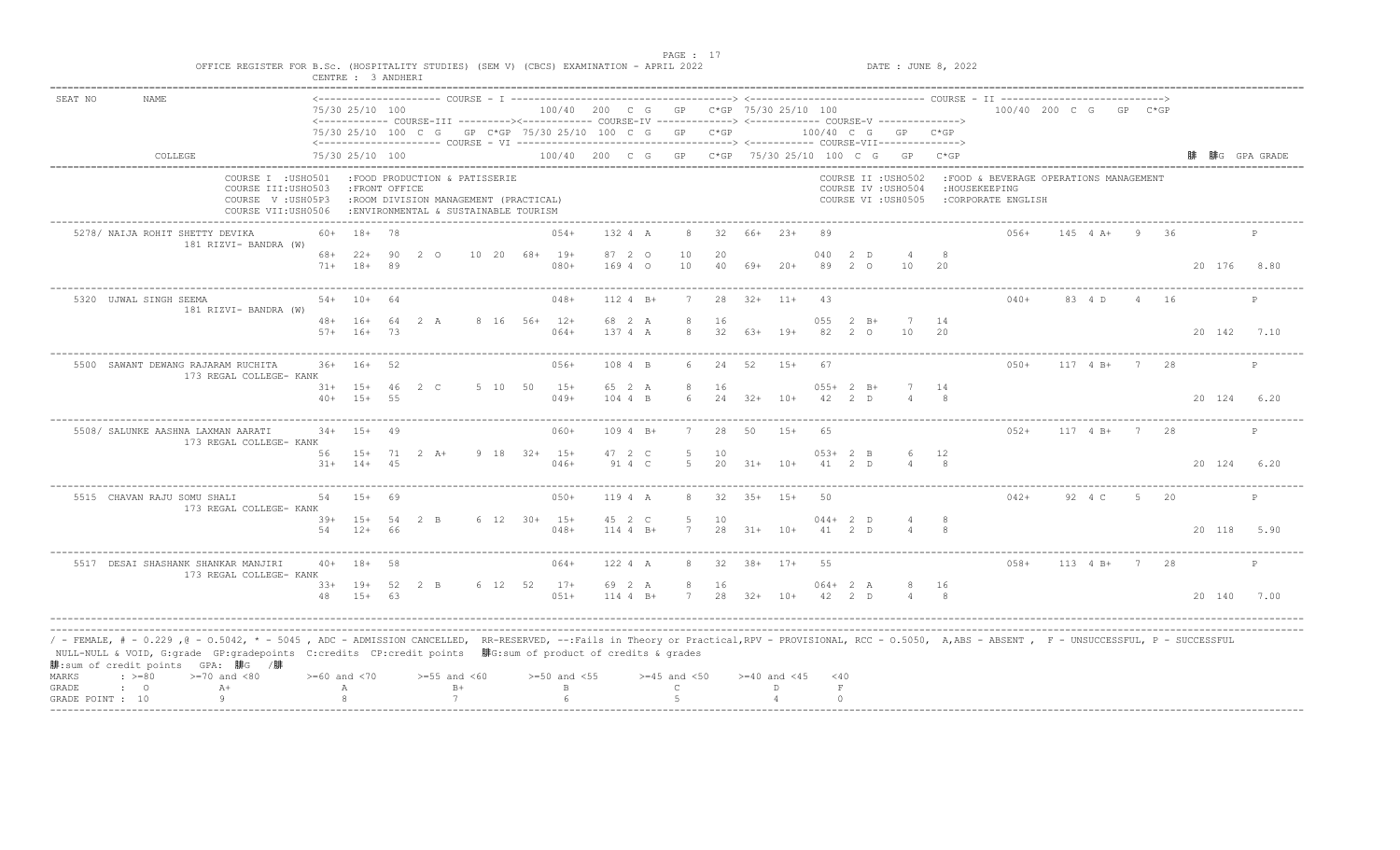|         |                                                                                                                                                                                                                                                                                                                                                                                             | OFFICE REGISTER FOR B.Sc. (HOSPITALITY STUDIES) (SEM V) (CBCS) EXAMINATION - APRIL 2022 | CENTRE : 6 THANE                  |                |                                                                                                                 |                |                                                         |         |                       |                  |                    |                  |                  |                        |               |                                                                                                                  | DATE : JUNE 8, 2022 |                                                                                |               |                |      |             |              |
|---------|---------------------------------------------------------------------------------------------------------------------------------------------------------------------------------------------------------------------------------------------------------------------------------------------------------------------------------------------------------------------------------------------|-----------------------------------------------------------------------------------------|-----------------------------------|----------------|-----------------------------------------------------------------------------------------------------------------|----------------|---------------------------------------------------------|---------|-----------------------|------------------|--------------------|------------------|------------------|------------------------|---------------|------------------------------------------------------------------------------------------------------------------|---------------------|--------------------------------------------------------------------------------|---------------|----------------|------|-------------|--------------|
| SEAT NO | <b>NAME</b>                                                                                                                                                                                                                                                                                                                                                                                 |                                                                                         | 75/30 25/10 100                   |                |                                                                                                                 |                | 100/40 200 C G GP C*GP 75/30 25/10 100                  |         |                       |                  |                    |                  |                  |                        |               | <------------ COURSE-III ----------><----------- COURSE-IV -------------> <------------ COURSE-V ------------->> |                     | 100/40 200 C G GP C*GP                                                         |               |                |      |             |              |
|         |                                                                                                                                                                                                                                                                                                                                                                                             |                                                                                         |                                   |                |                                                                                                                 |                | 75/30 25/10 100 C G GP C*GP 75/30 25/10 100 C G GP C*GP |         |                       |                  |                    |                  |                  |                        |               | 100/40 C G GP C*GP                                                                                               |                     |                                                                                |               |                |      |             |              |
|         | COLLEGE                                                                                                                                                                                                                                                                                                                                                                                     |                                                                                         | 75/30 25/10 100                   |                |                                                                                                                 |                |                                                         |         |                       |                  |                    |                  |                  |                        |               | 100/40 200 C G GP C*GP 75/30 25/10 100 C G GP C*GP                                                               |                     |                                                                                |               |                |      |             | 腓G GPA GRADE |
|         |                                                                                                                                                                                                                                                                                                                                                                                             | COURSE I : USHO501<br>COURSE III: USHO503<br>COURSE V: USH05P3<br>COURSE VII: USH0506   | : FRONT OFFICE                    |                | :FOOD PRODUCTION & PATISSERIE<br>:ROOM DIVISION MANAGEMENT (PRACTICAL)<br>: ENVIRONMENTAL & SUSTAINABLE TOURISM |                |                                                         |         |                       |                  |                    |                  |                  |                        |               | COURSE II : USHO502<br>COURSE IV : USHO504<br>COURSE VI : USH0505                                                |                     | :FOOD & BEVERAGE OPERATIONS MANAGEMENT<br>: HOUSEKEEPING<br>:CORPORATE ENGLISH |               |                |      |             |              |
|         | 5910 SINGH SACHIN AGIT SINGH NANDA DEVI 30+                                                                                                                                                                                                                                                                                                                                                 | 379 SAHYOG MGNT THANE (W                                                                | $11+ 41$                          |                |                                                                                                                 |                | $048+$                                                  |         | 89 4 C                | -5.              | 20                 | $34+$ 10+        |                  | 44                     |               |                                                                                                                  |                     | $044+$                                                                         | 88 4 D        | $\overline{4}$ | - 16 |             |              |
|         |                                                                                                                                                                                                                                                                                                                                                                                             | 23F<br>$30+$                                                                            | $12+$<br>$12+$                    | 42             |                                                                                                                 | $--$ 30+ 11+   | $046+$                                                  |         | 41 2 D<br>88 4 D      | $\overline{4}$   |                    | $16$ $41+$ $13+$ |                  | $040+2$ D<br>54 2 B    |               |                                                                                                                  | 12                  |                                                                                |               |                |      | 18          | $80 - -$     |
|         | 5998 ROBIN ANTHONY GINCY                                                                                                                                                                                                                                                                                                                                                                    | $39+$<br>672 KOKANE'S TECH - RAT                                                        | $1.3+$                            | 52             |                                                                                                                 |                | $043+$                                                  |         | 95 4 C                | 5.               | 20                 | $51+ 17+$        |                  | 68                     |               |                                                                                                                  |                     | $061+$                                                                         | 129 4 A       | 8              | 32   |             | $\mathsf{P}$ |
|         |                                                                                                                                                                                                                                                                                                                                                                                             | $60+$                                                                                   | 45+ 15+ 60<br>$20+$               | R <sub>0</sub> | 2 A                                                                                                             |                | 8 16 51+ 17+<br>$050+$                                  | 130 4 A | 68 2 A                | 8<br>8           | 16<br>32           |                  | $57+$ 19+        | 040<br>76              | 2 D<br>$2+A+$ | 4<br>Q                                                                                                           | 8<br>18             |                                                                                |               |                |      |             | 20 142 7.10  |
|         | 6000 BANE RISHABH RAVIKANT PRIYA                                                                                                                                                                                                                                                                                                                                                            | 672 KOKANE'S TECH - RAT                                                                 | $41+ 14+$                         | $-55$          |                                                                                                                 |                | 062                                                     |         | $1174 B+$             | 7                | 28                 | 56+ 19+          |                  | 75                     |               |                                                                                                                  |                     | $054+$                                                                         | 129 4 A       |                | 8 32 |             | P            |
|         |                                                                                                                                                                                                                                                                                                                                                                                             | 66+                                                                                     | $47+$ 16+<br>$22+$                | -88            | 63 2 A                                                                                                          | 8 16 42+ 14+   | $054+$                                                  |         | 56 2 B+<br>$142 4 A+$ | 7<br>9           | 14<br>36           |                  | $51+$ $17+$      | $045+2$ C<br>68        | 2 A           |                                                                                                                  | 10<br>8 16          |                                                                                |               |                |      |             | 20 152 7.60  |
|         | 6001 BHEKARE ADITYA ANANT AMRUTA                                                                                                                                                                                                                                                                                                                                                            | 672 KOKANE'S TECH - RAT                                                                 | $38 + 13 + 51$                    |                |                                                                                                                 |                | 058                                                     |         | 109 4 B+              |                  | 28                 |                  | $44+ 15+$        | 59                     |               |                                                                                                                  |                     | $054+$                                                                         | $113 \t 4 B+$ | $\overline{7}$ | -28  |             | P            |
|         |                                                                                                                                                                                                                                                                                                                                                                                             |                                                                                         | $41+ 14+ 55$<br>$45+ 15+ 60$      |                | $2 \quad B+$                                                                                                    | $7$ 14 47+ 16+ | $040+$                                                  |         | 63 2 A<br>100 4 B     | 8<br>6           | 16                 | 24 56+ 19+       |                  | $047 + 2 C$<br>75 2 A+ |               | -5                                                                                                               | 10<br>18            |                                                                                |               |                |      |             | 20 138 6.90  |
|         | 6011 KADAM SIDDHESH SANTOSH SUNITA                                                                                                                                                                                                                                                                                                                                                          | 30+<br>672 KOKANE'S TECH - RAT                                                          | $10+$                             | 40             |                                                                                                                 |                | $040+$                                                  |         | 80 4 D                |                  | 16                 | $30+$            | $10+$            |                        |               |                                                                                                                  |                     | $0.50+$                                                                        | 90 4 C        | - 5            | 20   |             | P            |
|         |                                                                                                                                                                                                                                                                                                                                                                                             |                                                                                         | 45+ 15+ 60 2 A<br>$53+ 18+ 71$    |                |                                                                                                                 | 8 16 30+ 10+   | $055+$                                                  |         | 40 2 D<br>126 4 A     | 8                | -8<br>32           |                  | $48 + 16 +$      | 052<br>64 2 A          | 2 B           | 8                                                                                                                | 12<br>16            |                                                                                |               |                |      | 20 120 6.00 |              |
|         | 6013 KOT BHAVESH BABAN SAVITA                                                                                                                                                                                                                                                                                                                                                               | 672 KOKANE'S TECH - RAT                                                                 | $30+ 10+ 40$                      |                |                                                                                                                 |                | 066                                                     | 106 4 B |                       |                  | 6 24 50+ 17+       |                  |                  | 67                     |               |                                                                                                                  |                     | $052+$                                                                         | 119 4 A       | 8 32           |      |             | P            |
|         |                                                                                                                                                                                                                                                                                                                                                                                             |                                                                                         | $42+ 14+ 56 2 B+$<br>$60+ 20+ 80$ |                |                                                                                                                 |                | $7$ 14 41+ 14+<br>$040+$                                | 120 4 A | 55 2 B+               | 7                | 14<br>8 32 60+ 20+ |                  |                  | $041+ 2 D$<br>80 2 0   |               | $\overline{4}$<br>10                                                                                             | - 8<br>20           |                                                                                |               |                |      |             | 20 144 7.20  |
| MARKS   | / - FEMALE, # - 0.229 ,@ - 0.5042, * - 5045 , ADC - ADMISSION CANCELLED, RR-RESERVED, --:Fails in Theory or Practical,RPV - PROVISIONAL, RCC - 0.5050, A,ABS - ABSENT , F - UNSUCCESSFUL, P - SUCCESSFUL/<br>NULL-NULL & VOID, G:grade GP:gradepoints C:credits CP:credit points 腓G:sum of product of credits & grades<br>腓:sum of credit points GPA: 腓G /腓<br>$: >=80$<br>$>=70$ and $<80$ |                                                                                         | $>= 60$ and $< 70$                |                | $>=55$ and $<60$                                                                                                |                | $>=50$ and $<55$                                        |         |                       | $>=45$ and $<50$ |                    |                  | $>=40$ and $<45$ | $<$ 40                 |               |                                                                                                                  |                     |                                                                                |               |                |      |             |              |
| GRADE   | $A+$<br>$\mathbf{C}$<br>Q                                                                                                                                                                                                                                                                                                                                                                   |                                                                                         | Α                                 |                | $B+$                                                                                                            |                | $\mathbf{B}$                                            |         |                       | $\mathcal{C}$    |                    |                  | D.               | $\,$ F                 |               |                                                                                                                  |                     |                                                                                |               |                |      |             |              |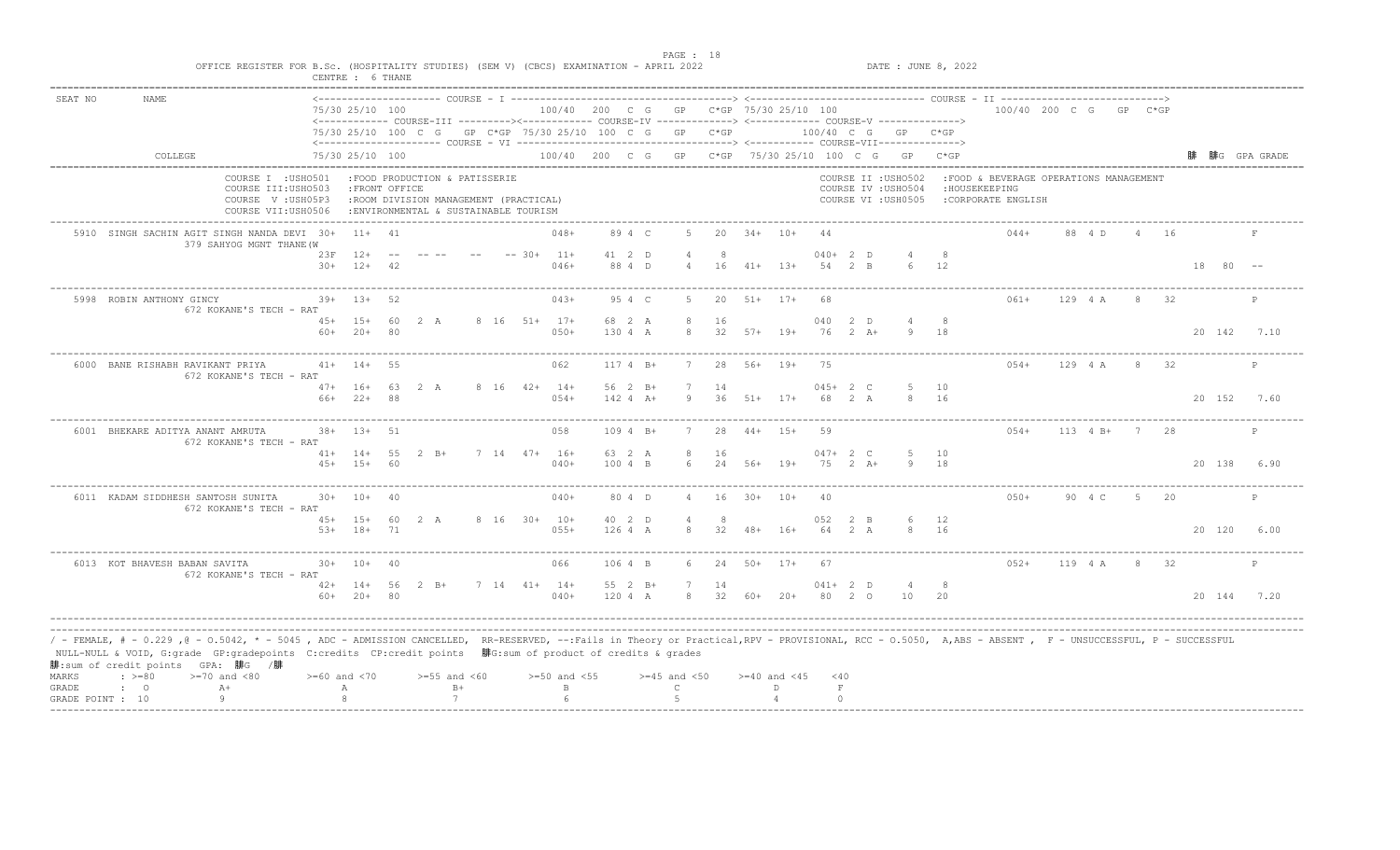| SEAT NO<br><b>NAME</b><br>COLLEGE<br>COURSE I : USHO501                                                                                                                                                                                                                                                                                                                                                 |                    | 75/30 25/10 100<br><------------ COURSE-III ----------><----------- COURSE-IV -------------> <------------ COURSE-V ------------->> |                |                                                                                                                 |              |                                        |                     |                       |          |                  |                    |                    |                             |                                                                   |            |                                                                                 |         |               |       |     |             |              |
|---------------------------------------------------------------------------------------------------------------------------------------------------------------------------------------------------------------------------------------------------------------------------------------------------------------------------------------------------------------------------------------------------------|--------------------|-------------------------------------------------------------------------------------------------------------------------------------|----------------|-----------------------------------------------------------------------------------------------------------------|--------------|----------------------------------------|---------------------|-----------------------|----------|------------------|--------------------|--------------------|-----------------------------|-------------------------------------------------------------------|------------|---------------------------------------------------------------------------------|---------|---------------|-------|-----|-------------|--------------|
|                                                                                                                                                                                                                                                                                                                                                                                                         |                    |                                                                                                                                     |                |                                                                                                                 |              | 100/40 200 C G GP C*GP 75/30 25/10 100 |                     |                       |          |                  |                    |                    |                             |                                                                   |            | 100/40 200 C G GP C*GP                                                          |         |               |       |     |             |              |
|                                                                                                                                                                                                                                                                                                                                                                                                         |                    |                                                                                                                                     |                | 75/30 25/10 100 C G GP C*GP 75/30 25/10 100 C G GP C*GP                                                         |              |                                        |                     |                       |          |                  |                    |                    |                             | 100/40 C G GP C*GP                                                |            |                                                                                 |         |               |       |     |             |              |
|                                                                                                                                                                                                                                                                                                                                                                                                         |                    | 75/30 25/10 100                                                                                                                     |                |                                                                                                                 |              |                                        |                     |                       |          |                  |                    |                    |                             | 100/40 200 C G GP C*GP 75/30 25/10 100 C G GP C*GP                |            |                                                                                 |         |               |       |     |             | 腓G GPA GRADE |
| COURSE III: USHO503<br>COURSE V: USH05P3<br>COURSE VII:USH0506                                                                                                                                                                                                                                                                                                                                          |                    | : FRONT OFFICE                                                                                                                      |                | :FOOD PRODUCTION & PATISSERIE<br>:ROOM DIVISION MANAGEMENT (PRACTICAL)<br>: ENVIRONMENTAL & SUSTAINABLE TOURISM |              |                                        |                     |                       |          |                  |                    |                    |                             | COURSE II : USHO502<br>COURSE IV : USHO504<br>COURSE VI : USH0505 |            | : FOOD & BEVERAGE OPERATIONS MANAGEMENT<br>: HOUSEKEEPING<br>:CORPORATE ENGLISH |         |               |       |     |             |              |
| 6014 LOBO LEO DOMNIC TERES<br>672 KOKANE'S TECH - RAT                                                                                                                                                                                                                                                                                                                                                   | 30+                | $10+40$                                                                                                                             |                |                                                                                                                 |              | 056                                    | 96 4 C              | -5                    |          | $20 \t39+ \t13+$ |                    | -52                |                             |                                                                   |            | $0.56+$                                                                         |         | 108 4 B       | 6 -   | 2.4 |             | P            |
|                                                                                                                                                                                                                                                                                                                                                                                                         |                    | $41+ 14+ 55$<br>$50+$ 17+ 67                                                                                                        |                | $2 \quad B+$                                                                                                    | 7 14 30+ 10+ | $044+$                                 | 40 2 D<br>111 4 B+  | $\overline{4}$<br>7   | -8<br>28 | $42+$ 14+        |                    |                    | $048 + 2 C$<br>56 2 B+      |                                                                   | 10<br>14   |                                                                                 |         |               |       |     | 20 118 5.90 |              |
| 6022 PATEL NANDAN PREM NEELAM<br>672 KOKANE'S TECH - RAT                                                                                                                                                                                                                                                                                                                                                |                    | $41+ 14+$                                                                                                                           | 55             |                                                                                                                 |              | $042+$                                 | 97 4 C              | -5                    | 20       | $44+$ 15+        |                    | 59                 |                             |                                                                   |            | $047+$                                                                          | 106 4 B |               | $6 -$ | 24  |             | P            |
|                                                                                                                                                                                                                                                                                                                                                                                                         | $60+$              | $44+ 15+ 59$<br>$20+$                                                                                                               | $\overline{R}$ | $2 \quad B+$                                                                                                    | 7 14 45+ 15+ | $062+$                                 | 60 2 A<br>142 4 A+  | 8<br>-9               | 16<br>36 | 60+              | $20+$              | 045<br>80          | $2\degree$ C<br>$2^{\circ}$ | 5 10<br>10                                                        | 20         |                                                                                 |         |               |       |     | 20 140      | 7.00         |
| 6026 SALGAONKAR DISHANT PANDURANG PRATI 30+ 10+ 40<br>KSHA<br>672 KOKANE'S TECH - RAT                                                                                                                                                                                                                                                                                                                   |                    |                                                                                                                                     |                |                                                                                                                 |              | $056+$                                 | 96 4 C              | 5                     | 20       | $45+ 15+$        |                    | 60                 |                             |                                                                   |            | $052+$                                                                          |         | $112 \t 4 B+$ | 7 28  |     |             | P            |
|                                                                                                                                                                                                                                                                                                                                                                                                         | $59+$              | 44+ 15+ 59 2 B+<br>$20+79$                                                                                                          |                |                                                                                                                 | 7 14 44+ 15+ | $055+$                                 | 59 2 B+<br>$1344$ A | 8                     | 14<br>32 | $54+$            | $18+$              | 050<br>72          | 2 B<br>$2+A+$               |                                                                   | - 12<br>18 |                                                                                 |         |               |       |     | 20 138      | 6.90         |
| 6027 SHETHIA SIDDHARTH VIPUL CHHAYA<br>672 KOKANE'S TECH - RAT                                                                                                                                                                                                                                                                                                                                          |                    | $33+$ 11+ 44                                                                                                                        |                |                                                                                                                 |              | 060                                    | 104 4 B             |                       | 24       | $48 + 16 +$      |                    | -64                |                             |                                                                   |            | $058+$                                                                          |         | 122 4 A       |       | 32  |             | $\mathbb{P}$ |
|                                                                                                                                                                                                                                                                                                                                                                                                         |                    | 56+ 19+ 75<br>$60+ 20+ 80$                                                                                                          |                | $2 \overline{A}$ +                                                                                              | 9 18 48+ 16+ | $041+$                                 | 64 2 A<br>121 4 A   | 8<br>8                | 16<br>32 | $57+$ 19+        |                    | 76                 | $043+2$ D<br>$2+A+$         |                                                                   | 8<br>18    |                                                                                 |         |               |       |     | 20 148 7.40 |              |
| 6031 TAWDE HARSHAL SURENDRA SUNITA<br>672 KOKANE'S TECH - RAT                                                                                                                                                                                                                                                                                                                                           |                    | $36+$ 12+                                                                                                                           | 48             |                                                                                                                 |              | 064                                    | $112 4 B+$          |                       | 28       | $41+$            | $14+$              | 55                 |                             |                                                                   |            | $048+$                                                                          |         | 103 4 B       | -6    | 2.4 |             | P            |
|                                                                                                                                                                                                                                                                                                                                                                                                         |                    | $51+ 17+ 68$ 2 A<br>56+ 19+ 75                                                                                                      |                |                                                                                                                 | 8 16 35+ 12+ | $041+$                                 | 47 2 C<br>$1164 B+$ | -5<br>$7\overline{ }$ | 10       | 28 51+ 17+       |                    | 040                | 2 D<br>68 2 A               |                                                                   | 16         |                                                                                 |         |               |       |     | 20 130 6.50 |              |
| 6034 AMRITE ROHIT VIJAY NAINA<br>672 KOKANE'S TECH - RAT                                                                                                                                                                                                                                                                                                                                                |                    | $32+$ 11+ 43                                                                                                                        |                |                                                                                                                 |              | $040+$                                 | 83 4 D              | 4                     |          | $16$ $33+$ $11+$ |                    | -44                |                             |                                                                   |            | $042+$                                                                          |         | 86 4 D 4 16   |       |     |             | $\mathbb{P}$ |
|                                                                                                                                                                                                                                                                                                                                                                                                         |                    | $44+ 15+ 59$                                                                                                                        |                | $41+ 14+ 55 2 B+$                                                                                               | 7 14 30+ 10+ | $042+$                                 | 40 2 D<br>101 4 B   |                       | -8       |                  | 6 24 51+ 17+       |                    | 040 2 D<br>68 2 A           | 8 16                                                              | - 8        |                                                                                 |         |               |       |     | 20 102      | 5.10         |
| / - FEMALE, # - 0.229 ,@ - 0.5042, * - 5045 , ADC - ADMISSION CANCELLED, RR-RESERVED, --:Fails in Theory or Practical,RPV - PROVISIONAL, RCC - 0.5050, A,ABS - ABSENT , F - UNSUCCESSFUL, P - SUCCESSFUL/<br>NULL-NULL & VOID, G:grade GP:gradepoints C:credits CP:credit points 腓G:sum of product of credits & grades<br>腓:sum of credit points GPA: 腓G /腓<br>$\div$ >=80<br>MARKS<br>$>=70$ and $<80$ | $>= 60$ and $< 70$ |                                                                                                                                     |                | $>=55$ and $<60$                                                                                                |              | $>=50$ and $<55$                       |                     | $>=45$ and $<50$      |          |                  | $>= 40$ and $< 45$ | $<$ 40             |                             |                                                                   |            |                                                                                 |         |               |       |     |             |              |
| $A+$<br>GRADE<br>$\mathbf{C}$<br>-9<br>GRADE POINT : 10                                                                                                                                                                                                                                                                                                                                                 |                    | А                                                                                                                                   |                | $B+$<br>7                                                                                                       |              | $\mathbb B$<br>$\kappa$                |                     | $\mathsf{C}$<br>-5    |          |                  | D.                 | $\;$ F<br>$\Omega$ |                             |                                                                   |            |                                                                                 |         |               |       |     |             |              |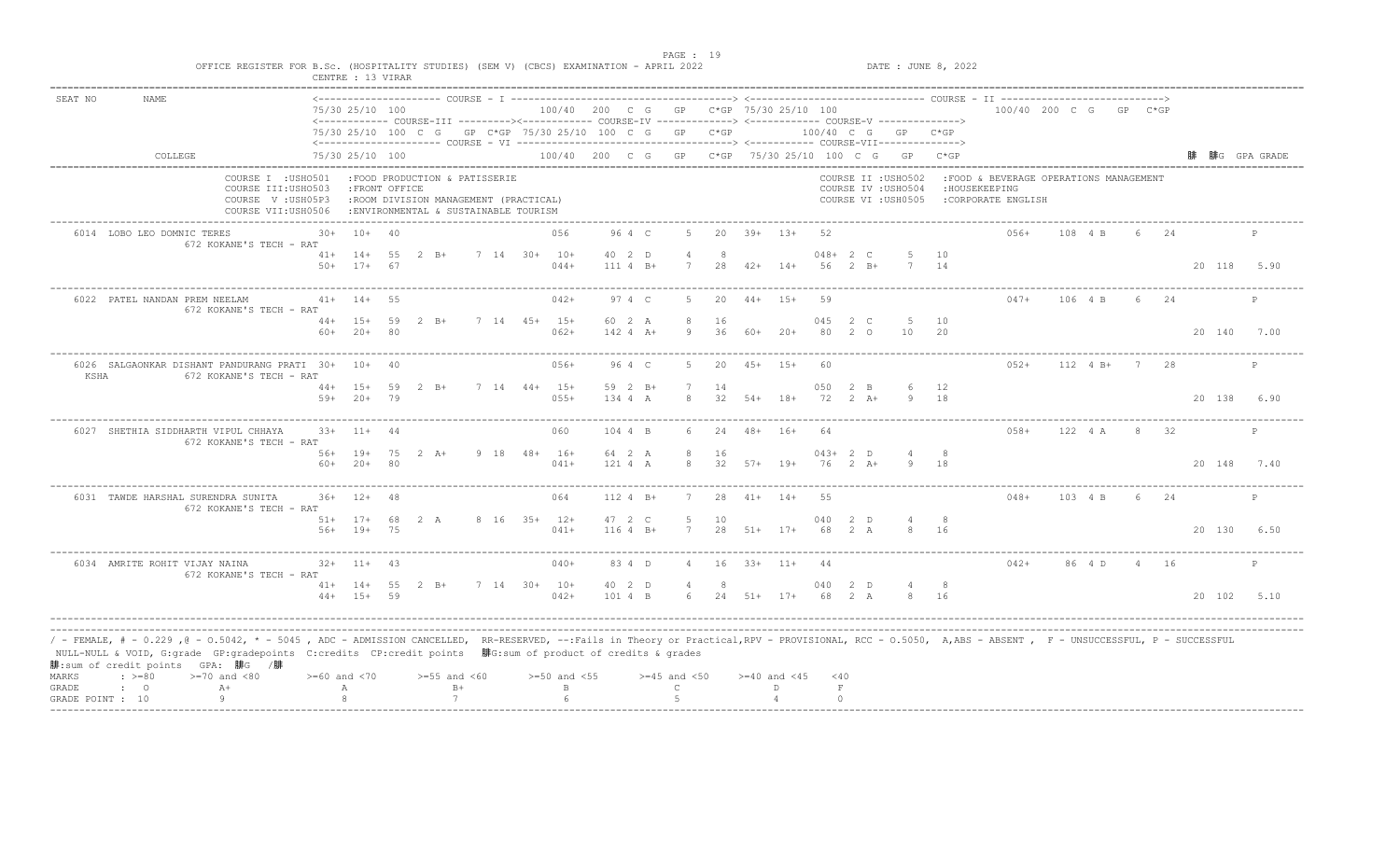| SEAT NO | <b>NAME</b>                                                                                                                                                                                                                                                                                                                                                                                |                                                                                      | 75/30 25/10 100              |          | <------------ COURSE-III ---------><----------- COURSE-IV -------------> <------------- COURSE-V ------------->> |                        | 100/40 200 C G GP C*GP 75/30 25/10 100 |                      |                  |          |                  |                  |                        |                                    |                                                                   |           | 100/40 200 C G GP C*GP                                                         |         |       |      |             |              |
|---------|--------------------------------------------------------------------------------------------------------------------------------------------------------------------------------------------------------------------------------------------------------------------------------------------------------------------------------------------------------------------------------------------|--------------------------------------------------------------------------------------|------------------------------|----------|------------------------------------------------------------------------------------------------------------------|------------------------|----------------------------------------|----------------------|------------------|----------|------------------|------------------|------------------------|------------------------------------|-------------------------------------------------------------------|-----------|--------------------------------------------------------------------------------|---------|-------|------|-------------|--------------|
|         |                                                                                                                                                                                                                                                                                                                                                                                            |                                                                                      |                              |          | 75/30 25/10 100 C G GP C*GP 75/30 25/10 100 C G GP C*GP                                                          |                        |                                        |                      |                  |          |                  |                  |                        |                                    | 100/40 C G GP C*GP                                                |           |                                                                                |         |       |      |             |              |
|         | COLLEGE                                                                                                                                                                                                                                                                                                                                                                                    |                                                                                      | 75/30 25/10 100              |          |                                                                                                                  |                        |                                        |                      |                  |          |                  |                  |                        |                                    | 100/40 200 C G GP C*GP 75/30 25/10 100 C G GP C*GP                |           |                                                                                |         |       |      |             | 腓G GPA GRADE |
|         |                                                                                                                                                                                                                                                                                                                                                                                            | COURSE I : USHO501<br>COURSE III: USHO503<br>COURSE V: USH05P3<br>COURSE VII:USH0506 | : FRONT OFFICE               |          | :FOOD PRODUCTION & PATISSERIE<br>:ROOM DIVISION MANAGEMENT (PRACTICAL)<br>: ENVIRONMENTAL & SUSTAINABLE TOURISM  |                        |                                        |                      |                  |          |                  |                  |                        |                                    | COURSE II : USHO502<br>COURSE IV : USHO504<br>COURSE VI : USH0505 |           | :FOOD & BEVERAGE OPERATIONS MANAGEMENT<br>: HOUSEKEEPING<br>:CORPORATE ENGLISH |         |       |      |             |              |
| DIKA    | 6035 ANSARI MOHD SHAHBAZ RAFIQ AHMED SA 39+ 13+ 52                                                                                                                                                                                                                                                                                                                                         | 672 KOKANE'S TECH - RAT                                                              |                              |          |                                                                                                                  |                        | 060                                    | 112 4 B+             |                  |          | $28$ $32+$ $11+$ |                  | -43                    |                                    |                                                                   |           | $0.54+$                                                                        | 97 4 C  | $5 -$ | 20   |             | P            |
|         |                                                                                                                                                                                                                                                                                                                                                                                            |                                                                                      | $33+11+44$ 2 D<br>$47+ 16+$  | 63       |                                                                                                                  | $4 \t 8 \t 41+ \t 14+$ | $040+$                                 | 55 2 B+<br>103 4 B   | 6                | 14<br>24 | $42+$ 14+        |                  | $043+2$ D<br>$56$ 2 B+ |                                    |                                                                   | 14        |                                                                                |         |       |      | 20 116 5.80 |              |
|         | 6046 JADHAV ASHITOSH PRASAD POOJA                                                                                                                                                                                                                                                                                                                                                          | 672 KOKANE'S TECH - RAT                                                              | $41+ 14+$                    | 55       |                                                                                                                  |                        | $050+$                                 | 105 4 B              | $6^{\circ}$      | 24       | $44+$ 15+        |                  | 59                     |                                    |                                                                   |           | $042+$                                                                         | 101 4 B | $6 -$ | 24   |             | P            |
|         |                                                                                                                                                                                                                                                                                                                                                                                            | $57+$                                                                                | $51+ 17+ 68$<br>$19+$        | 76       | 2 A                                                                                                              | 8 16 42+ 14+           | $040+$                                 | 56 2 B+<br>$1164 B+$ |                  | 14<br>28 | $54+$            | $18+$            | 055<br>72              | $2 \quad B+$<br>$2 \overline{A}$ + | 7 14<br>9                                                         | 18        |                                                                                |         |       |      | 20 138      | 6.90         |
|         | 6052 KULE RUTIK MANOHAR MINAL                                                                                                                                                                                                                                                                                                                                                              | 672 KOKANE'S TECH - RAT                                                              | $42+$ 14+                    | - 56     |                                                                                                                  |                        | 058                                    | 114 4 B+             | 7                | 28       | $33+11+$         |                  | 44                     |                                    |                                                                   |           | $056+$                                                                         | 100 4 B |       | 6 24 |             | P            |
|         |                                                                                                                                                                                                                                                                                                                                                                                            | $59+$                                                                                | $30+ 10+$<br>$20+$           | 40<br>79 | ת 2                                                                                                              | $4 \t 8 \t 42+ \t 14+$ | $045+$                                 | 56 2 B+<br>$1244$ A  | $\mathcal{R}$    | 14<br>32 | $59+20+$         |                  | $049+2$ C<br>79        | $2 A +$                            | $\alpha$                                                          | 10<br>18  |                                                                                |         |       |      | 20 134      | 6.70         |
|         | 6054 MANE ROHIT KALIDAS ANITA                                                                                                                                                                                                                                                                                                                                                              | 672 KOKANE'S TECH - RAT                                                              | $30+ 10+$                    | 40       |                                                                                                                  |                        | 080                                    | 120 4 A              | 8                | 32       | $48+$            | $16+$            | -64                    |                                    |                                                                   |           | $070+$                                                                         | 134 4 A |       | 32   |             | $\mathbb{P}$ |
|         |                                                                                                                                                                                                                                                                                                                                                                                            |                                                                                      | 50+ 17+ 67<br>$62+21+83$     |          | 2 A                                                                                                              |                        | 8 16 47+ 16+<br>$048+$                 | 63 2 A<br>131 4 A    | 8<br>-8          | 16<br>32 | $62+$ 21+        |                  | $078 + 2 A+$<br>83 2 0 |                                    | -9<br>10                                                          | 18<br>20  |                                                                                |         |       |      | 20 166      | 8.30         |
|         | 6062 PANCHAL DHRUPES BHARAT ASHA                                                                                                                                                                                                                                                                                                                                                           | 672 KOKANE'S TECH - RAT                                                              | $39+$ 13+                    | 52       |                                                                                                                  |                        | $057+$                                 | $109.4 B+$           |                  | 2.8      | $48+$            | $16+$            | 64                     |                                    |                                                                   |           | $062+$                                                                         | 126 4 A | -8    | -32  |             | P            |
|         |                                                                                                                                                                                                                                                                                                                                                                                            |                                                                                      | $35+12+47$ 2 C<br>66+ 22+ 88 |          |                                                                                                                  |                        | 5 10 39+ 13+<br>$081+$                 | 52 2 B<br>169 4 0    | 6<br>10          | 12<br>40 | $59+$            | $20+$            | 045                    | 2 C<br>79 2 A+                     |                                                                   | 10<br>-18 |                                                                                |         |       |      | 20 150 7.50 |              |
|         | 6069 SAWANT DNYANESHWAR NAGESH SAVITA                                                                                                                                                                                                                                                                                                                                                      | 672 KOKANE'S TECH - RAT                                                              | $30+ 10+ 40$                 |          |                                                                                                                  |                        | 066                                    | 106 4 B              | 6                | 24       | $41+ 14+$        |                  | 55                     |                                    |                                                                   |           | $049+$                                                                         | 104 4 B |       | 6 24 |             | P            |
|         |                                                                                                                                                                                                                                                                                                                                                                                            |                                                                                      | $42+ 14+ 56$<br>$62+$ 21+ 83 |          | $2 \quad B+$                                                                                                     | $7$ 14 41+ 14+         | $040+$                                 | 55 2 B+<br>123 4 A   | - 7<br>8         | 14       |                  | $32$ $51+$ $17+$ | $040+2$ D<br>68 2 A    |                                    |                                                                   | - 8<br>16 |                                                                                |         |       |      | 20 132      | 6.60         |
| MARKS   | / - FEMALE, # - 0.229 ,@ - 0.5042, * - 5045 , ADC - ADMISSION CANCELLED, RR-RESERVED, --:Fails in Theory or Practical,RPV - PROVISIONAL, RCC - 0.5050, A,ABS - ABSENT , F - UNSUCCESSFUL, P - SUCCESSFUL<br>NULL-NULL & VOID, G:grade GP:gradepoints C:credits CP:credit points 腓G:sum of product of credits & grades<br>腓:sum of credit points GPA: 腓G /腓<br>$: >=80$<br>$>=70$ and $<80$ | $>= 60$ and $< 70$                                                                   |                              |          | $>=55$ and $<60$                                                                                                 |                        | $>=50$ and $<55$                       |                      | $>=45$ and $<50$ |          |                  | $>=40$ and $<45$ | $<$ 40                 |                                    |                                                                   |           |                                                                                |         |       |      |             |              |
| GRADE   | $A+$<br>$\mathbf{C}$                                                                                                                                                                                                                                                                                                                                                                       |                                                                                      | А                            |          | $B+$                                                                                                             |                        | $\mathbb B$                            |                      | $\mathsf{C}$     |          |                  | D                | $\;$ F                 |                                    |                                                                   |           |                                                                                |         |       |      |             |              |

end the state of the state of the state of the state of the state of the state of the state of the state of the state of the state of the state of the state of the state of the state of the state of the state of the state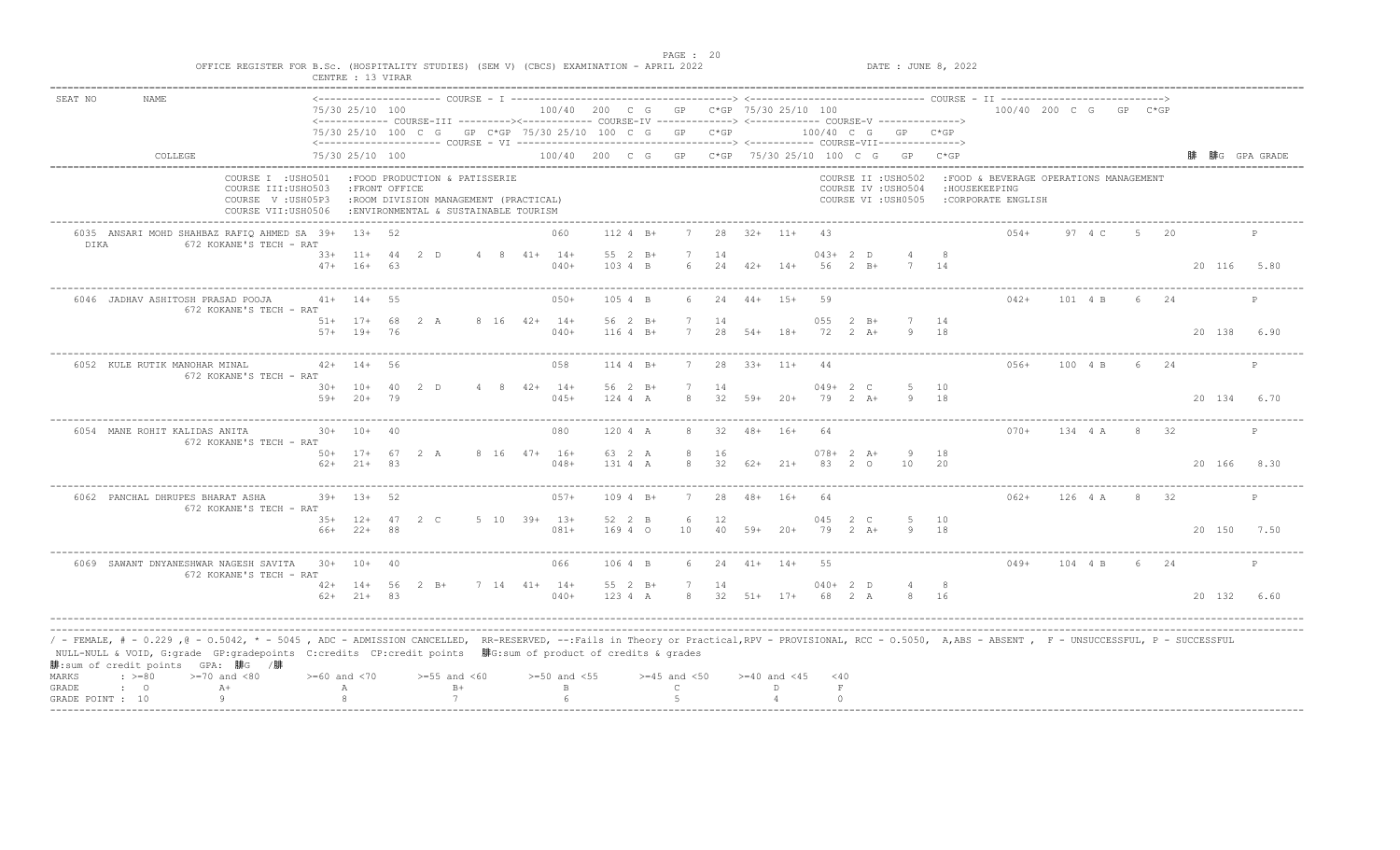|         |                                                                                                                                                                                                                                                                                                                                                                                             |                    | CENTRE : 13 VIRAR                |              |                                                                                                                 |  |                                                                                                                  |                       |                      |           |       |                                                    |                       |                    |                                                                   |            |                                                                                |          |                |      |             |              |
|---------|---------------------------------------------------------------------------------------------------------------------------------------------------------------------------------------------------------------------------------------------------------------------------------------------------------------------------------------------------------------------------------------------|--------------------|----------------------------------|--------------|-----------------------------------------------------------------------------------------------------------------|--|------------------------------------------------------------------------------------------------------------------|-----------------------|----------------------|-----------|-------|----------------------------------------------------|-----------------------|--------------------|-------------------------------------------------------------------|------------|--------------------------------------------------------------------------------|----------|----------------|------|-------------|--------------|
| SEAT NO | <b>NAME</b>                                                                                                                                                                                                                                                                                                                                                                                 |                    | 75/30 25/10 100                  |              |                                                                                                                 |  | <------------ COURSE-III ----------><----------- COURSE-IV -------------> <------------ COURSE-V ------------->> |                       |                      |           |       | 100/40 200 C G GP C*GP 75/30 25/10 100             |                       |                    |                                                                   |            | 100/40 200 C G GP C*GP                                                         |          |                |      |             |              |
|         |                                                                                                                                                                                                                                                                                                                                                                                             |                    |                                  |              |                                                                                                                 |  | 75/30 25/10 100 C G GP C*GP 75/30 25/10 100 C G GP C*GP                                                          |                       |                      |           |       |                                                    |                       |                    | 100/40 C G GP C*GP                                                |            |                                                                                |          |                |      |             |              |
|         | COLLEGE                                                                                                                                                                                                                                                                                                                                                                                     |                    | 75/30 25/10 100                  |              |                                                                                                                 |  |                                                                                                                  |                       |                      |           |       | 100/40 200 C G GP C*GP 75/30 25/10 100 C G GP C*GP |                       |                    |                                                                   |            |                                                                                |          |                |      |             | 腓G GPA GRADE |
|         | COURSE I : USHO501<br>COURSE III: USHO503<br>COURSE V: USH05P3<br>COURSE VII:USH0506                                                                                                                                                                                                                                                                                                        |                    | : FRONT OFFICE                   |              | :FOOD PRODUCTION & PATISSERIE<br>:ROOM DIVISION MANAGEMENT (PRACTICAL)<br>: ENVIRONMENTAL & SUSTAINABLE TOURISM |  |                                                                                                                  |                       |                      |           |       |                                                    |                       |                    | COURSE II : USHO502<br>COURSE IV : USHO504<br>COURSE VI : USH0505 |            | :FOOD & BEVERAGE OPERATIONS MANAGEMENT<br>: HOUSEKEEPING<br>:CORPORATE ENGLISH |          |                |      |             |              |
|         | 6072 SHINDE ROHAN SANTOSH SAYALI<br>672 KOKANE'S TECH - RAT                                                                                                                                                                                                                                                                                                                                 | $33+$              | $11+ 44$                         |              |                                                                                                                 |  | 066                                                                                                              | $1104 B+$             |                      | 28        |       | $47+ 16+$                                          | 63                    |                    |                                                                   |            | $0.58+$                                                                        | 121 4 A  |                | 8 32 |             | P            |
|         |                                                                                                                                                                                                                                                                                                                                                                                             | $54+$              | $30+ 10+$<br>$18+$               | 40 2 D<br>72 |                                                                                                                 |  | $4 \t 8 \t 42+ \t 14+$<br>$064+$                                                                                 | 56 2 B+<br>136 4 A    | 8                    | 14        |       | $32$ $59+$ $20+$                                   | $059+2 B+$<br>79 2 A+ |                    | 9                                                                 | 14<br>18   |                                                                                |          |                |      | 20 146 7.30 |              |
|         | 6073 VILKAR YASH DEEPAK DARSHANA<br>672 KOKANE'S TECH - RAT                                                                                                                                                                                                                                                                                                                                 |                    | $33+11+44$                       |              |                                                                                                                 |  | $040+$                                                                                                           | 84 4 D                | $\overline{4}$       | 16        |       | $30+ 10+$                                          | 40                    |                    |                                                                   |            | 0.50                                                                           | 90 4 C   | -5             | 20   |             | P            |
|         |                                                                                                                                                                                                                                                                                                                                                                                             | $42+$              | $30+ 10+ 40$<br>$14+$            | - 56         | 2 D                                                                                                             |  | 4 8 30+ 10+<br>$040+$                                                                                            | 40 2 D<br>96 4 C      | .5.                  | 20        |       | $42+$ 14+                                          | $059+2 B+$<br>56      | $2 \quad B+$       | 7 14                                                              | 14         |                                                                                |          |                |      | 20 100      | 5.00         |
|         | 6074 WADEKAR SAURABH SURYAKANT SMITA<br>672 KOKANE'S TECH - RAT                                                                                                                                                                                                                                                                                                                             |                    | $30+ 10+ 40$                     |              |                                                                                                                 |  | 066                                                                                                              | 106 4 B               | 6                    | 24        |       | 50+ 17+                                            | - 67                  |                    |                                                                   |            | $063+$                                                                         | 130 4 A  |                | 8 32 |             | P            |
|         |                                                                                                                                                                                                                                                                                                                                                                                             | $47+$              | 38+ 13+ 51 2 B<br>$16+$          | 63           |                                                                                                                 |  | $6$ 12 35+ 12+<br>$040+$                                                                                         | 47 2 C<br>103.4 B     | 5<br>6               | 10<br>2.4 |       | $51+$ 17+                                          | $051+2$ B<br>68       | 2 A                | 6                                                                 | 12<br>8 16 |                                                                                |          |                |      | 20 130      | 6.50         |
|         | 6077 YERUNKAR PRANAV TUKARAM TRUPTI<br>672 KOKANE'S TECH - RAT                                                                                                                                                                                                                                                                                                                              |                    | $32+$ 11+ 43                     |              |                                                                                                                 |  | 058                                                                                                              | 101 4 B               |                      | 24        |       | $36+$ 12+                                          | 48                    |                    |                                                                   |            | $044+$                                                                         | 92 4 C   |                | 20   |             | P            |
|         |                                                                                                                                                                                                                                                                                                                                                                                             |                    | 53+ 18+ 71 2 A+<br>$57+$ 19+ 76  |              |                                                                                                                 |  | $9$ 18 41+ 14+<br>$050+$                                                                                         | 55 2 B+<br>126 4 A    | $7\phantom{.0}$<br>8 | 14<br>32  |       | 59+ 20+                                            | $050+2$ B<br>79       | $2 \overline{A}$ + | 6<br>-9                                                           | 12<br>18   |                                                                                |          |                |      | 20 138 6.90 |              |
|         | 6096 RAHANE VIRAJ SHIVAJI MANGAL<br>672 KOKANE'S TECH - RAT                                                                                                                                                                                                                                                                                                                                 | 30+                | $10+$                            | 40           |                                                                                                                 |  | 058                                                                                                              | 98 4 C                | .5.                  | 20        | $50+$ | $17+$                                              | 67                    |                    |                                                                   |            | $046+$                                                                         | 113 4 B+ | $7\phantom{0}$ | -28  |             | P            |
|         |                                                                                                                                                                                                                                                                                                                                                                                             | $5.3+$             | $47+ 16+ 63 2 A$<br>$18 + 71$    |              |                                                                                                                 |  | 8 16 36+ 12+<br>$042+$                                                                                           | 48 2 C<br>$1134 B+$   | .5.<br>7             | 10<br>2.8 |       | $57 + 19 +$                                        | $041+2$ D<br>76 2 A+  |                    | Q                                                                 | - 8<br>18  |                                                                                |          |                |      | 20 128 6.40 |              |
|         | 6102 SHIRAVADEKAR GAURAV BALIRAM BINITA 51<br>672 KOKANE'S TECH - RAT                                                                                                                                                                                                                                                                                                                       |                    | $10+ 61$                         |              |                                                                                                                 |  | 058                                                                                                              | 119 4 A               | 8                    | 32        |       | $42+$ 14+                                          | 56                    |                    |                                                                   |            | $044+$                                                                         | 100 4 B  |                | 6 24 |             | P            |
|         |                                                                                                                                                                                                                                                                                                                                                                                             |                    | $36+ 12+ 48 2 C$<br>$50+ 17+ 67$ |              |                                                                                                                 |  | $5\quad 10\quad 42+14+$<br>$045+$                                                                                | 56 2 B+<br>$112 4 B+$ | 7                    | 14        |       | 7 28 59+ 20+                                       | $040+2$ D<br>79 2 A+  |                    | 9 18                                                              | - 8        |                                                                                |          |                |      | 20 134 6.70 |              |
| MARKS   | / - FEMALE, # - 0.229 ,@ - 0.5042, * - 5045 , ADC - ADMISSION CANCELLED, RR-RESERVED, --:Fails in Theory or Practical,RPV - PROVISIONAL, RCC - 0.5050, A,ABS - ABSENT , F - UNSUCCESSFUL, P - SUCCESSFUL/<br>NULL-NULL & VOID, G:grade GP:gradepoints C:credits CP:credit points 腓G:sum of product of credits & grades<br>腓:sum of credit points GPA: 腓G /腓<br>$: >=80$<br>$>=70$ and $<80$ | $>= 60$ and $< 70$ |                                  |              | $>=55$ and $<60$                                                                                                |  | $>=50$ and $<55$                                                                                                 |                       | $>=45$ and $<50$     |           |       | $>= 40$ and $< 45$                                 | $<$ 40                |                    |                                                                   |            |                                                                                |          |                |      |             |              |
| GRADE   | $A+$<br>$\mathbf{C}$<br>Q                                                                                                                                                                                                                                                                                                                                                                   |                    | Α                                |              | $B+$<br>7                                                                                                       |  | $\mathbf{B}$<br>$6^{\circ}$                                                                                      |                       | $\mathcal{C}$        |           |       | D.                                                 | $\,$ F<br>$\Omega$    |                    |                                                                   |            |                                                                                |          |                |      |             |              |
|         | GRADE POINT : 10                                                                                                                                                                                                                                                                                                                                                                            |                    |                                  |              |                                                                                                                 |  |                                                                                                                  |                       |                      |           |       |                                                    |                       |                    |                                                                   |            |                                                                                |          |                |      |             |              |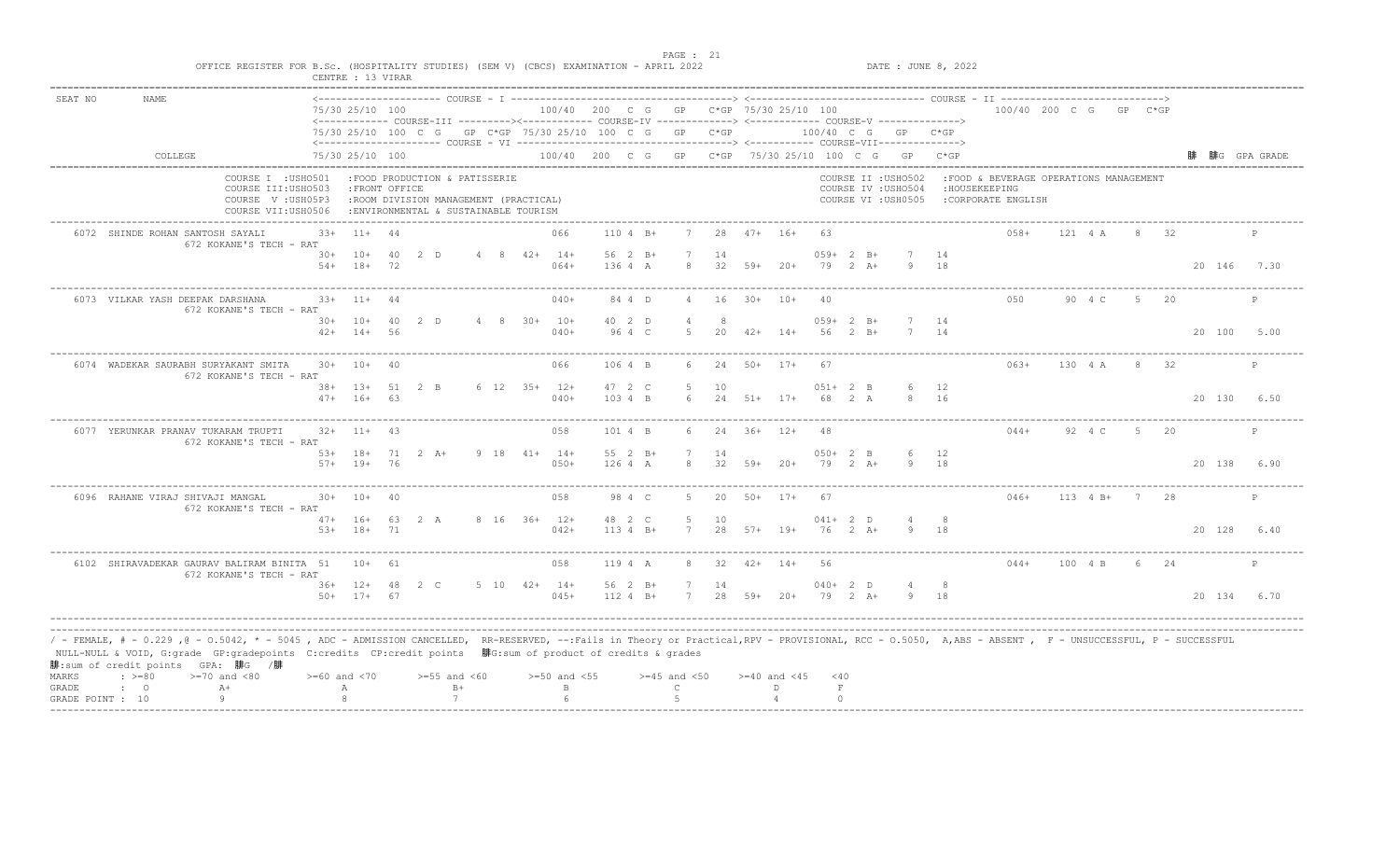| SEAT NO | <b>NAME</b>                                      |                                                                                                                                                                                                                                                                                                                                            |                                    |    |                                                                                                                  |              |                                        |                      |                                 |           |                  |                    |               |                       |                                                                   |             |                                                                                 |          |                |      |             |              |
|---------|--------------------------------------------------|--------------------------------------------------------------------------------------------------------------------------------------------------------------------------------------------------------------------------------------------------------------------------------------------------------------------------------------------|------------------------------------|----|------------------------------------------------------------------------------------------------------------------|--------------|----------------------------------------|----------------------|---------------------------------|-----------|------------------|--------------------|---------------|-----------------------|-------------------------------------------------------------------|-------------|---------------------------------------------------------------------------------|----------|----------------|------|-------------|--------------|
|         |                                                  |                                                                                                                                                                                                                                                                                                                                            | 75/30 25/10 100                    |    | <------------ COURSE-III ----------><----------- COURSE-IV -------------> <------------ COURSE-V ------------->> |              | 100/40 200 C G GP C*GP 75/30 25/10 100 |                      |                                 |           |                  |                    |               |                       |                                                                   |             | 100/40 200 C G GP C*GP                                                          |          |                |      |             |              |
|         |                                                  |                                                                                                                                                                                                                                                                                                                                            |                                    |    | 75/30 25/10 100 C G GP C*GP 75/30 25/10 100 C G GP C*GP                                                          |              |                                        |                      |                                 |           |                  |                    |               |                       | 100/40 C G GP C*GP                                                |             |                                                                                 |          |                |      |             |              |
|         | COLLEGE                                          |                                                                                                                                                                                                                                                                                                                                            | 75/30 25/10 100                    |    |                                                                                                                  |              |                                        |                      |                                 |           |                  |                    |               |                       | 100/40 200 C G GP C*GP 75/30 25/10 100 C G GP C*GP                |             |                                                                                 |          |                |      |             | 腓G GPA GRADE |
|         |                                                  | COURSE I : USHO501<br>COURSE III: USHO503<br>COURSE V: USH05P3<br>COURSE VII:USH0506                                                                                                                                                                                                                                                       | : FRONT OFFICE                     |    | :FOOD PRODUCTION & PATISSERIE<br>:ROOM DIVISION MANAGEMENT (PRACTICAL)<br>: ENVIRONMENTAL & SUSTAINABLE TOURISM  |              |                                        |                      |                                 |           |                  |                    |               |                       | COURSE II : USHO502<br>COURSE IV : USHO504<br>COURSE VI : USH0505 |             | : FOOD & BEVERAGE OPERATIONS MANAGEMENT<br>: HOUSEKEEPING<br>:CORPORATE ENGLISH |          |                |      |             |              |
|         | 6103 SINGH ANIKETKUMAR PAWAN PINKI               | 30+<br>672 KOKANE'S TECH - RAT                                                                                                                                                                                                                                                                                                             | $10+40$                            |    |                                                                                                                  |              | 058                                    | 98 4 C               | -5                              |           | $20 \t39+ \t13+$ |                    | -52           |                       |                                                                   |             | $040+$                                                                          | 92 4 C   | $5 -$          | - 20 |             | P            |
|         |                                                  |                                                                                                                                                                                                                                                                                                                                            | $42+$ 14+ 56<br>$42+$ 14+          | 56 | $2 \quad B+$                                                                                                     | 7 14 33+ 11+ | $066+$                                 | 44 2 D<br>122 4 A    | -8                              | -8        | $32$ $54+$ $18+$ |                    | $044+2$ D     | 72 2 A+               |                                                                   | 18          |                                                                                 |          |                |      | 20 120      | 6.00         |
|         | 6104 SINGH AVINASH ANIL SANJU                    | 672 KOKANE'S TECH - RAT                                                                                                                                                                                                                                                                                                                    | $39+$ 13+                          | 52 |                                                                                                                  |              | 060                                    | 112 4 B+             |                                 | 28        | $42+$ 14+        |                    | 56            |                       |                                                                   |             | $060+$                                                                          | 116 4 B+ | 7              | 28   |             | P            |
|         |                                                  | $53+$                                                                                                                                                                                                                                                                                                                                      | 48+ 16+ 64 2 A<br>$18+$            | 71 |                                                                                                                  | 8 16 35+ 12+ | $055+$                                 | 47 2 C<br>126 4 A    | -5<br>$\mathcal{R}$             | 10<br>32  | $59+$            | $20+$              |               | $056+2 B+$<br>79 2 A+ | 7 14<br>9                                                         | 18          |                                                                                 |          |                |      | 20 146      | 7.30         |
|         | 6106/ GHAG RIYA PRAKASH PRIYANKA                 | 672 KOKANE'S TECH - RAT                                                                                                                                                                                                                                                                                                                    | $30+ 10+$                          | 40 |                                                                                                                  |              | 060                                    | 100 4 B              | 6                               | 24        | $38 + 13 +$      |                    | 51            |                       |                                                                   |             | $051+$                                                                          | 102 4 B  |                | 6 24 |             | P            |
|         |                                                  |                                                                                                                                                                                                                                                                                                                                            | $44+ 15+ 59$ 2 B+<br>$47+ 16+$     | 63 |                                                                                                                  | 7 14 30+ 10+ | $062+$                                 | 40 2 D<br>1254A      | $\overline{a}$<br>$\mathcal{R}$ | - 8<br>32 | $53+$ 18+        |                    | $040+2$ D     | 71 2 A+               | 9 18                                                              |             |                                                                                 |          |                |      | 20 128      | 6.40         |
| A       |                                                  | 6110/ KOTAWADEKAR TWINKAL PRASHANT VARSH 47+ 16+ 63<br>672 KOKANE'S TECH - RAT                                                                                                                                                                                                                                                             |                                    |    |                                                                                                                  |              | $051+$                                 | 114 4 B+             |                                 | 28        | $39+$ 13+        |                    | 52            |                       |                                                                   |             | $048+$                                                                          | 100 4 B  |                | 24   |             | $\mathbb{P}$ |
|         |                                                  |                                                                                                                                                                                                                                                                                                                                            | $44+ 15+ 59$<br>56+ 19+ 75         |    | $2 \quad B+$                                                                                                     | 7 14 38+ 13+ | $055+$                                 | 51 2 B<br>130 4 A    | 6<br>8                          | 12<br>32  | $62+$ 21+        |                    | 052 2 B<br>83 | $2^{\circ}$           | - 6<br>10                                                         | 12<br>20    |                                                                                 |          |                |      | 20 142 7.10 |              |
| TT.     |                                                  | 6113 PARIDA NAGARJUNA AKSHYA KUMAR MINA 38<br>672 KOKANE'S TECH - RAT                                                                                                                                                                                                                                                                      | $10+$                              | 48 |                                                                                                                  |              | 054                                    | 102 4 B              | 6                               | 2.4       | $30+$            | $10+$              | 40            |                       |                                                                   |             | $043+$                                                                          | 83 4 D   | $\overline{4}$ | - 16 |             | P            |
|         |                                                  |                                                                                                                                                                                                                                                                                                                                            | $38 + 13 + 51$ 2 B<br>$47+ 16+ 63$ |    |                                                                                                                  | 6 12 30+ 10+ | $040+$                                 | 40 2 D<br>103 4 B    |                                 | -8        | $24$ $39+$       | $1.3+$             | 065<br>52 2 B | 2 A                   |                                                                   | 16<br>12    |                                                                                 |          |                |      | 20 112 5.60 |              |
|         | 6117 SHEWALE MAYUR VIJAY SUREKHA                 | 672 KOKANE'S TECH - RAT                                                                                                                                                                                                                                                                                                                    | $39+ 13+ 52$                       |    |                                                                                                                  |              | 052                                    | 104 4 B              | 6                               |           | $24$ $33+$ $11+$ |                    | -44           |                       |                                                                   |             | $045+$                                                                          | 89 4 C   | 5 20           |      |             | P            |
|         |                                                  |                                                                                                                                                                                                                                                                                                                                            | 44+ 15+ 59 2 B+<br>$44+ 15+ 59$    |    |                                                                                                                  | 7 14 30+ 10+ | $055+$                                 | 40 2 D<br>$114 4 B+$ | $\overline{4}$<br>7             | 8         |                  | 28 50+ 17+ 67 2 A  | 040 2 D       |                       |                                                                   | - 8<br>8 16 |                                                                                 |          |                |      | 20 118 5.90 |              |
| MARKS   | 腓:sum of credit points GPA: 腓G /腓<br>$\div$ >=80 | / - FEMALE, # - 0.229 ,@ - 0.5042, * - 5045 , ADC - ADMISSION CANCELLED, RR-RESERVED, --:Fails in Theory or Practical,RPV - PROVISIONAL, RCC - 0.5050, A,ABS - ABSENT , F - UNSUCCESSFUL, P - SUCCESSFUL/<br>NULL-NULL & VOID, G:grade GP:gradepoints C:credits CP:credit points 腓G:sum of product of credits & grades<br>$>=70$ and $<80$ | $>= 60$ and $< 70$                 |    | $>=55$ and $<60$                                                                                                 |              | $>=50$ and $<55$                       |                      | $>=45$ and $<50$                |           |                  | $>= 40$ and $< 45$ | $<$ 40        |                       |                                                                   |             |                                                                                 |          |                |      |             |              |
| GRADE   | $\mathbf{C}$                                     | $A+$                                                                                                                                                                                                                                                                                                                                       | А                                  |    | $B+$                                                                                                             |              | $\mathbb B$                            |                      | $\mathsf{C}$                    |           |                  | D                  | $\;$ F        |                       |                                                                   |             |                                                                                 |          |                |      |             |              |

end the state of the state of the state of the state of the state of the state of the state of the state of the state of the state of the state of the state of the state of the state of the state of the state of the state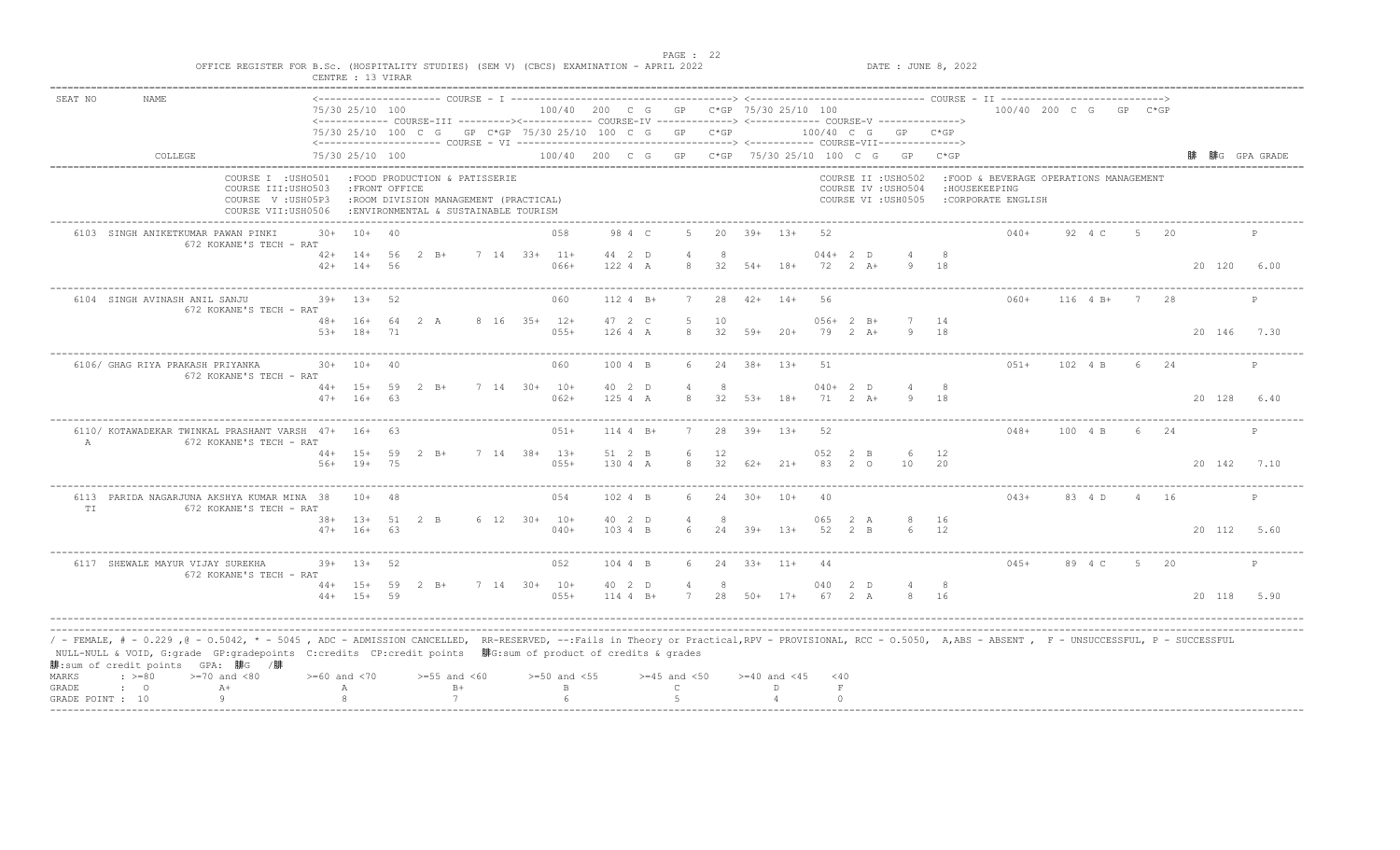| OFFICE REGISTER FOR B.Sc. (HOSPITALITY STUDIES) (SEM V) (CBCS) EXAMINATION - APRIL 2022                                                                                                                                                                                                                                                                                                                                              |                    |                                |          | CENTRE : 14 SALGAON-KUDAL                                                                                       |              |                                        |                     |                                  |                        |                          |                          |             |                                 | DATE : JUNE 8, 2022                                               |               |                                                                                 |               |                 |      |                  |      |
|--------------------------------------------------------------------------------------------------------------------------------------------------------------------------------------------------------------------------------------------------------------------------------------------------------------------------------------------------------------------------------------------------------------------------------------|--------------------|--------------------------------|----------|-----------------------------------------------------------------------------------------------------------------|--------------|----------------------------------------|---------------------|----------------------------------|------------------------|--------------------------|--------------------------|-------------|---------------------------------|-------------------------------------------------------------------|---------------|---------------------------------------------------------------------------------|---------------|-----------------|------|------------------|------|
| SEAT NO<br><b>NAME</b>                                                                                                                                                                                                                                                                                                                                                                                                               |                    | 75/30 25/10 100                |          | <------------ COURSE-III ---------><------------ COURSE-IV -------------> <------------ COURSE-V -------------> |              | 100/40 200 C G GP C*GP 75/30 25/10 100 |                     |                                  |                        |                          |                          |             |                                 |                                                                   |               | $100/40$ 200 C G GP C*GP                                                        |               |                 |      |                  |      |
|                                                                                                                                                                                                                                                                                                                                                                                                                                      |                    |                                |          | 75/30 25/10 100 C G GP C*GP 75/30 25/10 100 C G GP C*GP                                                         |              |                                        |                     |                                  |                        |                          |                          |             |                                 | 100/40 C G GP C*GP                                                |               |                                                                                 |               |                 |      |                  |      |
| COLLEGE                                                                                                                                                                                                                                                                                                                                                                                                                              |                    | 75/30 25/10 100                |          |                                                                                                                 |              |                                        |                     |                                  |                        |                          |                          |             |                                 | 100/40 200 C G GP C*GP 75/30 25/10 100 C G GP C*GP                |               |                                                                                 |               |                 |      | 腓  腓G  GPA GRADE |      |
| COURSE I : USHO501<br>COURSE III: USHO503<br>COURSE V: USH05P3<br>COURSE VII:USH0506                                                                                                                                                                                                                                                                                                                                                 |                    | : FRONT OFFICE                 |          | :FOOD PRODUCTION & PATISSERIE<br>:ROOM DIVISION MANAGEMENT (PRACTICAL)<br>: ENVIRONMENTAL & SUSTAINABLE TOURISM |              |                                        |                     |                                  |                        |                          |                          |             |                                 | COURSE II : USHO502<br>COURSE IV : USHO504<br>COURSE VI : USH0505 |               | : FOOD & BEVERAGE OPERATIONS MANAGEMENT<br>: HOUSEKEEPING<br>:CORPORATE ENGLISH |               |                 |      |                  |      |
| 6141 GHARGE AVISHKAR DATTATRAY ROHINI<br>852 SAHYADRI HOTEL.MG-S                                                                                                                                                                                                                                                                                                                                                                     |                    | 65+ 11+ 76                     |          |                                                                                                                 |              | $050+$                                 | 126 4 A             | 8                                | 32                     |                          | $41+ 10+$                | 51          |                                 |                                                                   |               |                                                                                 |               |                 |      |                  |      |
|                                                                                                                                                                                                                                                                                                                                                                                                                                      | $54+$              | $56+$ 17+<br>$15+$             | 69       | 73 2 A+                                                                                                         | 9 18 50+ 13+ | $055+$                                 | 63 2 A<br>124 4 A   | $\mathcal{R}$                    | 16                     | $32 \quad 57+ \quad 23+$ |                          | 80          | $041+ 2 D$<br>$\overline{2}$ 0  | 10                                                                | 20            |                                                                                 |               |                 |      | $16$ $126$ --    |      |
| 6158 PAWAR KAUSTUBH SANTOSH SWETA<br>852 SAHYADRI HOTEL.MG-S                                                                                                                                                                                                                                                                                                                                                                         |                    | $48 + 20 +$                    | - 68     |                                                                                                                 |              | $050+$                                 | 118 4 B+            | 7                                |                        | $28$ $35+$ $14+$         |                          | 49          |                                 |                                                                   |               | 060                                                                             | 109 4 B+      | $7\overline{7}$ | 28   |                  | P    |
|                                                                                                                                                                                                                                                                                                                                                                                                                                      | $47+$              | $48 + 11 + 59$<br>$14+$        | 61       | $2 \text{ B} +$                                                                                                 | 7 14 59+ 10+ | $065+$                                 | 69 2 A<br>126 4 A   | -8<br>8                          | 16<br>32               | 60+                      | $21+$                    |             | $041+ 2 D$<br>81 2 0            | $\overline{4}$<br>10                                              | 8<br>20       |                                                                                 |               |                 |      | 20 146           | 7.30 |
| 6179/ DANI RIDDHI DINESH SUSHMA<br>852 SAHYADRI HOTEL.MG-S                                                                                                                                                                                                                                                                                                                                                                           |                    | $42+21+63$                     |          |                                                                                                                 |              | $055+$                                 | $1184$ B+           | 7                                |                        | $28$ $39+$ $12+$         |                          | 51          |                                 |                                                                   |               | 050                                                                             | 101 4 B       |                 | 6 24 |                  | P    |
|                                                                                                                                                                                                                                                                                                                                                                                                                                      |                    | $39+$ 19+<br>$54+$ 12+         | 58<br>66 | $2 \, B+$                                                                                                       | 7 14 56+ 13+ | $0.5.5+$                               | 69 2 A<br>121 4 A   | $\mathcal{R}$                    | 16<br>32               | $60+$                    | $13+$                    | 73          | $041+ 2 D$<br>$2 A +$           |                                                                   | <sup>18</sup> |                                                                                 |               |                 |      | 20 140           | 7.00 |
| 6185/ NARVANKAR AKANKSHA SUBHASH SAYALI 47+ 21+ 68<br>852 SAHYADRI HOTEL.MG-S                                                                                                                                                                                                                                                                                                                                                        |                    |                                |          |                                                                                                                 |              | $050+$                                 | $1184$ B+           |                                  | 28                     | $32+$                    | $10+$                    |             |                                 |                                                                   |               | 045                                                                             | 87 4 D        |                 | - 16 |                  |      |
|                                                                                                                                                                                                                                                                                                                                                                                                                                      |                    | $39+ 13+ 52$<br>$53+ 16+ 69$   |          | $2 \quad B$                                                                                                     | 6 12 53+ 19+ | $055+$                                 | 72 2 A+<br>$1244$ A | - 9<br>8                         | 18<br>32               | 59+ 15+                  |                          |             | $041+2$ D<br>$74$ 2 $\lambda$ + |                                                                   | - 18          |                                                                                 |               |                 |      | 20 132 6.60      |      |
| 6187 PATIL SUJIT SATYAPAL URMILA<br>852 SAHYADRI HOTEL.MG-S                                                                                                                                                                                                                                                                                                                                                                          |                    | $51+ 20+$                      | 71       |                                                                                                                 |              | $050+$                                 | 121 4 A             | 8                                | 32                     | $30+$                    | $14+$                    | 44          |                                 |                                                                   |               |                                                                                 |               |                 |      |                  | F    |
|                                                                                                                                                                                                                                                                                                                                                                                                                                      |                    | 30+ 15+ 45 2 C<br>$39+ 12+ 51$ |          |                                                                                                                 | 5 10 33+ 15+ | $055+$                                 | 48 2 C<br>106 4 B   | -5<br>6                          | 10<br>24               | $53+$ 11+                |                          |             | $041+ 2 D$<br>64 2 A            |                                                                   | - 8<br>16     |                                                                                 |               |                 |      | $16 100 - -$     |      |
| 6200 NANDALASKAR NACHIKET DILIP MANASI 69+ 21+ 90<br>852 SAHYADRI HOTEL.MG-S                                                                                                                                                                                                                                                                                                                                                         |                    |                                |          |                                                                                                                 |              | $055+$                                 | 145 4 A+            | 9                                | 36                     | $47 + 14 +$              |                          | 61          |                                 |                                                                   |               | $080+$                                                                          | 141 4 A+ 9 36 |                 |      |                  | P    |
|                                                                                                                                                                                                                                                                                                                                                                                                                                      | $47+$              | 16+ 63 2 A<br>$57+20+77$       |          |                                                                                                                 | 8 16 44 18+  | $060+$                                 | 62 2 A<br>1374A     | -8<br>-8                         | 16<br>$32$ $63+$ $23+$ |                          |                          |             | $060+2 A$<br>86 2 0             | -8<br>10                                                          | 16<br>20      |                                                                                 |               |                 |      | 20 172 8.60      |      |
| / - FEMALE, # - 0.229 ,@ - 0.5042, * - 5045 , ADC - ADMISSION CANCELLED, RR-RESERVED, --:Fails in Theory or Practical,RPV - PROVISIONAL, RCC - 0.5050, A,ABS - ABSENT , F - UNSUCCESSFUL, P - SUCCESSFUL<br>NULL-NULL & VOID, G:grade GP:gradepoints C:credits CP:credit points 腓G:sum of product of credits & grades<br>腓:sum of credit points GPA: 腓G /腓<br>MARKS<br>$\div$ >=80<br>$>=70$ and $<80$<br>$A+$<br>GRADE<br>$\cdot$ 0 | $>= 60$ and $< 70$ | $\mathbb{A}$                   |          | $>=55$ and $<60$<br>$B+$                                                                                        |              | $>=50$ and $<55$<br>B                  |                     | $>=45$ and $<50$<br>$\mathsf{C}$ |                        |                          | $>= 40$ and $< 45$<br>D. | $<$ 40<br>F |                                 |                                                                   |               |                                                                                 |               |                 |      |                  |      |
| -9<br>GRADE POINT : 10                                                                                                                                                                                                                                                                                                                                                                                                               |                    |                                |          | 7                                                                                                               |              |                                        |                     | $\overline{a}$                   |                        |                          |                          | $\cap$      |                                 |                                                                   |               |                                                                                 |               |                 |      |                  |      |

end the state of the state of the state of the state of the state of the state of the state of the state of the state of the state of the state of the state of the state of the state of the state of the state of the state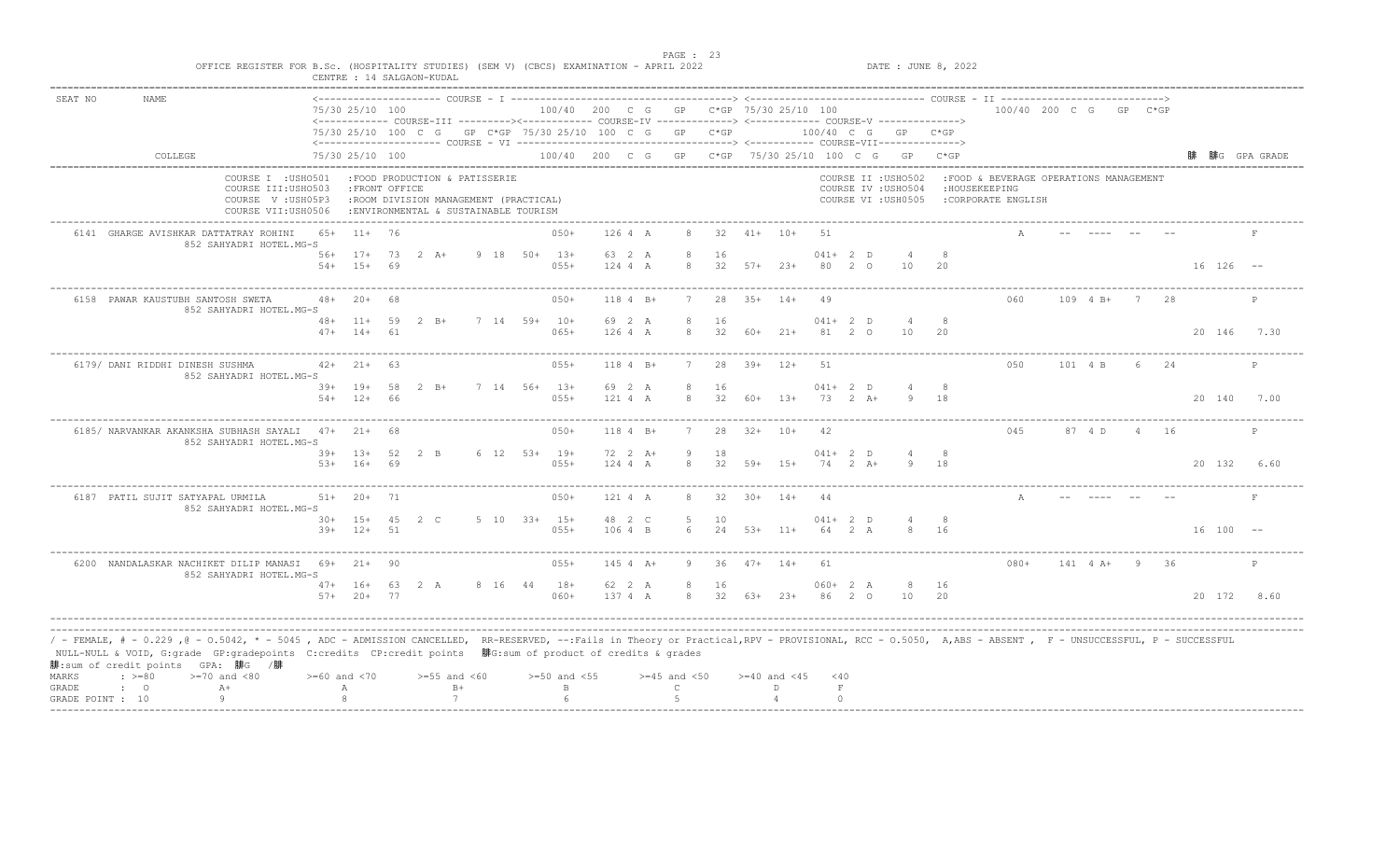| SEAT NO | <b>NAME</b>                                                                                                                                                                                                                                                                                                                                                                                 |          |                         |    |                                                                                                                  |              |                  |                      |                      |             |    |                                        |                  |                        |                                                                   |          |                                                                                |               |                 |     |             |              |
|---------|---------------------------------------------------------------------------------------------------------------------------------------------------------------------------------------------------------------------------------------------------------------------------------------------------------------------------------------------------------------------------------------------|----------|-------------------------|----|------------------------------------------------------------------------------------------------------------------|--------------|------------------|----------------------|----------------------|-------------|----|----------------------------------------|------------------|------------------------|-------------------------------------------------------------------|----------|--------------------------------------------------------------------------------|---------------|-----------------|-----|-------------|--------------|
|         |                                                                                                                                                                                                                                                                                                                                                                                             |          | 75/30 25/10 100         |    | <------------ COURSE-III ---------><----------- COURSE-IV -------------> <------------- COURSE-V ------------->> |              |                  |                      |                      |             |    | 100/40 200 C G GP C*GP 75/30 25/10 100 |                  |                        |                                                                   |          | 100/40 200 C G GP C*GP                                                         |               |                 |     |             |              |
|         |                                                                                                                                                                                                                                                                                                                                                                                             |          |                         |    | 75/30 25/10 100 C G GP C*GP 75/30 25/10 100 C G GP C*GP                                                          |              |                  |                      |                      |             |    |                                        |                  |                        | 100/40 C G GP C*GP                                                |          |                                                                                |               |                 |     |             |              |
|         | COLLEGE                                                                                                                                                                                                                                                                                                                                                                                     |          | 75/30 25/10 100         |    |                                                                                                                  |              |                  |                      |                      |             |    |                                        |                  |                        | 100/40 200 C G GP C*GP 75/30 25/10 100 C G GP C*GP                |          |                                                                                |               |                 |     |             | 腓G GPA GRADE |
|         | COURSE I : USHO501<br>COURSE III: USHO503<br>COURSE V: USH05P3<br>COURSE VII:USH0506                                                                                                                                                                                                                                                                                                        |          | : FRONT OFFICE          |    | :FOOD PRODUCTION & PATISSERIE<br>:ROOM DIVISION MANAGEMENT (PRACTICAL)<br>: ENVIRONMENTAL & SUSTAINABLE TOURISM  |              |                  |                      |                      |             |    |                                        |                  |                        | COURSE II : USHO502<br>COURSE IV : USHO504<br>COURSE VI : USH0505 |          | :FOOD & BEVERAGE OPERATIONS MANAGEMENT<br>: HOUSEKEEPING<br>:CORPORATE ENGLISH |               |                 |     |             |              |
|         | 6202 SHINDE HARSH MAHESH AARATI<br>852 SAHYADRI HOTEL.MG-S                                                                                                                                                                                                                                                                                                                                  | 63+      | $21+$ 84                |    |                                                                                                                  |              | $050+$           | 134 4 A              | 8                    |             |    | $32 \t 45+ \t 12+$                     | 57               |                        |                                                                   |          | 0.50                                                                           | 107 4 B       | 6 -             | 2.4 |             | P            |
|         |                                                                                                                                                                                                                                                                                                                                                                                             | $57+$    | $48 + 11 + 59$<br>$10+$ | 67 | $2 \quad B+$                                                                                                     | 7 14 48+ 17+ | $055+$           | 65 2 A<br>122 4 A    | 8                    | 16<br>32    |    | $60+20+$                               | $041+2$ D        | 80 2 0                 | 10                                                                | 20       |                                                                                |               |                 |     | 20 146 7.30 |              |
|         | 6473 KODALKAR RANJIT BALIRAM SHOBHA<br>1091 BEHARAY INSTITUTE -                                                                                                                                                                                                                                                                                                                             | 42       | 23                      | 65 |                                                                                                                  |              | 065              | 130 4 A              | 8                    | 32          | 41 | 15                                     | 56               |                        |                                                                   |          | 062                                                                            | $118$ 4 B+    | $7\overline{7}$ | 28  |             | P            |
|         |                                                                                                                                                                                                                                                                                                                                                                                             | 53<br>51 | 19<br>16                | 67 | $72 \t2 \tA+$                                                                                                    | 9 18 51 19   | 067              | 70 2 A+<br>134 4 A   | - 9<br>$\mathcal{R}$ | 18<br>32    | 59 | 20                                     | 069 2 A<br>79    | $2 \overline{A}$ +     | 8 16<br>9                                                         | 18       |                                                                                |               |                 |     | 20 162      | 8.10         |
|         | 6480 PATIL VIJAY RAVINDRA UJJWALA<br>1091 BEHARAY INSTITUTE                                                                                                                                                                                                                                                                                                                                 | 47       | 22                      | 69 |                                                                                                                  |              | 063              | 132 4 A              | 8                    | 32          | 38 | 12                                     | 50               |                        |                                                                   |          | 064                                                                            | $114$ 4 B+    | 7 28            |     |             | P            |
|         |                                                                                                                                                                                                                                                                                                                                                                                             | 54<br>47 | 19<br>15                | 62 | $73 \t2 \tA+$                                                                                                    | 9 18 53 19   | 065              | 72 2 A+<br>1274A     | -9<br>$\mathcal{R}$  | 18<br>32    | 60 | 20                                     | 066<br>80.       | 2 A<br>- 2.<br>$\circ$ | -8<br>10                                                          | 16<br>20 |                                                                                |               |                 |     | 20 164 8.20 |              |
|         | 6483 SHINDE JAYESH SURESH MAYA<br>1091 BEHARAY INSTITUTE -                                                                                                                                                                                                                                                                                                                                  | 51       | 21                      | 72 |                                                                                                                  |              | 068              | $140 4 A+$           | 9                    | 36          | 48 | 13                                     | 61               |                        |                                                                   |          | 066                                                                            | 127 4 A       | -8              | 32  |             | P            |
|         |                                                                                                                                                                                                                                                                                                                                                                                             | 54<br>53 | 19<br>17                | 70 | 73 2 A+                                                                                                          | 9 18 51 20   | 069              | 71 2 A+<br>$1394 A+$ | -9<br>-9             | 18<br>36    | 59 | 21                                     | $070$ 2 A+<br>80 | 2 0                    | - 9<br>10                                                         | 18<br>20 |                                                                                |               |                 |     | 20 178      | 8.90         |
|         | 6487 BARI SAGAR ANIL ASHA<br>1091 BEHARAY INSTITUTE -                                                                                                                                                                                                                                                                                                                                       | 47       | 23                      | 70 |                                                                                                                  |              | 063              | 133 4 A              | 8                    | 32          | 39 | 13                                     | 52               |                        |                                                                   |          | 064                                                                            | $116$ 4 B+ 7  |                 | -28 |             | P            |
|         |                                                                                                                                                                                                                                                                                                                                                                                             | 48<br>44 | 17<br>1.5               | 59 | 65 2 A                                                                                                           | 8 16 45      | 18<br>064        | 63 2 A<br>123 4 A    | 8<br>8               | 16<br>32    | 60 | 20                                     | 065              | 2A<br>80 2 0           | 10                                                                | 16<br>20 |                                                                                |               |                 |     | 20 160 8.00 |              |
|         | 6492 MALI MAYUR KAILAS ASHABAI<br>1091 BEHARAY INSTITUTE -                                                                                                                                                                                                                                                                                                                                  | 47       | 23                      | 70 |                                                                                                                  |              | 064              | 134 4 A              | 8                    | 32          | 38 | 12                                     | 50               |                        |                                                                   |          | 062                                                                            | 112 4 B+ 7 28 |                 |     |             | P            |
|         |                                                                                                                                                                                                                                                                                                                                                                                             | 54<br>50 | 19<br>14                | 64 | 73 2 A+                                                                                                          | 9 18 53 19   | 066              | 72 2 A+<br>130 4 A   | 9<br>8               | 18<br>32 60 |    | 20                                     | 064 2 A          | 80 2 0                 | 8<br>10                                                           | 16<br>20 |                                                                                |               |                 |     | 20 164 8.20 |              |
| MARKS   | / - FEMALE, # - 0.229 ,@ - 0.5042, * - 5045 , ADC - ADMISSION CANCELLED, RR-RESERVED, --:Fails in Theory or Practical,RPV - PROVISIONAL, RCC - 0.5050, A,ABS - ABSENT , F - UNSUCCESSFUL, P - SUCCESSFUL/<br>NULL-NULL & VOID, G:grade GP:gradepoints C:credits CP:credit points 腓G:sum of product of credits & grades<br>腓:sum of credit points GPA: 腓G /腓<br>$: >=80$<br>$>=70$ and $<80$ |          | $>= 60$ and $< 70$      |    | $>=55$ and $<60$                                                                                                 |              | $>=50$ and $<55$ |                      | $>=45$ and $<50$     |             |    | $>= 40$ and $< 45$                     | $<$ 40           |                        |                                                                   |          |                                                                                |               |                 |     |             |              |
| GRADE   | $A+$<br>$\mathbf{C}$                                                                                                                                                                                                                                                                                                                                                                        |          | Α                       |    | $B+$                                                                                                             |              | $\mathbb B$      |                      | $\mathsf{C}$         |             |    | D.                                     | $\,$ F           |                        |                                                                   |          |                                                                                |               |                 |     |             |              |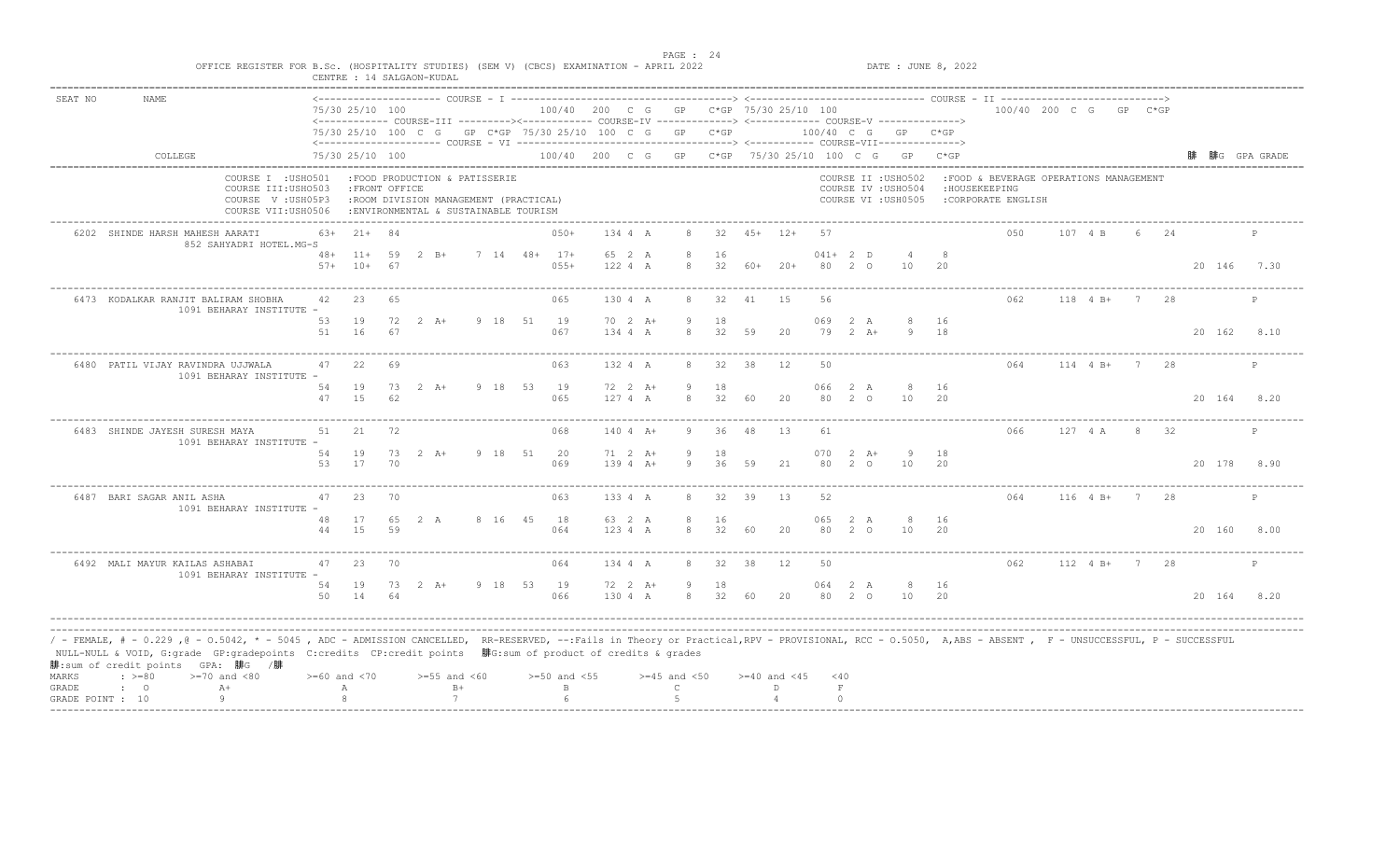| SEAT NO          | <b>NAME</b>                                                                                                                                                                                                                                                                                                           |                    |                             |                 |          |                                                                                |      |         |              |                  |                                                         |                  |          |              |                                                                                                                                                             |                  |                    |                                            |            |                                         |                        |         |                 |                |    |                        |              |
|------------------|-----------------------------------------------------------------------------------------------------------------------------------------------------------------------------------------------------------------------------------------------------------------------------------------------------------------------|--------------------|-----------------------------|-----------------|----------|--------------------------------------------------------------------------------|------|---------|--------------|------------------|---------------------------------------------------------|------------------|----------|--------------|-------------------------------------------------------------------------------------------------------------------------------------------------------------|------------------|--------------------|--------------------------------------------|------------|-----------------------------------------|------------------------|---------|-----------------|----------------|----|------------------------|--------------|
|                  |                                                                                                                                                                                                                                                                                                                       |                    |                             | 75/30 25/10 100 |          |                                                                                |      |         |              |                  |                                                         |                  |          |              | 100/40 200 C G GP C*GP 75/30 25/10 100<br><------------ COURSE-III ----------><----------- COURSE-IV -------------> <------------- COURSE-V ------------->> |                  |                    |                                            |            |                                         | 100/40 200 C G GP C*GP |         |                 |                |    |                        |              |
|                  |                                                                                                                                                                                                                                                                                                                       |                    |                             |                 |          |                                                                                |      |         |              |                  | 75/30 25/10 100 C G GP C*GP 75/30 25/10 100 C G GP C*GP |                  |          |              |                                                                                                                                                             |                  |                    | $100/40$ C G GP C*GP                       |            |                                         |                        |         |                 |                |    |                        |              |
|                  | COLLEGE                                                                                                                                                                                                                                                                                                               |                    |                             | 75/30 25/10 100 |          |                                                                                |      |         |              |                  |                                                         |                  |          |              | 100/40 200 C G GP C*GP 75/30 25/10 100 C G GP C*GP                                                                                                          |                  |                    |                                            |            |                                         |                        |         |                 |                |    |                        | 腓G GPA GRADE |
|                  |                                                                                                                                                                                                                                                                                                                       | COURSE I : USHO501 |                             |                 |          | :FOOD PRODUCTION & PATISSERIE                                                  |      |         |              |                  |                                                         |                  |          |              |                                                                                                                                                             |                  |                    | COURSE II : USHO502                        |            | : FOOD & BEVERAGE OPERATIONS MANAGEMENT |                        |         |                 |                |    |                        |              |
|                  | COURSE III:USH0503<br>COURSE V: USH05P3<br>COURSE VII:USH0506                                                                                                                                                                                                                                                         |                    |                             | : FRONT OFFICE  |          | :ROOM DIVISION MANAGEMENT (PRACTICAL)<br>: ENVIRONMENTAL & SUSTAINABLE TOURISM |      |         |              |                  |                                                         |                  |          |              |                                                                                                                                                             |                  |                    | COURSE IV : USHO504<br>COURSE VI : USH0505 |            | : HOUSEKEEPING<br>:CORPORATE ENGLISH    |                        |         |                 |                |    |                        |              |
|                  | 6494 SARAGAR RAMCHANDRA VITTHAL SONABAI 42                                                                                                                                                                                                                                                                            |                    |                             | 22              | 64       |                                                                                |      |         |              | 065              | 129 4 A                                                 |                  | 32       | 42           | 14                                                                                                                                                          | 56               |                    |                                            |            | 066                                     |                        | 122 4 A |                 | 8 <sup>8</sup> | 32 |                        |              |
|                  | 1091 BEHARAY INSTITUTE -                                                                                                                                                                                                                                                                                              |                    |                             |                 |          |                                                                                |      |         |              |                  |                                                         |                  |          |              |                                                                                                                                                             |                  |                    |                                            |            |                                         |                        |         |                 |                |    |                        |              |
|                  |                                                                                                                                                                                                                                                                                                                       |                    | 54<br>50                    | 18<br>16        | 72<br>66 | $2 \lambda +$                                                                  |      | 9 18 51 |              | 19<br>065        | $70 \t2 \tA+$<br>131 4 A                                | 8                | 18<br>32 | 56           | 21                                                                                                                                                          | 068<br>$77$ 2 A+ | 2 A                | Q                                          | - 16<br>18 |                                         |                        |         |                 |                |    |                        | 20 166 8.30  |
|                  |                                                                                                                                                                                                                                                                                                                       |                    |                             |                 |          |                                                                                |      |         |              |                  |                                                         |                  |          |              |                                                                                                                                                             |                  |                    |                                            |            |                                         |                        |         |                 |                |    |                        |              |
|                  | 6545 GAIKAR NIKHIL RAJESH ROSHNI                                                                                                                                                                                                                                                                                      |                    | 30 10                       |                 | 40       |                                                                                |      |         |              | 060              | 100 4 B                                                 | 6.               | 24       | 42           | 10                                                                                                                                                          | 52               |                    |                                            |            | 070                                     |                        | 122 4 A |                 | 8              | 32 |                        | P            |
|                  |                                                                                                                                                                                                                                                                                                                       |                    | 50                          | 10              | 60       | 2 A                                                                            |      | 8 16 47 |              | 10               | $57 \quad 2 \quad B+$                                   |                  | 14       |              |                                                                                                                                                             | 070              | $2 \overline{A}$ + |                                            | 18         |                                         |                        |         |                 |                |    |                        |              |
|                  |                                                                                                                                                                                                                                                                                                                       |                    | 51                          | 10              | 61       |                                                                                |      |         |              | 080              | $141 4 A+$                                              | 9                | 36       | 47           | 10                                                                                                                                                          | 57               | $2 \quad B+$       |                                            | 14         |                                         |                        |         |                 |                |    |                        | 20 154 7.70  |
|                  | 6562 SINGH PRASHANT DHANANJAY SEEMA                                                                                                                                                                                                                                                                                   |                    |                             | $47+ 10+ 57$    |          |                                                                                |      |         |              | $060+$           | $1174 B+$                                               | 7                |          |              | 28 36+ 10+                                                                                                                                                  | 46               |                    |                                            |            | $060+$                                  |                        | 106 4 B |                 | 6 24           |    |                        | P            |
|                  |                                                                                                                                                                                                                                                                                                                       |                    | $32+$ 10+                   |                 | 42       | 2 D                                                                            |      |         | 4 8 35       | $21+$            | $56 \t2 B+$                                             |                  | 14       |              |                                                                                                                                                             | $070+2 A+$       |                    |                                            | 18         |                                         |                        |         |                 |                |    |                        |              |
|                  |                                                                                                                                                                                                                                                                                                                       |                    | $35+$ 13+                   |                 | 48       |                                                                                |      |         |              | $060+$           | 108 4 B                                                 |                  | 2.4      | $59+$        | $21+$                                                                                                                                                       | 80               | $2\degree$         | 10                                         | 20         |                                         |                        |         |                 |                |    |                        | 20 136 6.80  |
|                  |                                                                                                                                                                                                                                                                                                                       |                    |                             |                 |          |                                                                                |      |         |              |                  |                                                         |                  |          |              |                                                                                                                                                             |                  |                    |                                            |            |                                         |                        |         |                 |                |    |                        |              |
|                  | 6585/ YADAV VAIBHAVI ASHOK ANJALI<br>565 NAVNIRMAN AC &S RAT                                                                                                                                                                                                                                                          |                    | $47+ 16+$                   |                 | 63       |                                                                                |      |         |              | 069+             | 132 4 A                                                 |                  |          |              | $32 \t33+ \t13+$                                                                                                                                            | -46              |                    |                                            |            | $059+$                                  |                        | 105 4 B |                 | 6 24           |    |                        |              |
|                  |                                                                                                                                                                                                                                                                                                                       |                    | $33+$ 15+<br>$\overline{A}$ | $15+$           | 48       | 2 C                                                                            |      |         | 5 10 A       | $15+$<br>$060+$  |                                                         |                  |          |              | $51+ 17+$                                                                                                                                                   | $060+2 A$<br>68  | 2A                 | 8<br>8                                     | 16<br>16   |                                         |                        |         |                 |                |    | $14 \t 98 \t -$        |              |
|                  |                                                                                                                                                                                                                                                                                                                       |                    |                             |                 |          |                                                                                |      |         |              |                  |                                                         |                  |          |              |                                                                                                                                                             |                  |                    |                                            |            |                                         |                        |         |                 |                |    |                        |              |
|                  | 6589 DHUMAK SOURABH VILAS VAIBHAVI<br>565 NAVNIRMAN AC &S RAT                                                                                                                                                                                                                                                         |                    | 38                          | 18+             | 56       |                                                                                |      |         |              | $079+$           | 135 4 A                                                 | 8.               | 32       | 38           | $15+$                                                                                                                                                       | 53               |                    |                                            |            | 060+                                    |                        |         | $113 \t 4 B+ 7$ |                | 28 |                        |              |
|                  |                                                                                                                                                                                                                                                                                                                       |                    |                             | $30+ 14+ 44$    |          | 2 D                                                                            |      |         | 4 8 32       | $14+$            | 46 2 C                                                  | -5               | 10       |              |                                                                                                                                                             | $051+2$ B        |                    | 6                                          | 12         |                                         |                        |         |                 |                |    |                        |              |
|                  |                                                                                                                                                                                                                                                                                                                       |                    | $36+$                       | $16+$           | 52       |                                                                                |      |         |              | $065+$           | $1174 B+$                                               |                  | 28       | $38+$        | $16+$                                                                                                                                                       | 54               | $2 - B$            |                                            | 12         |                                         |                        |         |                 |                |    | 20 130                 | 6.50         |
|                  | 6596 GILBILE UMESH PARSHRAM CHNDRABHAGA 47+ 13+                                                                                                                                                                                                                                                                       |                    |                             |                 | -60      |                                                                                |      |         |              | $050+$           | 110 4 B+                                                | $\overline{7}$   | 28       | $\mathbb{A}$ | $14+$                                                                                                                                                       |                  |                    |                                            |            | $053+$                                  |                        |         |                 |                |    |                        |              |
|                  | 565 NAVNIRMAN AC &S RAT                                                                                                                                                                                                                                                                                               |                    |                             |                 |          | 56+ 16+ 72 2 A+                                                                |      |         | 9 18 30+ 14+ |                  | 44 2 D                                                  |                  | 8        |              |                                                                                                                                                             | $052+2$ B        |                    |                                            | 12         |                                         |                        |         |                 |                |    |                        |              |
|                  |                                                                                                                                                                                                                                                                                                                       |                    | $48 + 13 +$                 |                 | 61       |                                                                                |      |         |              | $0.50+$          | $1114 B+$                                               |                  | 2.8      | $42+$        | $14+$                                                                                                                                                       | 56               | $2 R +$            |                                            | 14         |                                         |                        |         |                 |                |    | $16 \quad 108 \quad -$ |              |
|                  |                                                                                                                                                                                                                                                                                                                       |                    |                             |                 |          |                                                                                |      |         |              |                  |                                                         |                  |          |              |                                                                                                                                                             |                  |                    |                                            |            |                                         |                        |         |                 |                |    |                        |              |
|                  | / - FEMALE, # - 0.229 ,0 - 0.5042, * - 5045 , ADC - ADMISSION CANCELLED, RR-RESERVED, --:Fails in Theory or Practical,RPV - PROVISIONAL, RCC - 0.5050, A,ABS - ABSENT , F - UNSUCCESSFUL, P - SUCCESSFUL<br>NULL-NULL & VOID, G:grade GP:gradepoints C:credits CP:credit points 腓G:sum of product of credits & grades |                    |                             |                 |          |                                                                                |      |         |              |                  |                                                         |                  |          |              |                                                                                                                                                             |                  |                    |                                            |            |                                         |                        |         |                 |                |    |                        |              |
| MARKS            | 腓: sum of credit points GPA: 腓G /腓<br>$: >=80$<br>$>=70$ and $<80$                                                                                                                                                                                                                                                    |                    | $>= 60$ and $< 70$          |                 |          | $>=55$ and $<60$                                                               |      |         |              | $>=50$ and $<55$ |                                                         | $>=45$ and $<50$ |          |              | $>= 40$ and $< 45$                                                                                                                                          | < 40             |                    |                                            |            |                                         |                        |         |                 |                |    |                        |              |
| GRADE            | $\cdot$ 0<br>$A+$                                                                                                                                                                                                                                                                                                     |                    | А                           |                 |          |                                                                                | $B+$ |         |              | $\overline{B}$   |                                                         | $\mathbb{C}$     |          |              | D.                                                                                                                                                          | $\;$ F           |                    |                                            |            |                                         |                        |         |                 |                |    |                        |              |
| GRADE POINT : 10 |                                                                                                                                                                                                                                                                                                                       |                    |                             |                 |          |                                                                                |      |         |              |                  |                                                         |                  |          |              |                                                                                                                                                             | $\cap$           |                    |                                            |            |                                         |                        |         |                 |                |    |                        |              |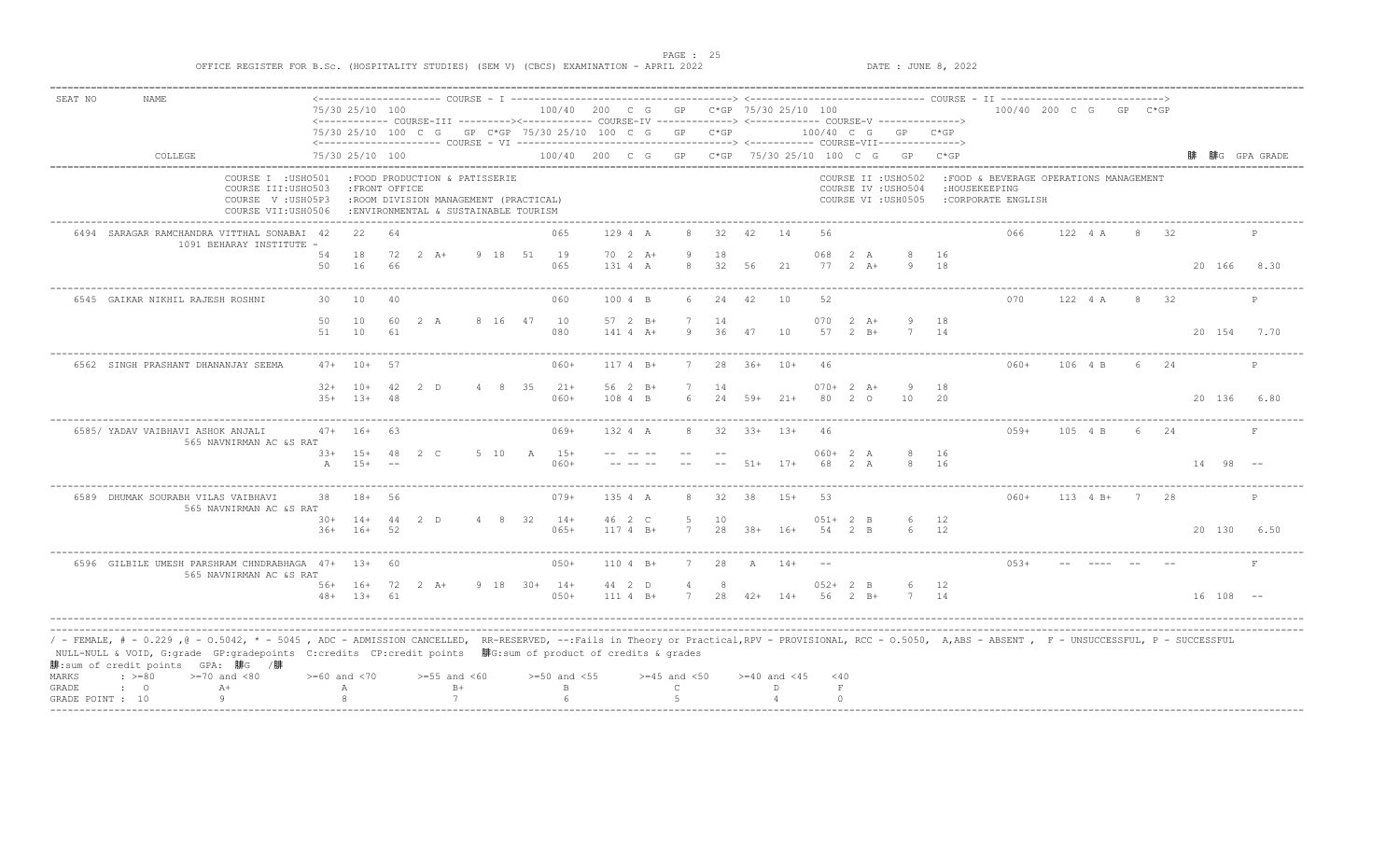PAGE : 26<br>PATE : JUNE 8, 2022<br>DATE : JUNE 8, 2022

| SEAT NO          | <b>NAME</b>                                                                                                                                                                                                                                                                                                                                              |                                                                |                    |                |                                                                                 |      |         |                  |                         |                                                         |                  |      |     |                                                                                                                                                           |               |               |                                            |          |                                        |         |                        |                |    |                 |              |
|------------------|----------------------------------------------------------------------------------------------------------------------------------------------------------------------------------------------------------------------------------------------------------------------------------------------------------------------------------------------------------|----------------------------------------------------------------|--------------------|----------------|---------------------------------------------------------------------------------|------|---------|------------------|-------------------------|---------------------------------------------------------|------------------|------|-----|-----------------------------------------------------------------------------------------------------------------------------------------------------------|---------------|---------------|--------------------------------------------|----------|----------------------------------------|---------|------------------------|----------------|----|-----------------|--------------|
|                  |                                                                                                                                                                                                                                                                                                                                                          |                                                                | 75/30 25/10 100    |                |                                                                                 |      |         |                  |                         |                                                         |                  |      |     | 100/40 200 C G GP C*GP 75/30 25/10 100<br><------------- COURSE-III ---------><------------ COURSE-IV ------------> <------------ COURSE-V -------------> |               |               |                                            |          |                                        |         | 100/40 200 C G GP C*GP |                |    |                 |              |
|                  |                                                                                                                                                                                                                                                                                                                                                          |                                                                |                    |                |                                                                                 |      |         |                  |                         | 75/30 25/10 100 C G GP C*GP 75/30 25/10 100 C G GP C*GP |                  |      |     |                                                                                                                                                           | 100/40 C G GP |               |                                            | $C*GP$   |                                        |         |                        |                |    |                 |              |
|                  | COLLEGE                                                                                                                                                                                                                                                                                                                                                  |                                                                | 75/30 25/10 100    |                |                                                                                 |      |         |                  |                         |                                                         |                  |      |     | 100/40 200 C G GP C*GP 75/30 25/10 100 C G GP C*GP                                                                                                        |               |               |                                            |          |                                        |         |                        |                |    |                 | 腓G GPA GRADE |
|                  |                                                                                                                                                                                                                                                                                                                                                          | COURSE I : USHO501                                             |                    |                | :FOOD PRODUCTION & PATISSERIE                                                   |      |         |                  |                         |                                                         |                  |      |     |                                                                                                                                                           |               |               | COURSE II : USHO502                        |          | :FOOD & BEVERAGE OPERATIONS MANAGEMENT |         |                        |                |    |                 |              |
|                  |                                                                                                                                                                                                                                                                                                                                                          | COURSE III:USH0503<br>COURSE V: USH05P3<br>COURSE VII: USH0506 |                    | : FRONT OFFICE | : ROOM DIVISION MANAGEMENT (PRACTICAL)<br>: ENVIRONMENTAL & SUSTAINABLE TOURISM |      |         |                  |                         |                                                         |                  |      |     |                                                                                                                                                           |               |               | COURSE IV : USHO504<br>COURSE VI : USH0505 |          | : HOUSEKEEPING<br>:CORPORATE ENGLISH   |         |                        |                |    |                 |              |
|                  | 6599 KHOTE ABHISHEK RAMESH LALITA                                                                                                                                                                                                                                                                                                                        | 565 NAVNIRMAN AC &S RAT                                        | $33+$              | $13+ 46$       |                                                                                 |      |         |                  | $050+$                  | 96 4 C                                                  |                  | 20   | 36  | $14+$                                                                                                                                                     | 50            |               |                                            |          | $060+$                                 |         | $110 \t 4 B+ 7$        |                |    |                 |              |
|                  |                                                                                                                                                                                                                                                                                                                                                          |                                                                | 51                 | 16+            | 67 2 A                                                                          |      | 8 16 29 | @ 1              | $1.5 +$                 | 44 2 C<br>(a 1                                          | -5.              | 10   |     |                                                                                                                                                           |               | $063+2 A$     | 8                                          | - 16     |                                        |         |                        |                |    |                 |              |
|                  |                                                                                                                                                                                                                                                                                                                                                          |                                                                | 36 16+ 52          |                |                                                                                 |      |         |                  | $055+$                  | 107 4 B                                                 |                  |      |     | $6$ 24 53+ 15+                                                                                                                                            |               | 68 2 A        | 8                                          | 16       |                                        |         |                        |                |    |                 | 20 130 6.50  |
|                  | 6603/ MATAL VANRANI SADANAND SHARADA                                                                                                                                                                                                                                                                                                                     |                                                                | $47+ 19+ 66$       |                |                                                                                 |      |         |                  | $079+$                  | 145 4 A+                                                | 9                | 36   |     | $47 + 21 +$                                                                                                                                               | 68            |               |                                            |          | $087+$                                 |         | 155 4 A+               | - 9            | 36 |                 | $\mathbb{P}$ |
|                  |                                                                                                                                                                                                                                                                                                                                                          | 565 NAVNIRMAN AC &S RAT                                        | $47+ 20+ 67 2 A$   |                |                                                                                 |      | 8 16 30 |                  | $20+$                   | 50 2 B                                                  |                  | -12  |     |                                                                                                                                                           |               | $078 + 2 A +$ | 9                                          | 18       |                                        |         |                        |                |    |                 |              |
|                  |                                                                                                                                                                                                                                                                                                                                                          |                                                                | $48 + 18 + 66$     |                |                                                                                 |      |         |                  | $078+$                  | $144 4 A +$                                             | 9                |      |     | $36$ $51+$ $19+$                                                                                                                                          | 70            | $2+A+$        | 9 18                                       |          |                                        |         |                        |                |    |                 | 20 172 8.60  |
|                  | 6605 MORE RUTURAJ DATTU CHANDRABHAG                                                                                                                                                                                                                                                                                                                      | 565 NAVNIRMAN AC &S RAT                                        | $36+ 13+ 49$       |                |                                                                                 |      |         |                  | $050+$                  | 99 4 B                                                  |                  | - 24 |     | $39+$ 14+                                                                                                                                                 | 53            |               |                                            |          | $062+$                                 |         | 115 4 B+               | - 7            | 28 |                 | $\mathbf{F}$ |
|                  |                                                                                                                                                                                                                                                                                                                                                          |                                                                | A 14+              |                |                                                                                 |      |         | $-- 18F 15+$     |                         |                                                         |                  |      |     |                                                                                                                                                           |               |               | $0.56 + 2 B + 7$                           | - 14     |                                        |         |                        |                |    |                 |              |
|                  |                                                                                                                                                                                                                                                                                                                                                          |                                                                | 38E 14+ 52         |                |                                                                                 |      |         |                  | $060+$                  | 112 4 B+                                                | 7                | 28   |     | 21F 15+                                                                                                                                                   |               |               |                                            |          |                                        |         |                        |                |    | $14 \t 94 \t -$ |              |
|                  | 6616 TAMBE PRATHAMESH PRAKASH PRATIKSHA 36E 15+ 51                                                                                                                                                                                                                                                                                                       | 565 NAVNIRMAN AC &S RAT                                        |                    |                |                                                                                 |      |         |                  | $071+$                  | 122 4 A                                                 | 8                | 32   | 44E | $15+$                                                                                                                                                     | .59           |               |                                            |          | $059+$                                 |         | 118 4 B+               | $\overline{7}$ | 28 |                 | $\mathbf{F}$ |
|                  |                                                                                                                                                                                                                                                                                                                                                          |                                                                | $26F$ $15+$ $--$   |                |                                                                                 |      |         | $--$ 33+ 15+     |                         | 48 2 C                                                  |                  | 10   |     |                                                                                                                                                           |               | $058 + 2 B +$ |                                            | 14<br>10 |                                        |         |                        |                |    |                 |              |
|                  |                                                                                                                                                                                                                                                                                                                                                          |                                                                | $26F$ $14+$ --     |                |                                                                                 |      |         |                  | $050+$                  |                                                         |                  |      |     | $30+ 15+$                                                                                                                                                 |               | 45 2 C        |                                            |          |                                        |         |                        |                |    | $14 \t 94 \t -$ |              |
|                  | 6623 PANCHAL SHUBHAM RAMESH RESHMI                                                                                                                                                                                                                                                                                                                       | 565 NAVNIRMAN AC &S RAT                                        | 35E 16+ 51         |                |                                                                                 |      |         |                  | $070+$                  | 121 4 A                                                 | 8                | 32   |     | 30E 16+                                                                                                                                                   | 46            |               |                                            |          | $062+$                                 | 108 4 B |                        | 6 24           |    |                 | F            |
|                  |                                                                                                                                                                                                                                                                                                                                                          |                                                                | $30+$ 14+ 44       |                | 2 D                                                                             |      |         | 4 8 18F 14+      |                         |                                                         |                  |      |     |                                                                                                                                                           |               | $052 + 2 B$   | 6                                          | 12       |                                        |         |                        |                |    |                 |              |
|                  |                                                                                                                                                                                                                                                                                                                                                          |                                                                | $30+ 14+ 44$       |                |                                                                                 |      |         |                  | $060+$                  | 104 4 B                                                 |                  |      |     | $24 \t 42+ \t 17+$                                                                                                                                        | 59            | $2 \quad B+$  | $\overline{7}$                             | 14       |                                        |         |                        |                |    | $18$ $114$ --   |              |
|                  | 6879 PATIL RAJ MADHAV VAISHALI                                                                                                                                                                                                                                                                                                                           | 783 ITM INST. OF HOTEL                                         | $51 22+ 73$        |                |                                                                                 |      |         |                  | $064+$                  | 137 4 A                                                 | 8                |      |     | $32 \t 45+ \t 21+$                                                                                                                                        | 66            |               |                                            |          | $072+$                                 | 138 4 A |                        | 8 32           |    |                 | $\mathbb{P}$ |
|                  |                                                                                                                                                                                                                                                                                                                                                          |                                                                | $47+22+69$         |                | 2 A                                                                             |      |         | 8 16 36+ 23+     |                         | 59 2 B+                                                 |                  | 14   |     |                                                                                                                                                           |               | $074 + 2 A +$ | - 9                                        | 18       |                                        |         |                        |                |    |                 |              |
|                  |                                                                                                                                                                                                                                                                                                                                                          |                                                                | $57+$ 17+ 74       |                |                                                                                 |      |         |                  | $070+$                  | $144 4 A +$                                             | 9                | 36   |     | $65+24+$                                                                                                                                                  |               | 89 2 0        | 10                                         | 20       |                                        |         |                        |                |    | 20 168          | 8.40         |
|                  |                                                                                                                                                                                                                                                                                                                                                          |                                                                |                    |                |                                                                                 |      |         |                  |                         |                                                         |                  |      |     |                                                                                                                                                           |               |               |                                            |          |                                        |         |                        |                |    |                 |              |
|                  | / - FEMALE, # - 0.229,0 - 0.5042, * - 5045, ADC - ADMISSION CANCELLED, RR-RESERVED, --:Fails in Theory or Practical,RPV - PROVISIONAL, RCC - 0.5050, A,ABS - ABSENT, F - UNSUCCESSFUL, P - SUCCESSFUL<br>NULL-NULL & VOID, G:grade GP:gradepoints C:credits CP:credit points 腓G:sum of product of credits & grades<br>腓: sum of credit points GPA: 腓G /腓 |                                                                |                    |                |                                                                                 |      |         |                  |                         |                                                         |                  |      |     |                                                                                                                                                           |               |               |                                            |          |                                        |         |                        |                |    |                 |              |
| MARKS            | $\div$ >=80<br>$>=70$ and $<80$                                                                                                                                                                                                                                                                                                                          |                                                                | $>= 60$ and $< 70$ |                | $>=55$ and $<60$                                                                |      |         | $>=50$ and $<55$ |                         |                                                         | $>=45$ and $<50$ |      |     | $>= 40$ and $< 45$                                                                                                                                        |               | < 40          |                                            |          |                                        |         |                        |                |    |                 |              |
| GRADE            | $A+$<br>$\cdot$ 0                                                                                                                                                                                                                                                                                                                                        |                                                                | Α<br>$\mathcal{R}$ |                | $\overline{7}$                                                                  | $B+$ |         |                  | $\mathbb B$<br>$\kappa$ |                                                         | $\mathbb{C}$     |      |     | D.                                                                                                                                                        |               | F<br>$\cap$   |                                            |          |                                        |         |                        |                |    |                 |              |
| GRADE POINT : 10 |                                                                                                                                                                                                                                                                                                                                                          |                                                                |                    |                |                                                                                 |      |         |                  |                         |                                                         |                  |      |     |                                                                                                                                                           |               |               |                                            |          |                                        |         |                        |                |    |                 |              |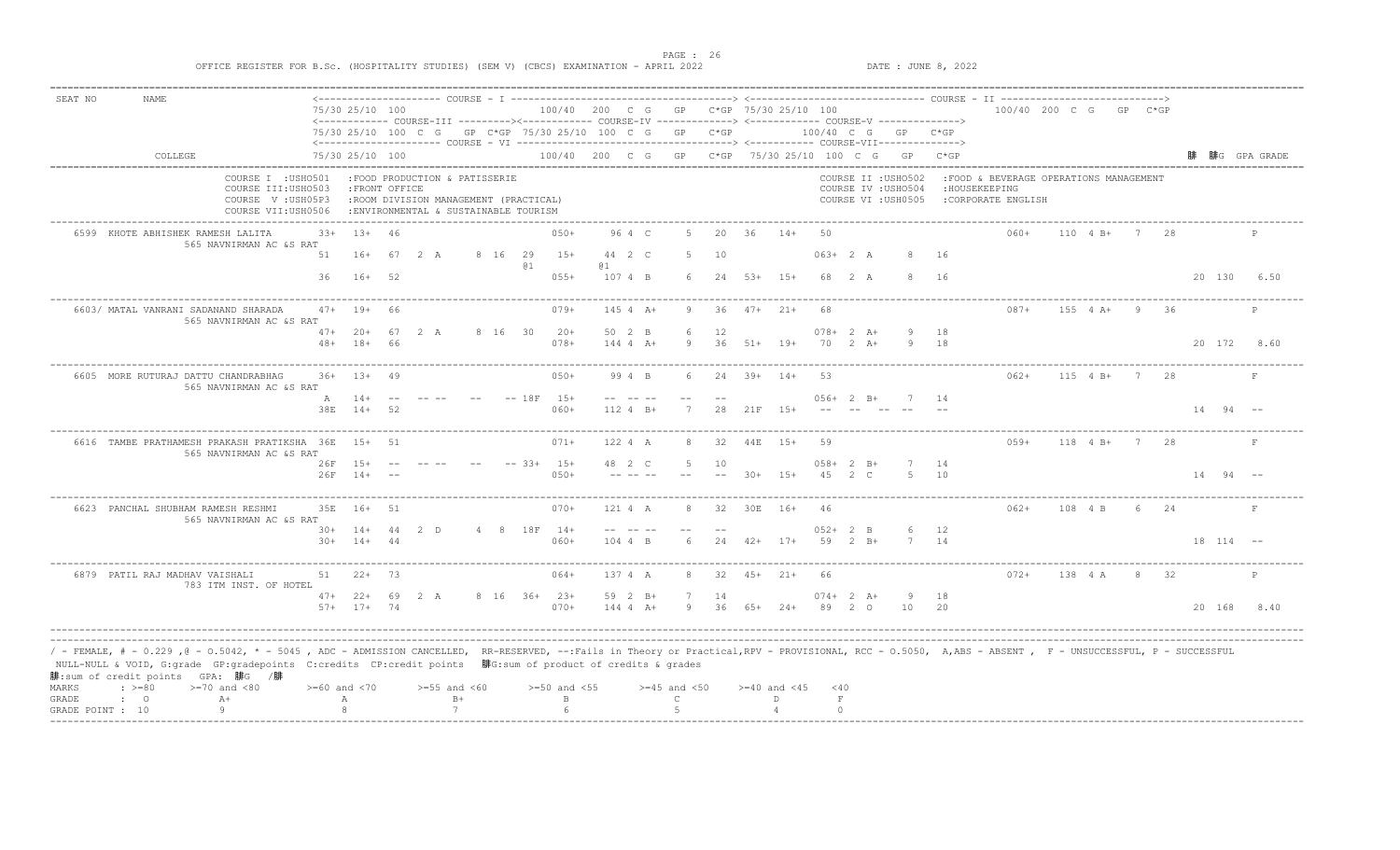PAGE : 27<br>PATE : JUNE 8, 2022<br>DATE : JUNE 8, 2022

| 100/40 200 C G GP C*GP 75/30 25/10 100<br><------------ COURSE-III ---------><----------- COURSE-IV -------------> <------------- COURSE-V ------------->><br>$100/40$ C G GP C*GP<br>100/40 200 C G GP C*GP 75/30 25/10 100 C G GP C*GP<br>COURSE II : USHO502<br>COURSE IV : USHO504<br>COURSE VI : USH0505<br>$19+$<br>.54<br>$070+2 A+$<br>$23+$<br>91 2 0<br>10<br>$54+$ 20+<br>74<br>068+<br>2 A | : HOUSEKEEPING<br>18<br>20                                                      | 100/40 200 C G GP C*GP<br>: FOOD & BEVERAGE OPERATIONS MANAGEMENT<br>:CORPORATE ENGLISH<br>$074+$ | 128 4 A                                                                                                                                                                                                  | -8                           | 32  |                              | 腓G GPA GRADE                                   |
|--------------------------------------------------------------------------------------------------------------------------------------------------------------------------------------------------------------------------------------------------------------------------------------------------------------------------------------------------------------------------------------------------------|---------------------------------------------------------------------------------|---------------------------------------------------------------------------------------------------|----------------------------------------------------------------------------------------------------------------------------------------------------------------------------------------------------------|------------------------------|-----|------------------------------|------------------------------------------------|
|                                                                                                                                                                                                                                                                                                                                                                                                        |                                                                                 |                                                                                                   |                                                                                                                                                                                                          |                              |     |                              |                                                |
|                                                                                                                                                                                                                                                                                                                                                                                                        |                                                                                 |                                                                                                   |                                                                                                                                                                                                          |                              |     |                              |                                                |
|                                                                                                                                                                                                                                                                                                                                                                                                        |                                                                                 |                                                                                                   |                                                                                                                                                                                                          |                              |     |                              |                                                |
|                                                                                                                                                                                                                                                                                                                                                                                                        |                                                                                 |                                                                                                   |                                                                                                                                                                                                          |                              |     |                              |                                                |
|                                                                                                                                                                                                                                                                                                                                                                                                        |                                                                                 |                                                                                                   |                                                                                                                                                                                                          |                              |     |                              |                                                |
|                                                                                                                                                                                                                                                                                                                                                                                                        |                                                                                 |                                                                                                   |                                                                                                                                                                                                          |                              |     |                              |                                                |
|                                                                                                                                                                                                                                                                                                                                                                                                        |                                                                                 |                                                                                                   |                                                                                                                                                                                                          |                              |     |                              |                                                |
|                                                                                                                                                                                                                                                                                                                                                                                                        |                                                                                 |                                                                                                   |                                                                                                                                                                                                          |                              |     | 20 164 8.20                  |                                                |
|                                                                                                                                                                                                                                                                                                                                                                                                        |                                                                                 | $082+$                                                                                            | $156 + 4 +$                                                                                                                                                                                              | $\overline{9}$               | -36 |                              | $\mathbb{P}$                                   |
|                                                                                                                                                                                                                                                                                                                                                                                                        | 16                                                                              |                                                                                                   |                                                                                                                                                                                                          |                              |     |                              |                                                |
| $65+22+$<br>87<br>$2^{\circ}$<br>10                                                                                                                                                                                                                                                                                                                                                                    | 20                                                                              |                                                                                                   |                                                                                                                                                                                                          |                              |     | 20 186 9.30                  |                                                |
| $50+12$<br>62                                                                                                                                                                                                                                                                                                                                                                                          |                                                                                 | 068                                                                                               |                                                                                                                                                                                                          |                              |     |                              | $\mathbb{P}$                                   |
| 070<br>$2 \overline{A}$ +                                                                                                                                                                                                                                                                                                                                                                              | 18                                                                              |                                                                                                   |                                                                                                                                                                                                          |                              |     |                              |                                                |
| $23+$                                                                                                                                                                                                                                                                                                                                                                                                  |                                                                                 |                                                                                                   |                                                                                                                                                                                                          |                              |     |                              |                                                |
| 15<br>53                                                                                                                                                                                                                                                                                                                                                                                               |                                                                                 | 070                                                                                               |                                                                                                                                                                                                          |                              |     |                              | P                                              |
| 062<br>2 A                                                                                                                                                                                                                                                                                                                                                                                             | 16                                                                              |                                                                                                   |                                                                                                                                                                                                          |                              |     |                              |                                                |
|                                                                                                                                                                                                                                                                                                                                                                                                        | 8                                                                               |                                                                                                   |                                                                                                                                                                                                          |                              |     |                              |                                                |
| $30+ 19+$<br>49                                                                                                                                                                                                                                                                                                                                                                                        |                                                                                 | 070                                                                                               |                                                                                                                                                                                                          |                              |     |                              |                                                |
| $2 \quad B$<br>0.54                                                                                                                                                                                                                                                                                                                                                                                    |                                                                                 |                                                                                                   |                                                                                                                                                                                                          |                              |     |                              |                                                |
| $24+$                                                                                                                                                                                                                                                                                                                                                                                                  |                                                                                 |                                                                                                   |                                                                                                                                                                                                          |                              |     |                              | 7.80                                           |
| $19+$<br>51                                                                                                                                                                                                                                                                                                                                                                                            |                                                                                 | $040+$                                                                                            |                                                                                                                                                                                                          | $5 -$                        | 20  |                              |                                                |
| $046+2$ C                                                                                                                                                                                                                                                                                                                                                                                              |                                                                                 |                                                                                                   |                                                                                                                                                                                                          |                              |     |                              |                                                |
| $2.4+$                                                                                                                                                                                                                                                                                                                                                                                                 |                                                                                 |                                                                                                   |                                                                                                                                                                                                          |                              |     |                              | 6.80                                           |
| 32 50+ 15                                                                                                                                                                                                                                                                                                                                                                                              | 91<br>$2\degree$ O<br>65<br>2 A<br>87<br>$\overline{2}$<br>$\circ$<br>69<br>2 A | 10<br>-20<br>8<br>16<br>6 12<br>20<br>10<br>5 10<br>8 16                                          | / - FEMALE, # - 0.229 ,0 - 0.5042, * - 5045 , ADC - ADMISSION CANCELLED, RR-RESERVED, --:Fails in Theory or Practical,RPV - PROVISIONAL, RCC - 0.5050, A,ABS - ABSENT , F - UNSUCCESSFUL, P - SUCCESSFUL | 130 4 A<br>119 4 A<br>91 4 C |     | 8 32<br>123 4 A 8 32<br>8 32 | 20 164 8.20<br>20 164 8.20<br>20 156<br>20 136 |